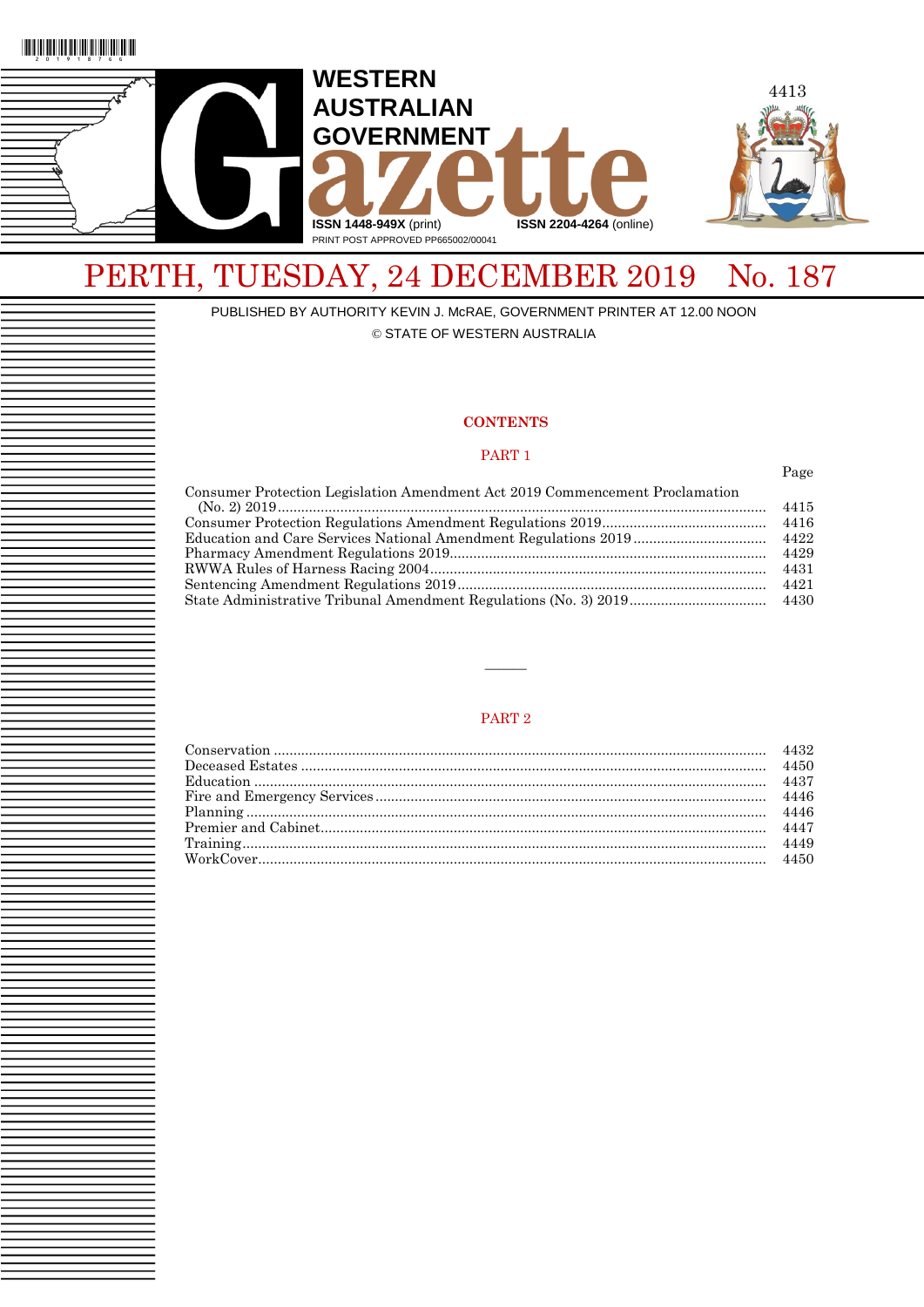# **IMPORTANT COPYRIGHT NOTICE**

© State of Western Australia

This work is copyright. Apart from any use as permitted under the *Copyright Act 1968*, no part may be reproduced by any process without written permission from the Attorney General for Western Australia. Inquiries in the first instance should be directed to the Government Printer, State Law Publisher, [slp@dpc.wa.gov.au.](mailto:slp@dpc.wa.gov.au)

**Note**: A Creative Commons Attribution 4.0 International Licence (CC BY 4.0) applies with respect to material on the WA Legislation Website (with certain exceptions), and to copies of Acts, and reprints of Acts and subsidiary legislation, printed by the Government Printer. To view relevant information and for a link to a copy of the licence, visit www.legislation.wa.gov.au.

# **PUBLISHING DETAILS**

The Western Australian *Government Gazette* is published by State Law Publisher for the State of Western Australia on Tuesday and Friday of each week unless disrupted by Public Holidays or unforeseen circumstances.

Special *Government Gazettes* containing notices of an urgent or particular nature are published periodically.

The following guidelines should be followed to ensure publication in the *Government Gazette*—

- Material submitted to the Executive Council prior to gazettal will require a copy of the signed Executive Council Minute Paper.
- Copy must be lodged with the Publication Officer, State Law Publisher no later than 12 noon on Wednesday (Friday edition) or 12 noon on Friday (Tuesday edition)—

Email address: Postal address:

 slp@dpc.wa.gov.au State Law Publisher Locked Bag 3001, West Perth, 6872 Telephone: 6552 6000

- Inquiries regarding publication of notices can be directed to the Publications Officer on (08) 6552 6012.
- Lengthy or complicated notices should be forwarded early to allow for preparation. Failure to observe this request could result in the notice being held over.

After lodging any notices, confirmation is not required by post. *If original copy is forwarded later and published, the cost will be borne by the advertiser.*

$$
\\
$$

# **GOVERNMENT GAZETTE**

# **PUBLISHING DETAILS FOR CHRISTMAS 2019 AND NEW YEAR HOLIDAY PERIOD 2020**

—————

**Publishing Dates Closing Dates and Times and Times for copy**

Tuesday, 24 December 2019 at 12 noon Friday, 20 December 2019 at 12 noon

Tuesday, 31 December 2019 at 12 noon Friday, 27 December 2019 at 12 noon

**The Government Gazette will not be published on**

**Friday 27 December 2019**

## **Friday 3 January 2020**

The next edition will be published on Tuesday 7 January 2020 and copy will close 12 noon Friday 3 January 2020

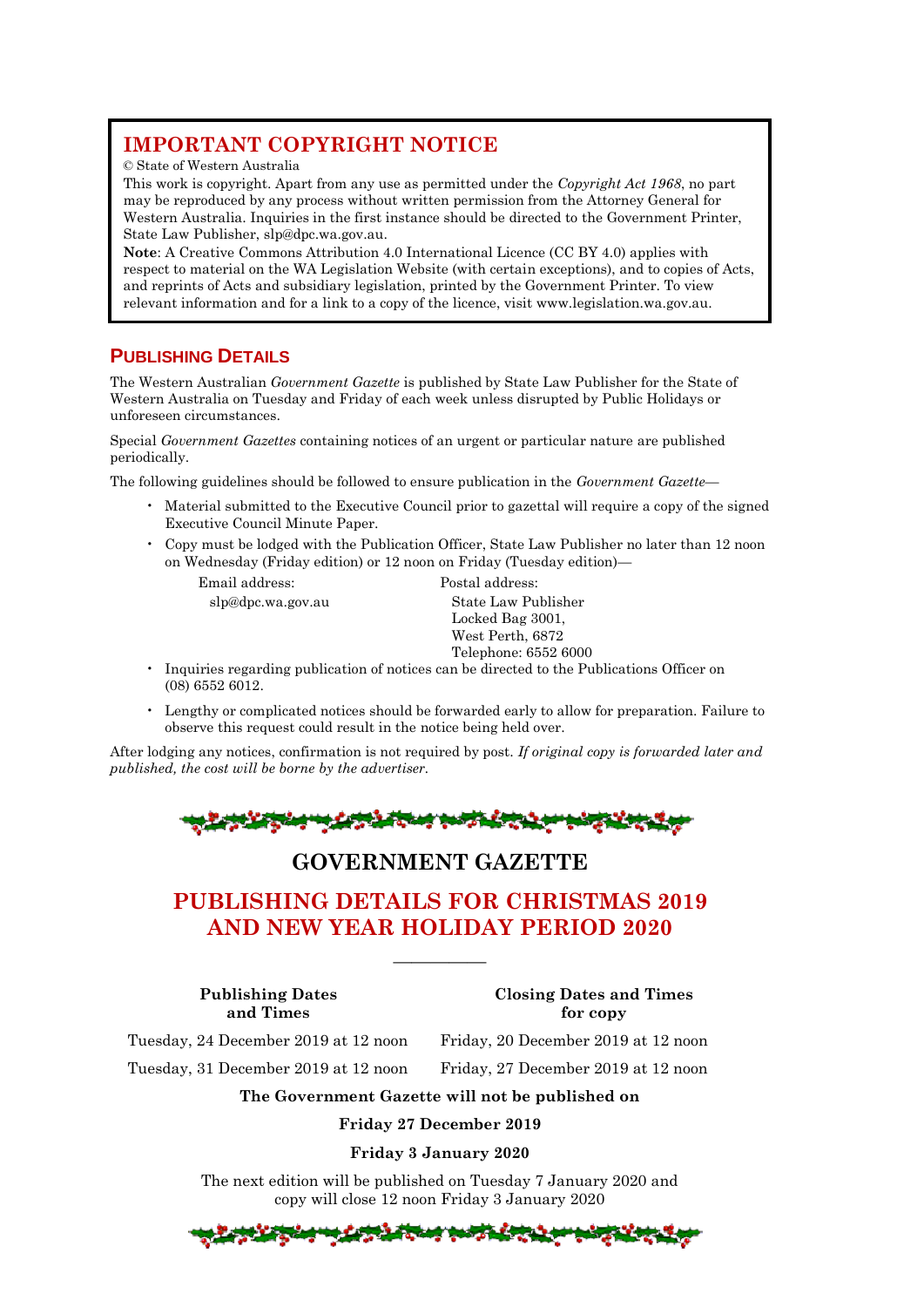# **— PART 1 —**

# **PROCLAMATIONS**

**AA101**

Consumer Protection Legislation Amendment Act 2019

# **Consumer Protection Legislation Amendment Act 2019 Commencement Proclamation (No. 2) 2019**

Made under the *Consumer Protection Legislation Amendment Act 2019* section 2(b) by the Governor in Executive Council.

# **1. Citation**

This proclamation is the *Consumer Protection Legislation Amendment Act 2019 Commencement Proclamation (No. 2) 2019*.

# **2. Commencement of Act**

The *Consumer Protection Legislation Amendment Act 2019*, other than Parts 1 and 6 and section 67, comes into operation on 1 January 2020.

K. BEAZLEY, Governor. L.S.

J. QUIGLEY, Minister for Commerce.

Note: The *Consumer Protection Regulations Amendment Regulations 2019*, other than Part 1, come into operation when the *Consumer Protection Legislation Amendment Act 2019* section 3 comes into operation.

> The *Sentencing Amendment Regulations 2019*, other than regulations 1 and 2, come into operation when the *Consumer Protection Legislation Amendment Act 2019* section 3 comes into operation.

> > ———————————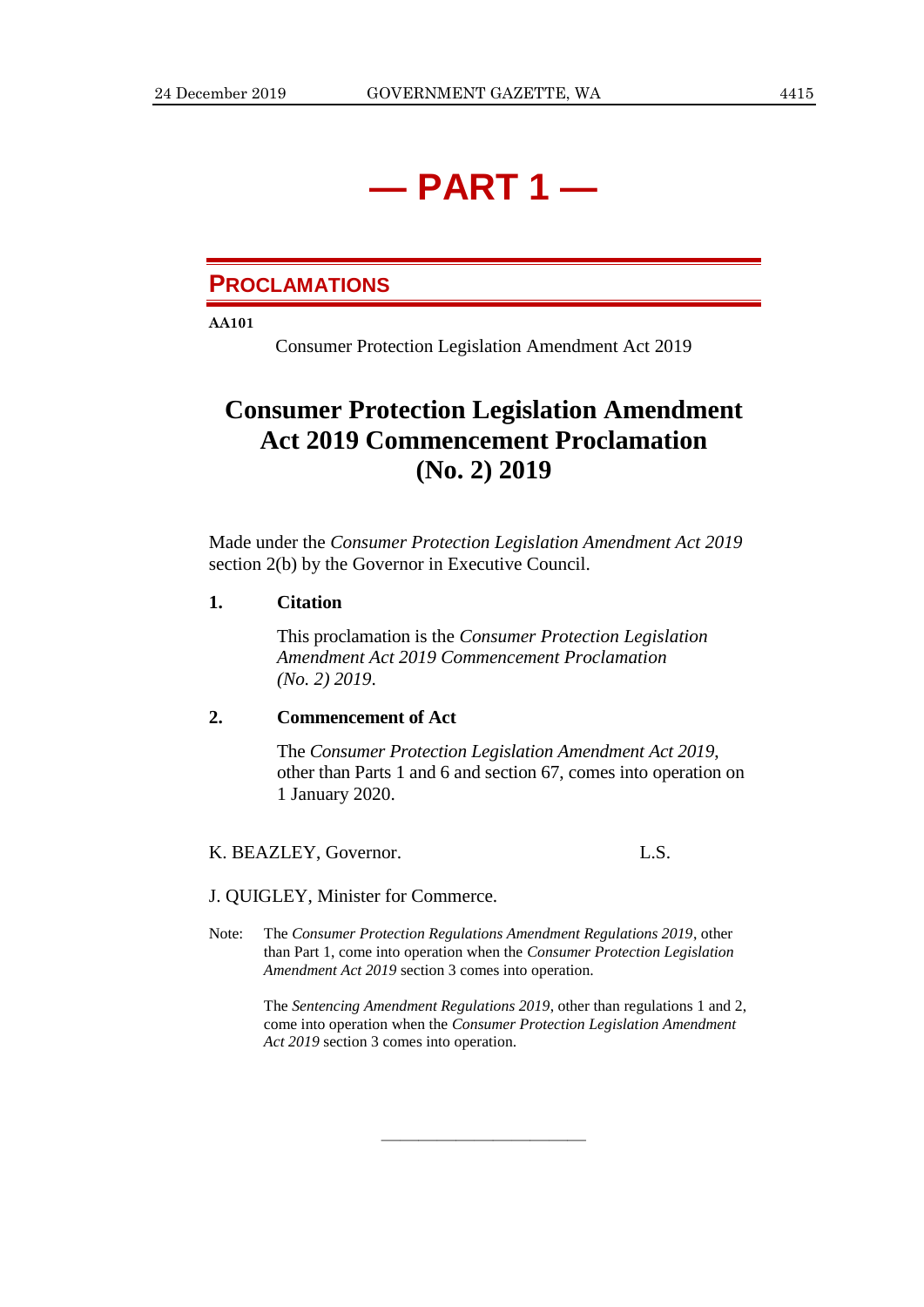# **CONSUMER PROTECTION**

**CP301**

Charitable Collections Act 1946 Home Building Contracts Act 1991 Real Estate and Business Agents Act 1978 Residential Tenancies Act 1987 Settlement Agents Act 1981 Street Collections (Regulation) Act 1940

# **Consumer Protection Regulations Amendment Regulations 2019**

Made by the Governor in Executive Council.

# **Part 1 — Preliminary**

## **1. Citation**

These regulations are the *Consumer Protection Regulations Amendment Regulations 2019*.

# **2. Commencement**

These regulations come into operation as follows —

- (a) Part  $1$  on the day on which these regulations are published in the *Gazette*;
- (b) the rest of the regulations on the day on which the *Consumer Protection Legislation Amendment Act 2019* section 3 comes into operation.

# **Part 2 —** *Charitable Collections Regulations 1947* **amended**

## **3. Regulations amended**

This Part amends the *Charitable Collections Regulations 1947*.

## **4. Regulation 20 inserted**

After regulation 19 insert:

# **20. Transitional provision for** *Consumer Protection Regulations Amendment Regulations 2019*

(1) In this section —

*commencement day* means the day on which this regulation comes into operation.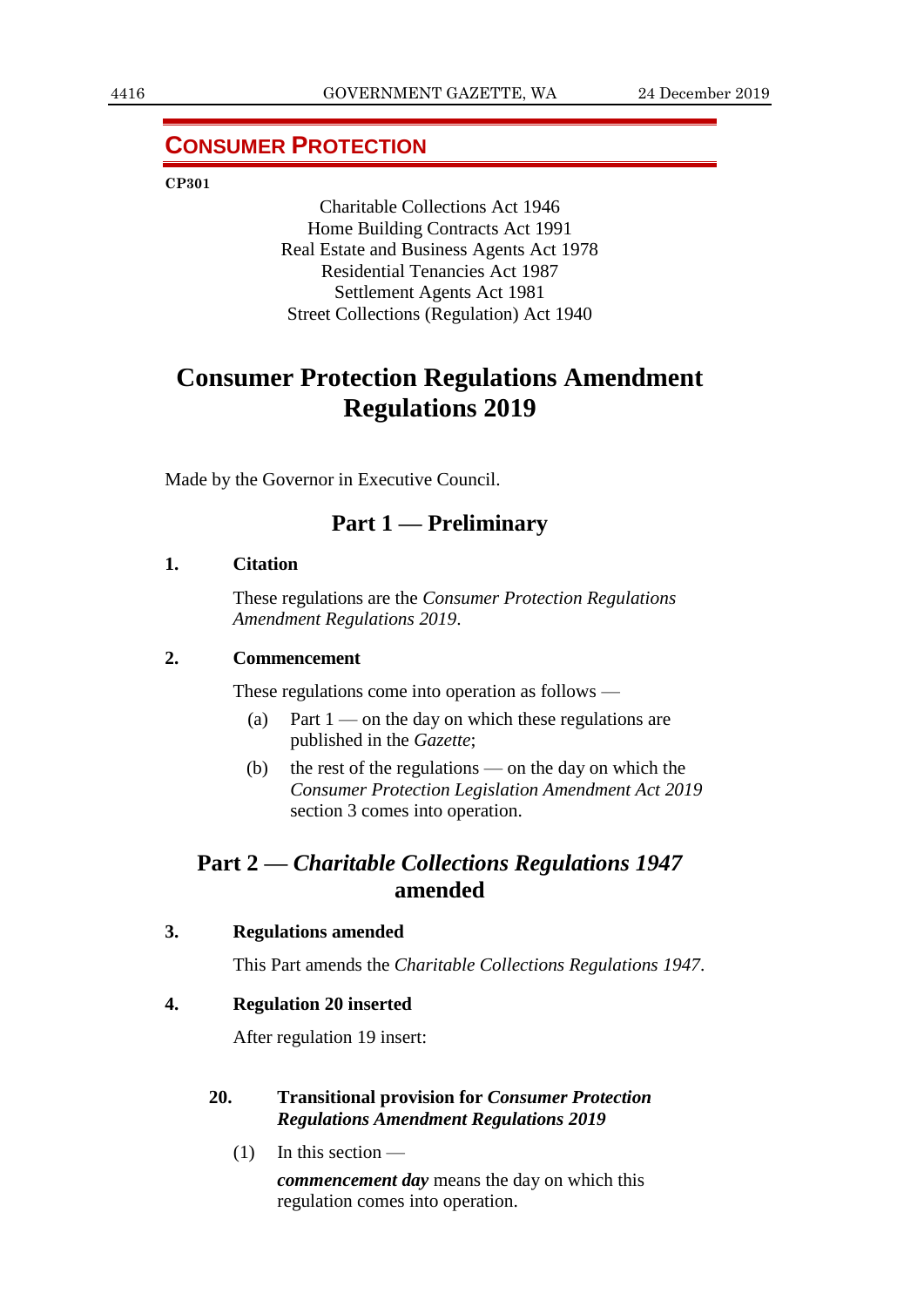(2) If an act, matter or thing done or omitted to be done by the Minister under or for the purposes of these regulations before commencement day has effect on or after commencement day, the act, matter or thing is taken to have been done or omitted to be done by the Commissioner.

# **5. Various provisions amended**

In the provisions listed in the Table delete "Minister" (each occurrence) and insert:

Commissioner

| <b>Table</b>                 |                          |  |  |  |  |  |
|------------------------------|--------------------------|--|--|--|--|--|
| r. 2 def. of <i>approved</i> | r. $3(1)(h)$             |  |  |  |  |  |
| r. $8(1)$ and $(2)$          | r. $10(1)$ , (2) and (3) |  |  |  |  |  |
| r. $14(1)$ and $(2)$         | r. 16                    |  |  |  |  |  |
| Sch. 1                       |                          |  |  |  |  |  |

# **Part 3 —** *Home Building Contracts Regulations 1992* **amended**

# **6. Regulations amended**

This Part amends the *Home Building Contracts Regulations 1992*.

# **7. Regulation 7A deleted**

Delete regulation 7A.

# **Part 4 —** *Real Estate and Business Agents (General) Regulations 1979* **amended**

# **8. Regulations amended**

This Part amends the *Real Estate and Business Agents (General) Regulations 1979*.

# **9. Regulation 2 amended**

(1) In regulation 2 delete the definitions of: *CPD activity dwelling*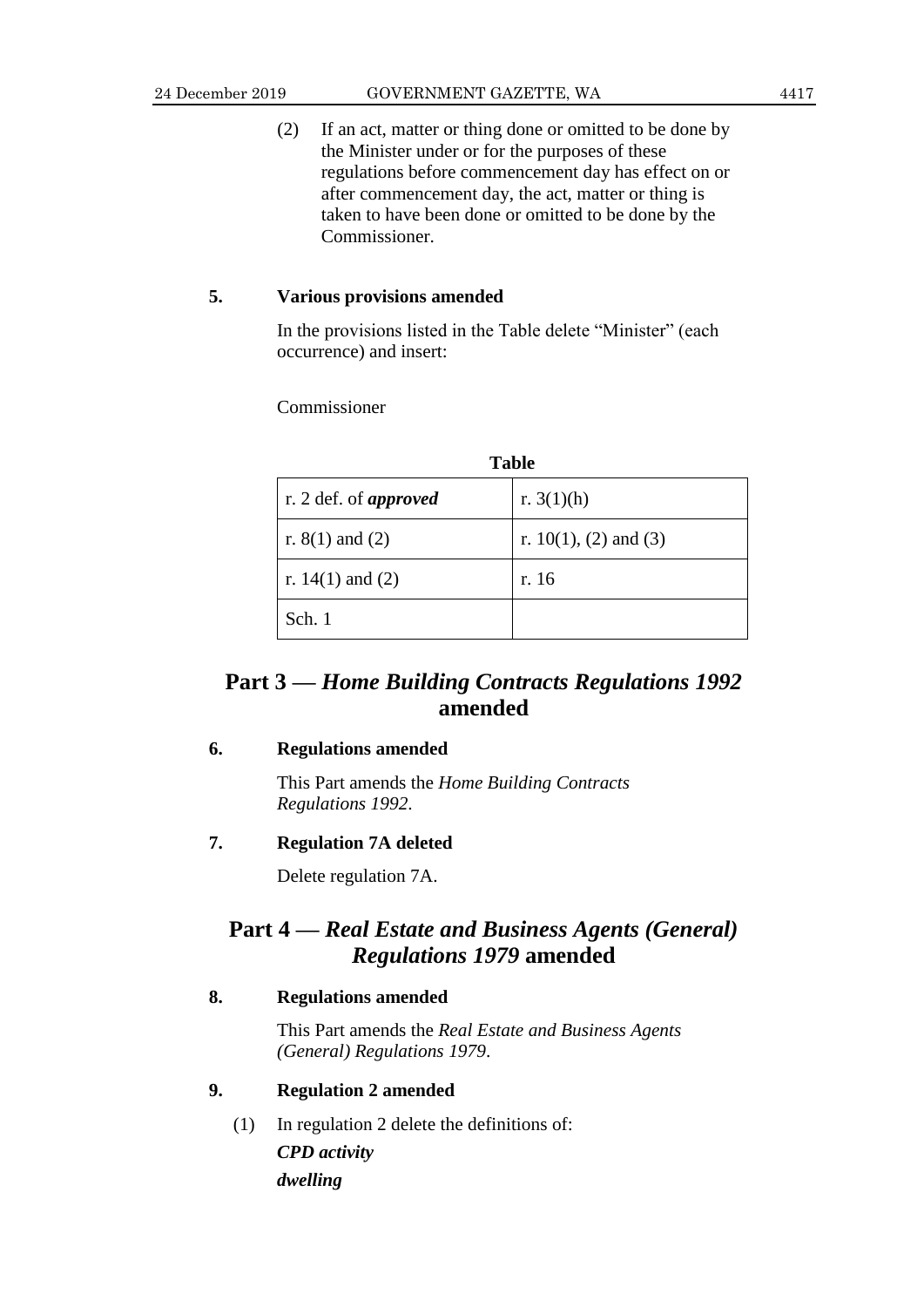*CPD activity*, in relation to a calendar year, means an educational activity approved for that calendar year in accordance with regulation 4AA(1);

# **10. Regulations 4AB and 4AC replaced**

Delete regulations 4AB and 4AC and insert:

# **4AB. Prescribed educational requirement for licensees who are individuals (Act s. 40B)**

- (1) For the purposes of section 40B of the Act, the prescribed educational requirement for a licensee who is an individual is that the licensee undertake CPD activities in each calendar year that —
	- (a) when the points specified for each activity under regulation 4AA(2)(a) are added together, have a total value of 10 points; and
	- (b) include any mandatory CPD activities in relation to that licensee for that calendar year.
- (2) However, a licensee is not required to comply with subregulation (1) in the calendar year in which the licensee's licence and triennial certificate are first issued.

# **4AC. Prescribed educational requirement for sales representatives (Act s. 50C)**

- (1) For the purposes of section 50C of the Act, the prescribed educational requirement for a sales representative is that the representative undertake CPD activities in each calendar year that —
	- (a) when the points specified for each activity under regulation 4AA(2)(a) are added together, have a total value of 10 points; and
	- (b) include any mandatory CPD activities in relation to that sales representative for that calendar year.
- (2) However, a sales representative is not required to comply with subregulation (1) in the calendar year in which the representative's certificate of registration is first issued.

## **11. Regulation 7A deleted**

Delete regulation 7A.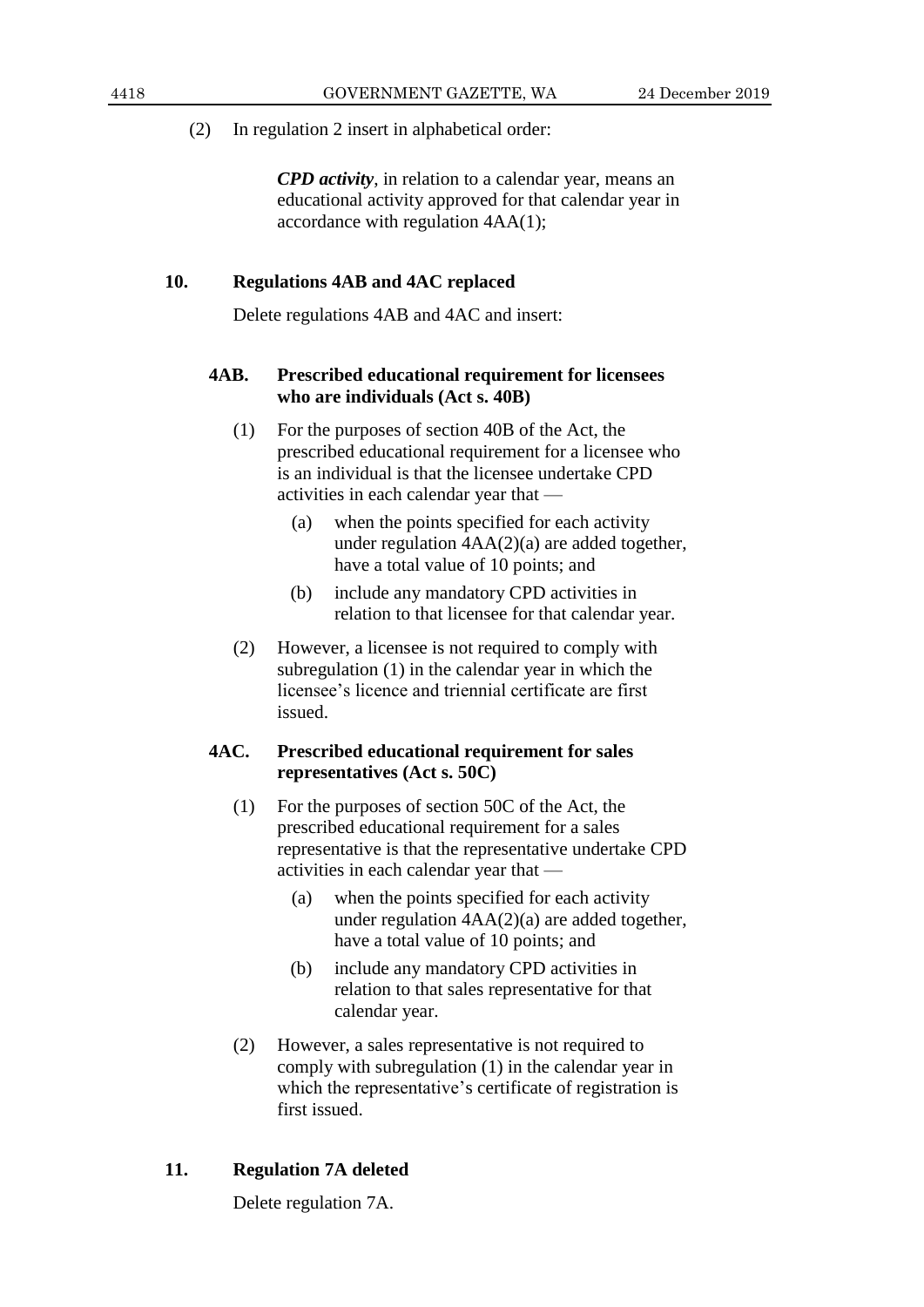## **12. Schedule 2 amended**

Delete Schedule 2 Form 1.

# **Part 5 —** *Residential Tenancies Regulations 1989* **amended**

# **13. Regulations amended**

This Part amends the *Residential Tenancies Regulations 1989*.

# **14. Regulation 5AA amended**

In regulation 5AA delete the passage that begins with "paragraph (a):" and continues to the end of the regulation and insert:

### paragraph (a)(i):

(ia) a person who is an employee of, or acting on behalf of, the property manager mentioned in subparagraph (i) and who is registered as a sales representative under the *Real Estate and Business Agents Act 1978*; or

# **Part 6 —** *Settlement Agents Regulations 1982* **amended**

# **15. Regulations amended**

This Part amends the *Settlement Agents Regulations 1982*.

# **16. Regulation 4B replaced**

Delete regulation 4B and insert:

# **4B. Prescribed educational requirements (Act s. 41B)**

- (1) For the purposes of section 41B of the Act, the prescribed educational requirement for a licensee who is an individual is that the licensee undertake approved educational activities in each calendar year that —
	- (a) when the points allotted for each activity under regulation 4C(1) are added together, have a total value of 6 points; and
	- (b) include at least 2 activities that relate to 2 of the core professional development subjects approved for that calendar year under regulation  $4C(1)(a)(ii)$ .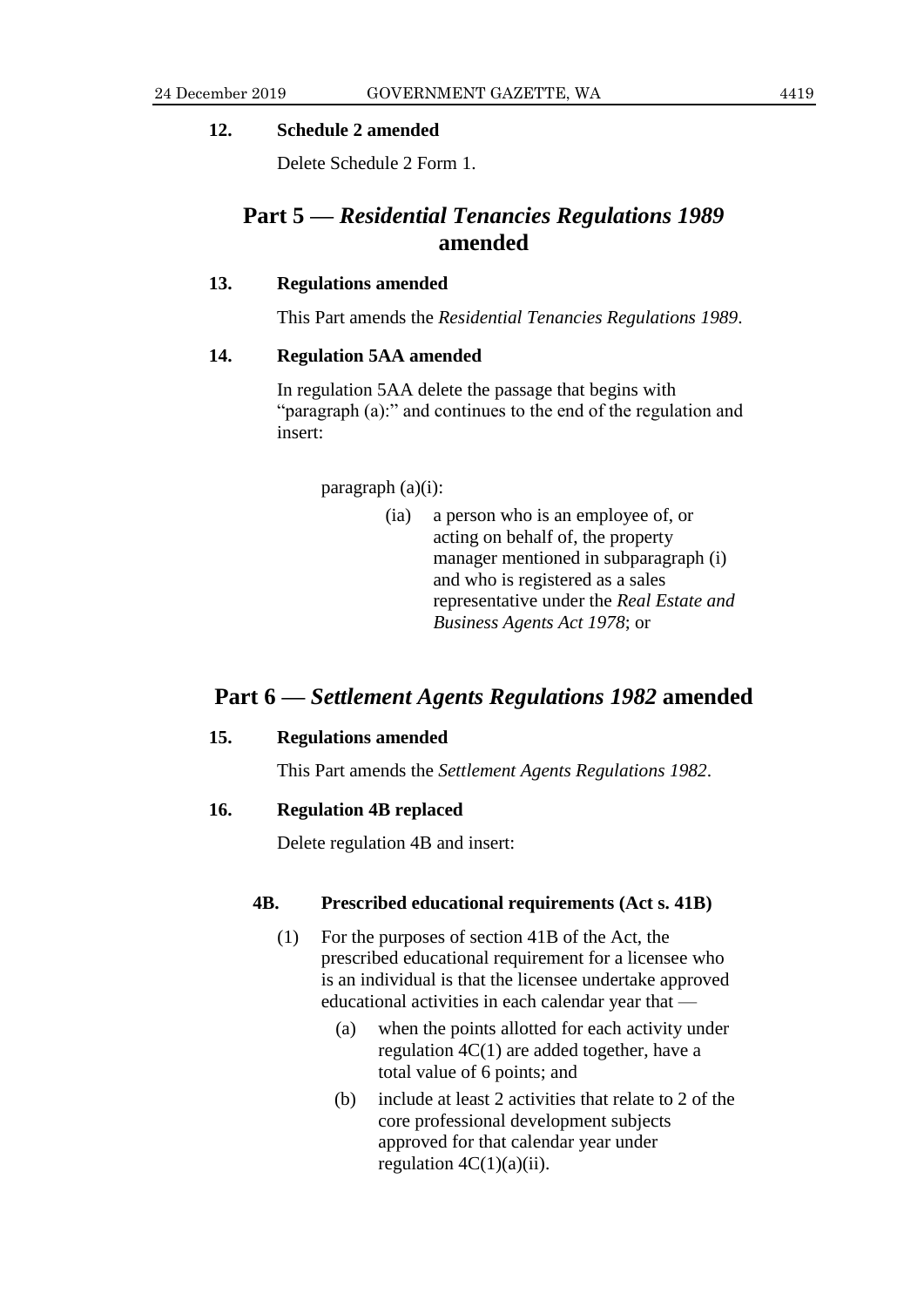(2) However, a licensee is not required to comply with subregulation (1) in the calendar year in which the licensee's licence and triennial certificate are first issued.

# **Part 7 —** *Street Collections Regulations 1999* **amended**

# **17. Regulations amended**

This Part amends the *Street Collections Regulations 1999*.

# **18. Regulation 14 amended**

(1) In regulation 14(1) delete "The offences specified in Schedule 2 are offences" and insert:

An offence under section 3(1) of the Act is an offence

- (2) Delete regulation 14(2) and insert:
	- (2) For the purposes of section 5(3) of the *Criminal Procedure Act 2004*, \$400 is the modified penalty for an offence under section 3(1) of the Act.

# **19. Schedule 1 amended**

In Schedule 1 delete "Perth metropolitan area." and insert:

————————————————————

metropolitan region.

# **20. Schedule 2 deleted**

Delete Schedule 2.

R. NEILSON, Clerk of the Executive Council.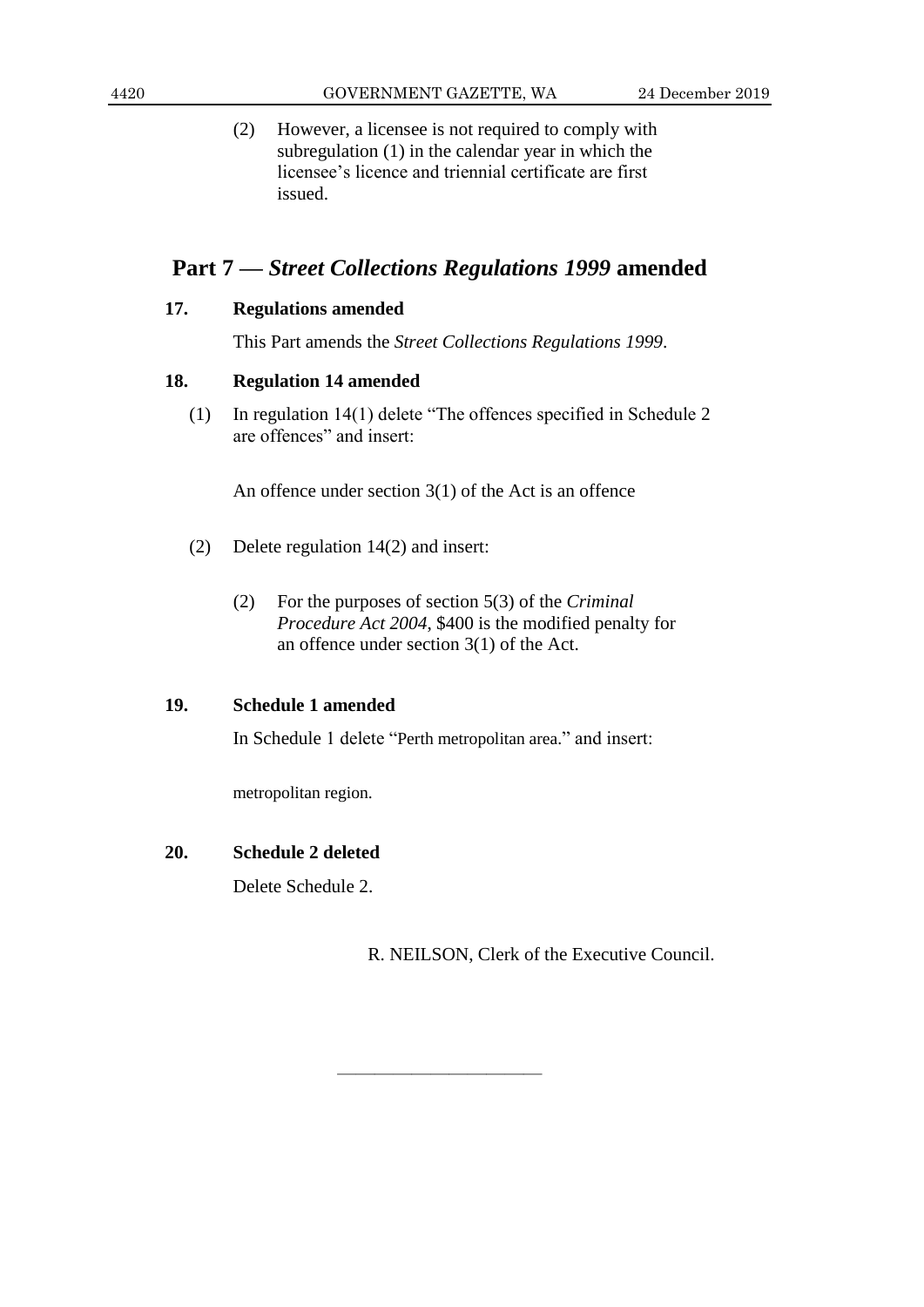**CP302**

Sentencing Act 1995

# **Sentencing Amendment Regulations 2019**

Made by the Governor in Executive Council.

# **1. Citation**

These regulations are the *Sentencing Amendment Regulations 2019*.

# **2. Commencement**

These regulations come into operation as follows —

- (a) regulations 1 and  $2$  on the day on which these regulations are published in the *Gazette*;
- (b) the rest of the regulations on the day on which the *Consumer Protection Legislation Amendment Act 2019* section 3 comes into operation.

# **3. Regulations amended**

These regulations amend the *Sentencing Regulations 1996*.

## **4. Schedule 2 amended**

In Schedule 2 in the item for the *Street Collections (Regulation) Act 1940* delete "s. 8" and insert:

———————————

s. 3(1), 6

R. NEILSON, Clerk of the Executive Council.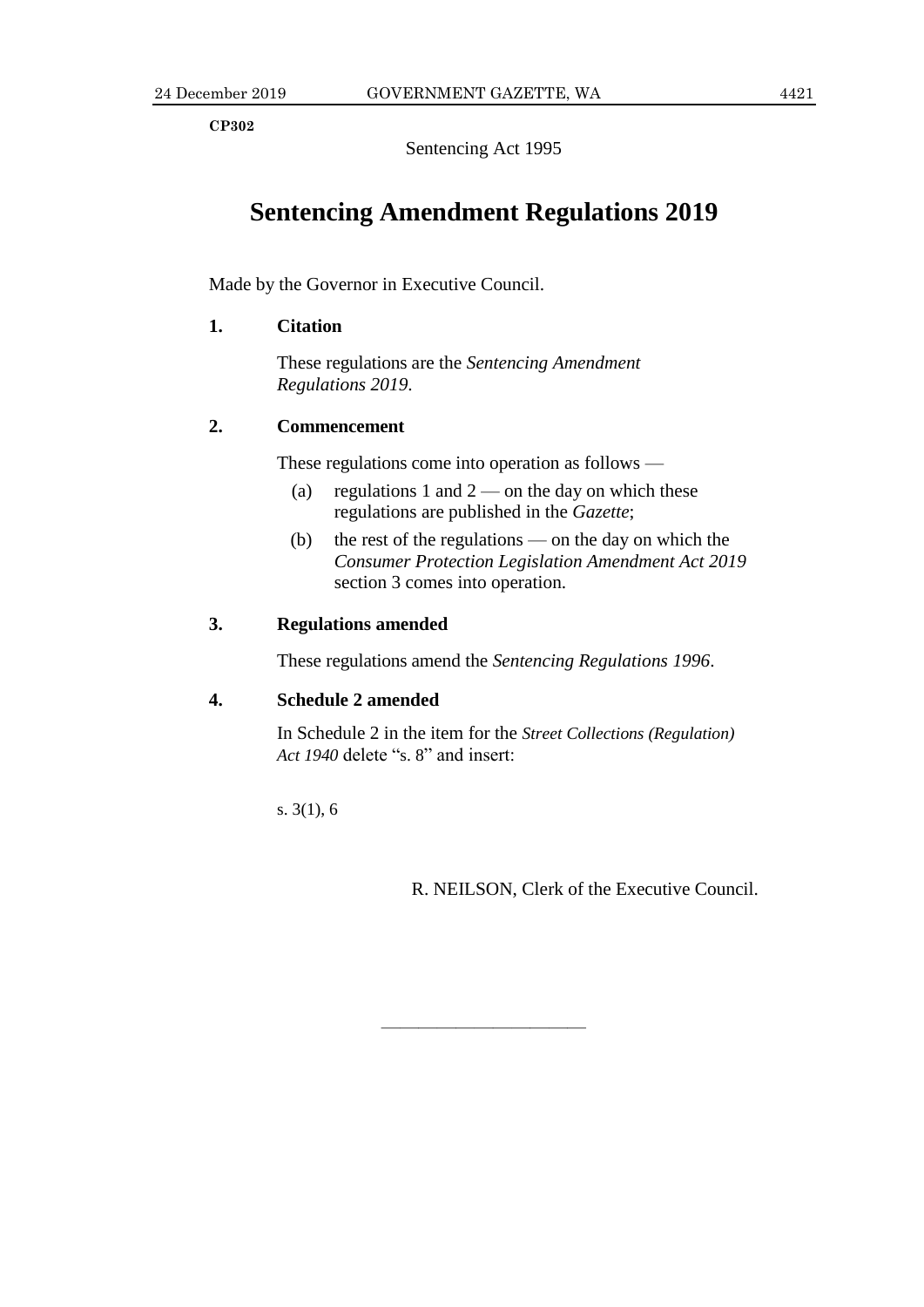# **EDUCATION**

## **ED301**

Education and Care Services National Law (WA) Act 2012

# **Education and Care Services National Amendment Regulations 2019**

Made by the Governor in Executive Council.

## **1. Citation**

These regulations are the *Education and Care Services National Amendment Regulations 2019*.

# **2. Commencement**

These regulations come into operation as follows —

- (a) regulations 1 and  $2$  on the day on which these regulations are published in the *Gazette*;
- (b) regulation 16(2), (3) and (4) on 1 July 2020;
- (c) the rest of the regulations on 31 December 2019.

# **3. Regulations amended**

These regulations amend the *Education and Care Services National Regulations 2012*.

# **4. Regulation 4 amended**

In regulation 4 in the definition of *in attendance* delete "teacher —" and insert:

teacher or a suitably qualified person —

# **5. Regulation 10 amended**

In regulation 10(b):

(a) in subparagraph (ii) before "is making" insert:

the educator

(b) in subparagraph (iii) before "is meeting" insert:

the educator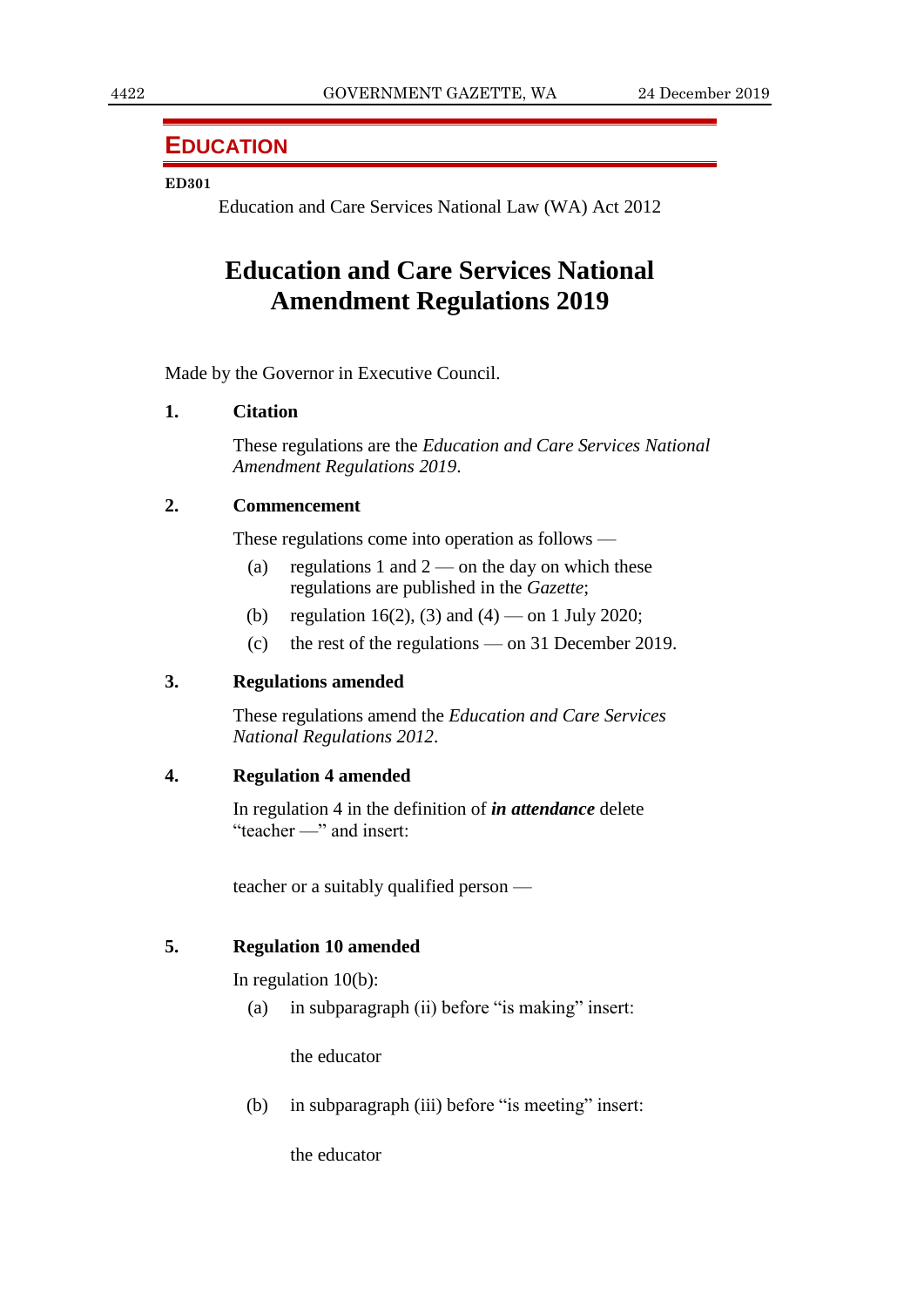# **6. Regulation 11 amended**

In regulation 11:

(a) after "early childhood teacher" insert:

or a suitably qualified person

(b) delete "the teacher — " and insert:

the early childhood teacher or the suitably qualified person —

# **7. Regulation 39 amended**

In regulation 39 delete "sections 72(a)" and insert:

sections  $72(b)(i)$ 

# **8. Regulation 122 amended**

- (1) In regulation 122 delete "An educator" and insert:
	- (1) An educator
- (2) At the end of regulation 122 insert:
	- (2) In this regulation, a reference to an educator includes an early childhood teacher or a suitably qualified person who is counted as an educator under regulation 123(3).

# **9. Regulation 123 amended**

In regulation 123(3):

(a) after "early childhood teacher" insert:

or a suitably qualified person

(b) delete "that teacher" and insert:

that early childhood teacher or suitably qualified person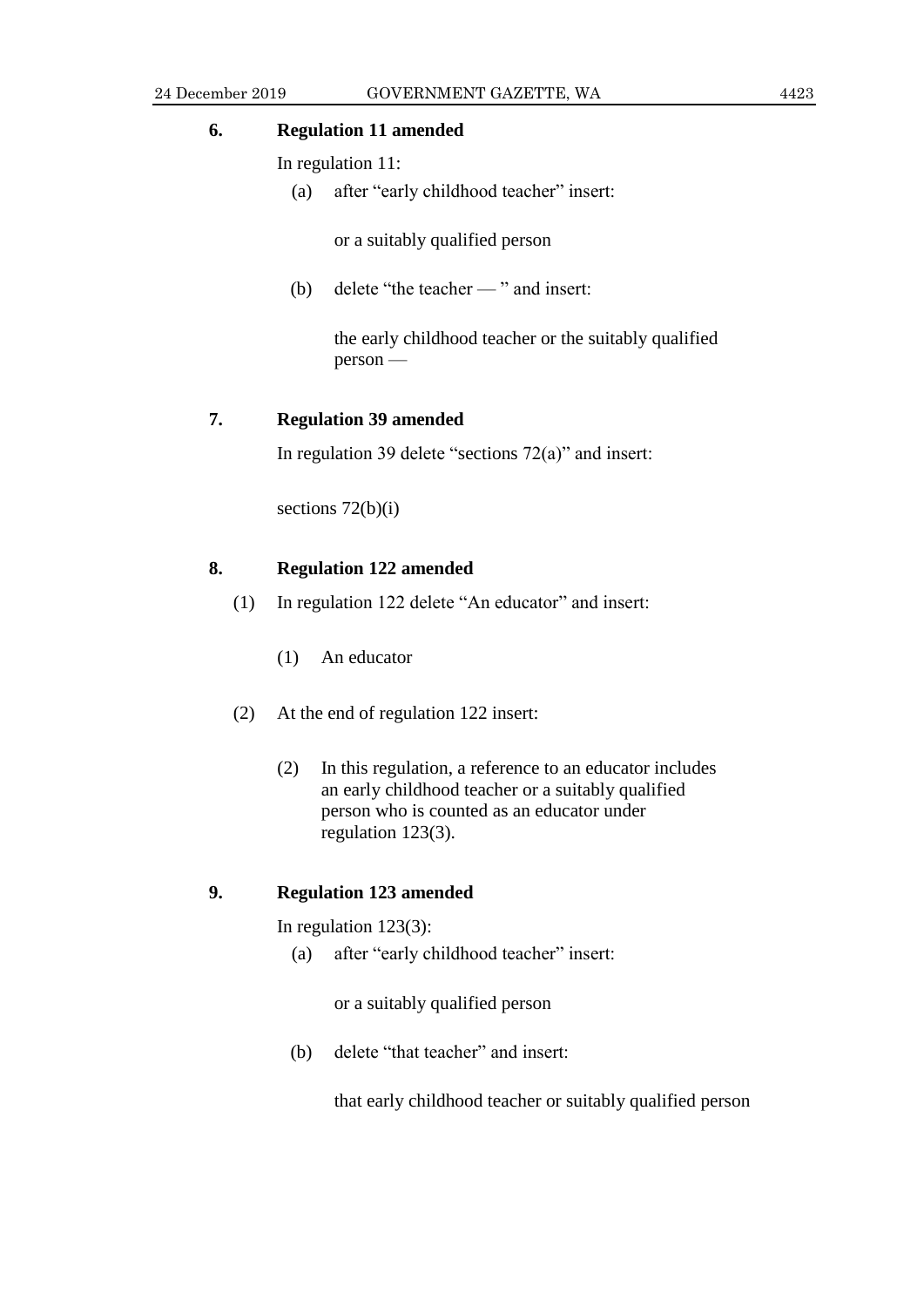# **10. Regulation 126 amended**

(1) In regulation  $126(3)$  delete "regulation  $135(1)(b)$ ," and insert:

regulation 135(1),

- (2) After regulation 126(3) insert:
	- (4) If Division 5 requires a second early childhood teacher or a suitably qualified person to be in attendance at a centre-based service, that person, or a person taken to be a second early childhood teacher or a suitably qualified person under regulation 135(2), is to be counted as meeting the requirements of subregulation  $(1)(a)$ .

Note:

The note at the end of regulation 126 is to be altered by inserting after "teacher" (each occurrence): or suitably qualified person

# **11. Regulation 133 amended**

In regulation 133(1)(b) delete "another suitably qualified person" and insert:

a suitably qualified person

# **12. Regulation 134 amended**

In regulation 134(1)(b) delete "another suitably qualified person" and insert:

a suitably qualified person

# **13. Regulation 135 replaced**

Delete regulation 135 and insert:

# **135. Illness or absence of early childhood teacher or suitably qualified person**

(1) If an early childhood teacher who is required under regulation 132(1), 133(1)(a) or 134(1)(a) to be in attendance at a centre-based service is absent from the centre-based service because of short-term illness or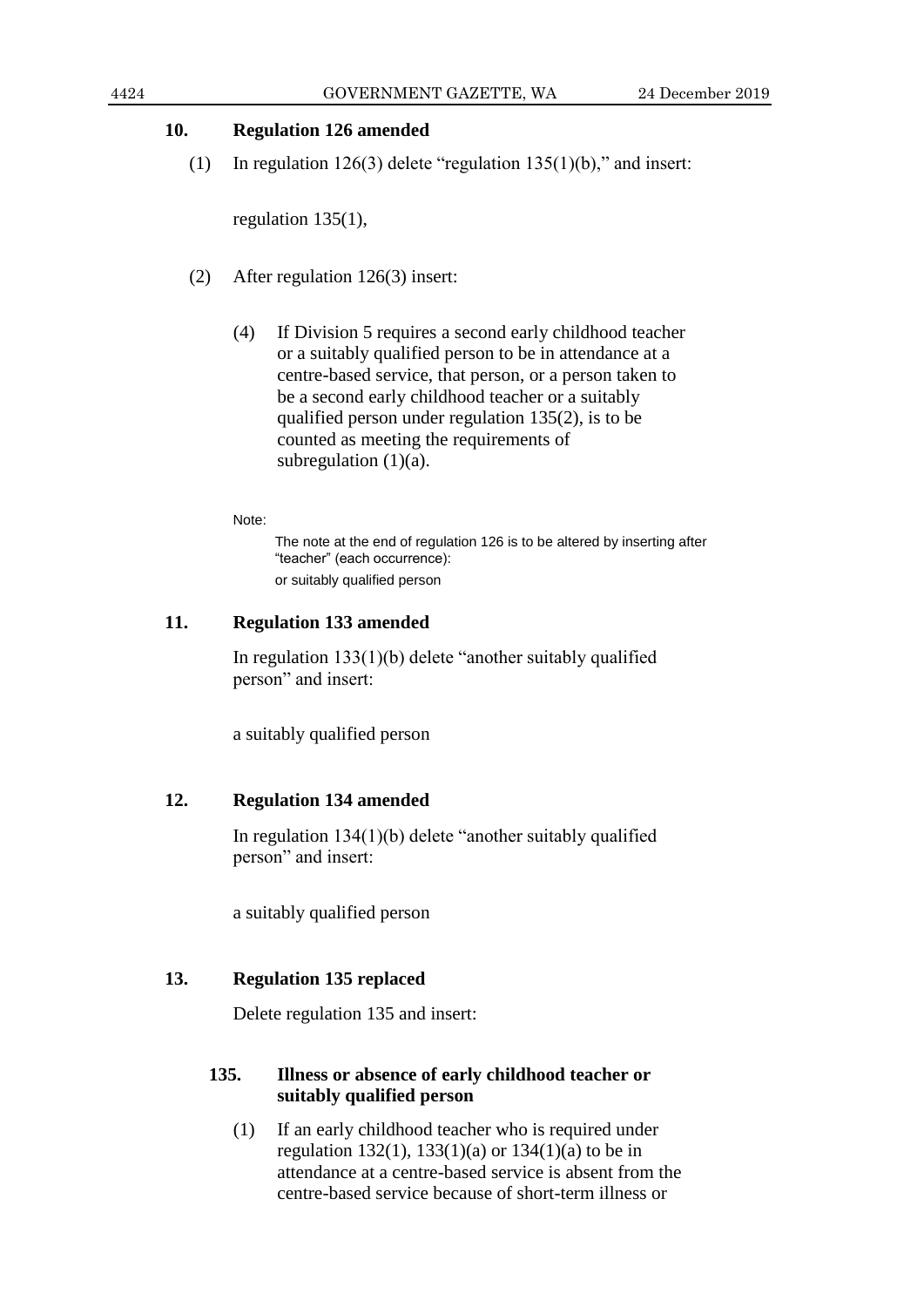leave, the following persons may be taken to be an early childhood teacher during that absence —

- (a) in any case
	- (i) a person who holds an approved diploma level education and care qualification; or
	- (ii) a person who holds a qualification in primary teaching;

and

- (b) in the case of an early childhood teacher who is required to be in attendance under regulation  $133(1)(a)$  or  $134(1)(a)$ , a suitably qualified person.
- (2) If a second early childhood teacher or a suitably qualified person who is required under regulation  $133(1)(b)$  or  $134(1)(b)$  to be in attendance at a centre-based service is absent from the centre-based service because of short-term illness or leave, the following persons may be taken for the purposes of regulation  $133(1)(b)$  or  $134(1)(b)$  to be a second early childhood teacher or suitably qualified person during that absence —
	- (a) a person who holds an approved diploma level education and care qualification;
	- (b) a person who holds a qualification in primary teaching.
- (3) An early childhood teacher required to be in attendance under regulation  $132(1)$ ,  $133(1)(a)$  or  $134(1)(a)$  may be replaced in accordance with subregulation (1) for a maximum of 60 days in any 12 month period.
- (4) A second early childhood teacher or a suitably qualified person required to be in attendance under regulation  $133(1)(b)$  or  $134(1)(b)$  may be replaced in accordance with subregulation (2) for a maximum of 60 days in any 12 month period.
- (5) For the purposes of subregulations (3) and (4), in relation to a part-time early childhood teacher, part-time second early childhood teacher or part-time suitably qualified person (as the case requires), 60 days is to be calculated on a pro rata basis.

# **14. Regulation 152 amended**

(1) In regulation 152(2) after "more" insert:

but not more than 59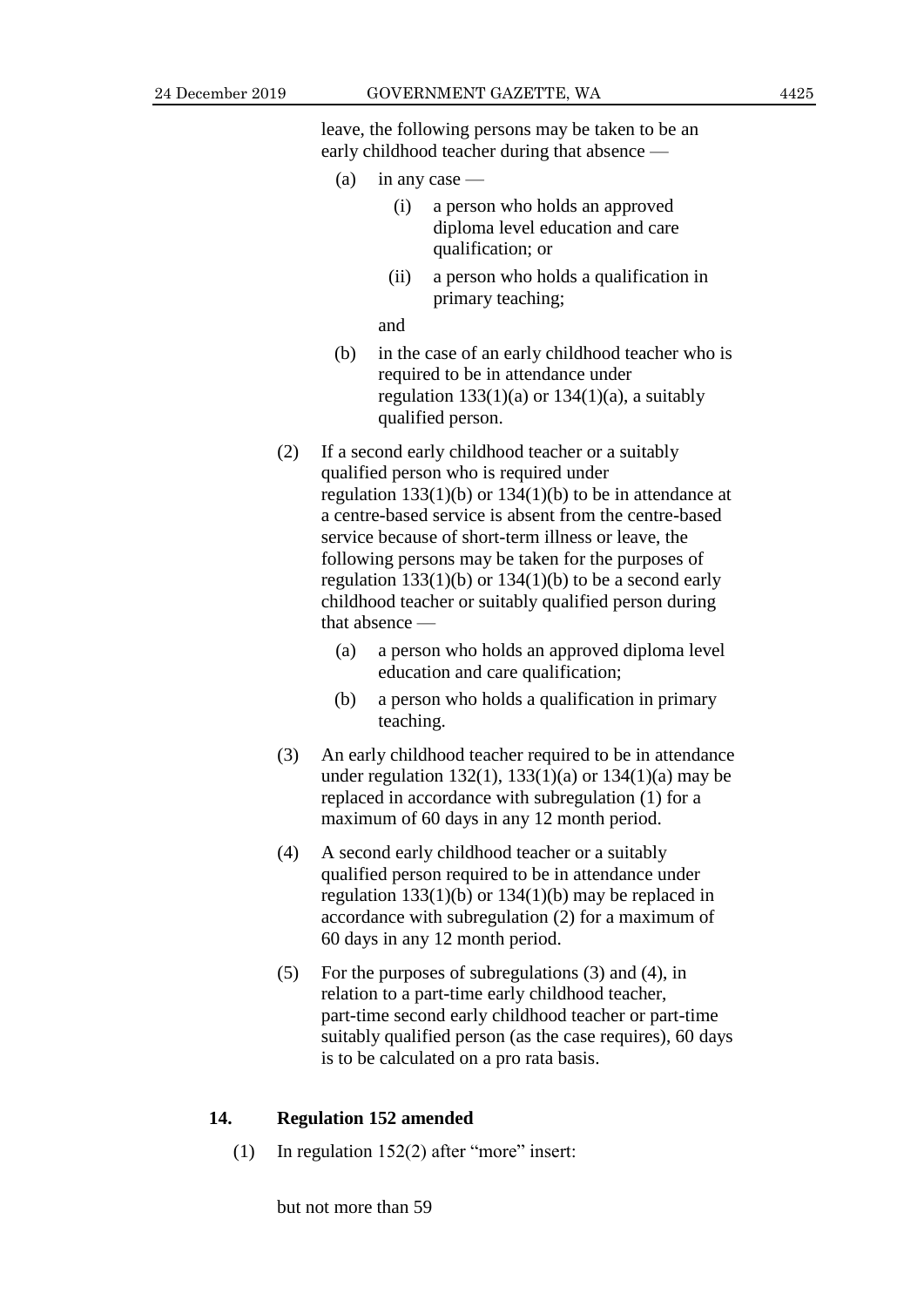- (2) After regulation 152(2) insert:
	- (3) The approved provider of a centre-based service that provides education and care to 60 or more children preschool age or under must ensure that a record is kept of the period that each early childhood teacher and each suitably qualified person is in attendance at the service.

# **15. Regulation 235 amended**

- (1) Delete regulation 235(1).
- (2) In regulation 235(2) after "paid" insert:

under the Law or these regulations

# **16. Regulation 239A amended**

(1) In regulation 239A(1) delete "1 January 2020" and insert:

31 December 2023

- (2) Delete regulation 239A(2) and insert:
	- (2) The centre-based service may meet the requirements of regulation 132(1) for attendance of an early childhood teacher if the service has access to an early childhood teacher working with the service at least 20% of the time that the service provides education and care.

Note for this subregulation:

This subregulation differs from regulation 239A(2) of the national regulations made by the Ministerial Council.

- (2A) The centre-based service may meet the requirements of regulation 133(1) or 134(1) for attendance of an early childhood teacher if —
	- (a) the service has access to an early childhood teacher working with the service at least 40% of the time that the service provides education and care; or
	- (b) the service has access to
		- (i) an early childhood teacher working with the service at least 20% of the time that the service provides education and care; and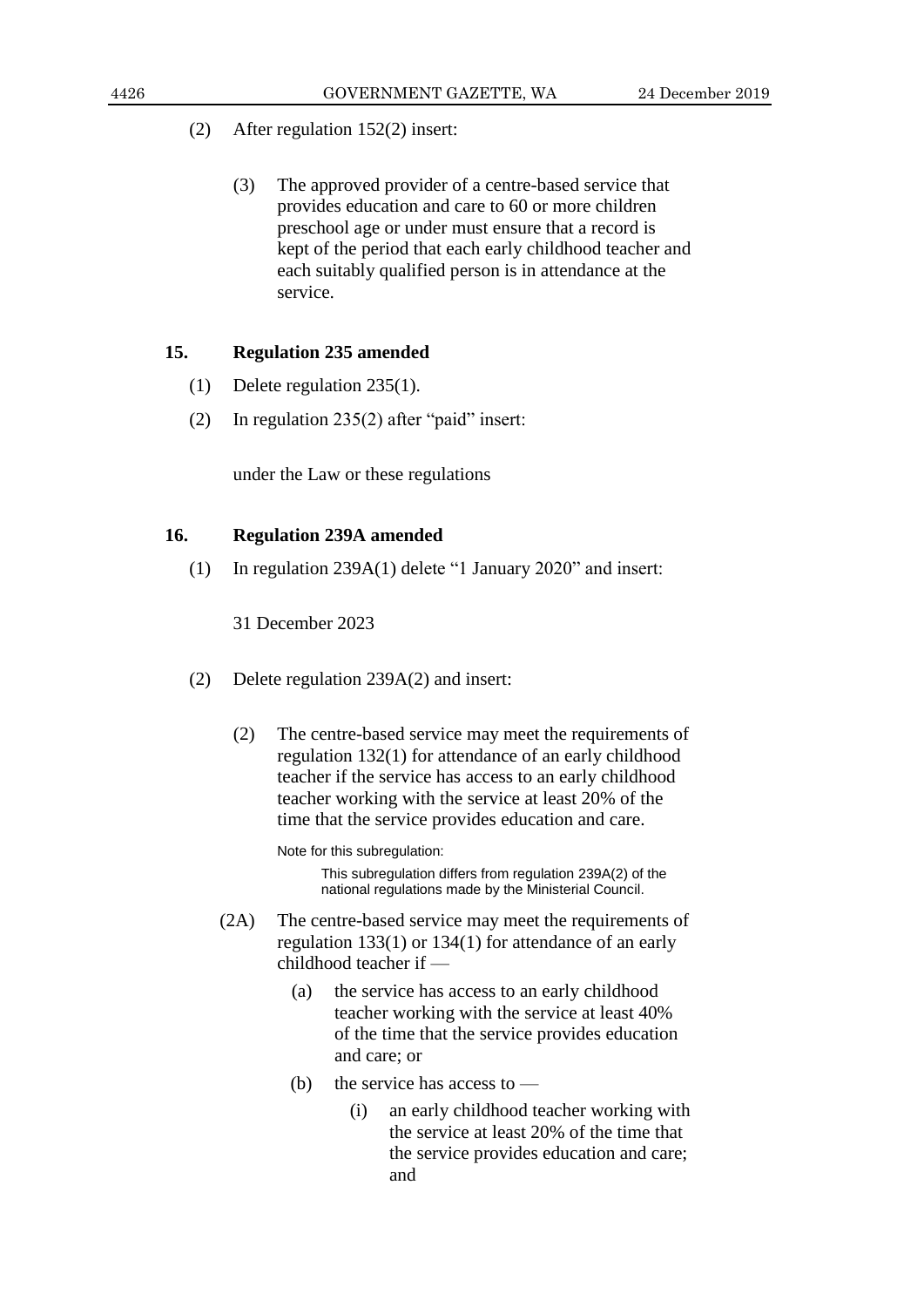(ii) a second early childhood teacher or a suitably qualified person working with the service at least 20% of the time that the service provides education and care.

# (3) In regulation 239A(3):

(a) delete "subregulation (2)," and insert:

subregulation (2) or (2A),

(b) after "early childhood teacher" insert:

or suitably qualified person

(4) In regulation 239A(4) after "early childhood teacher" insert:

or suitably qualified person

# **17. Regulation 240 amended**

In regulation 240(1) delete "1 January 2020" and insert:

31 December 2023

# **18. Regulation 242 amended**

In regulation 242(1) delete "1 January 2020." and insert:

31 December 2023.

# **19. Regulation 373 amended**

In regulation 373(4) delete "early childhood teacher" and insert:

early childhood teacher, or a suitably qualified person if regulation 133 or 134 would otherwise apply,

# **20. Part 7.10 Division 1 deleted**

Delete Part 7.10 Division 1.

# **21. Regulation 393 (2nd occurrence) renumbered**

Renumber regulation 393 ( $2<sup>nd</sup>$  occurrence) as regulation 394.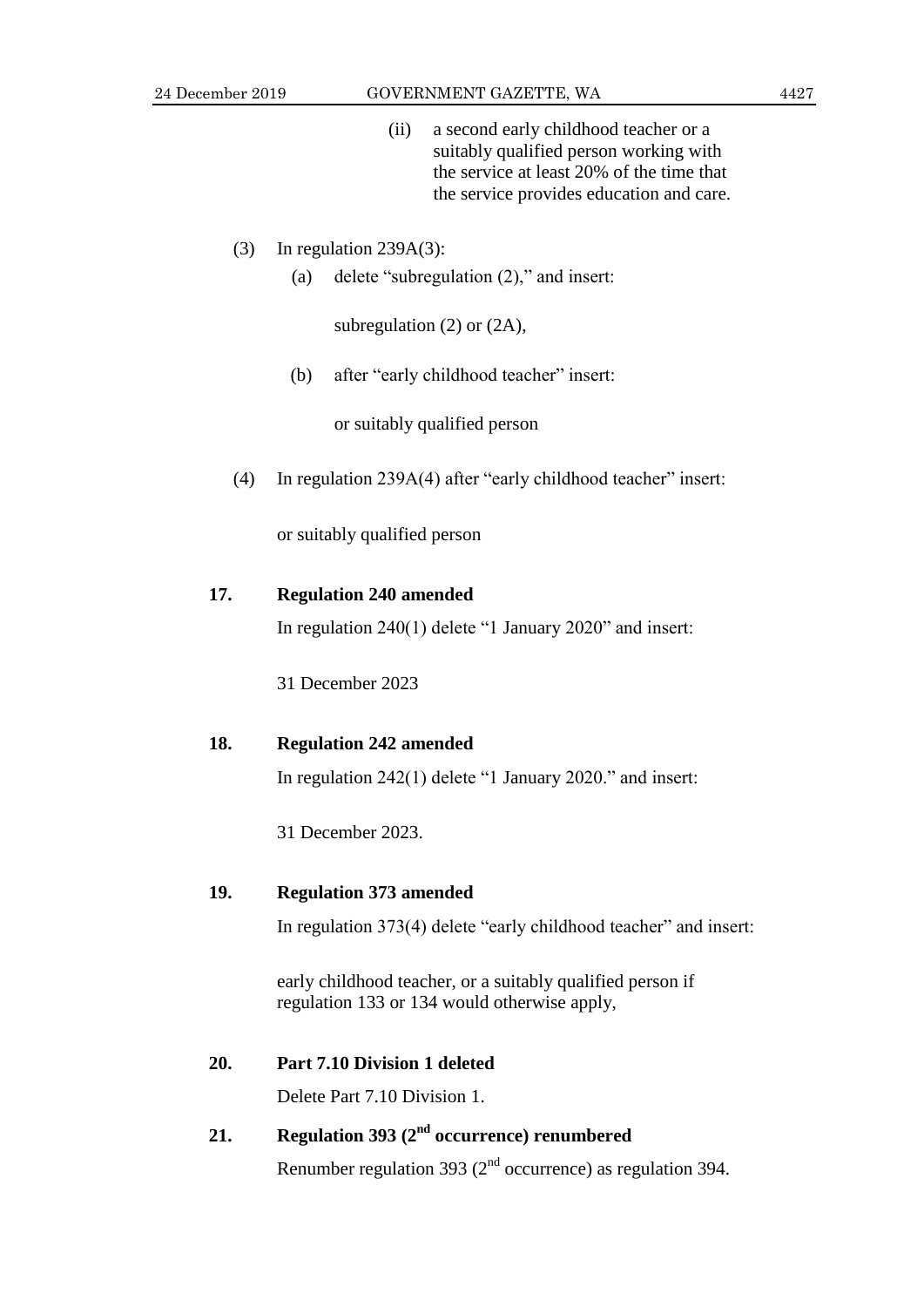# **22. Part 7.12 inserted**

(1) After regulation 403 insert:

# **Part 7.12 — Transitional and saving provisions for** *Education and Care Services National Amendment Regulations 2019*

# **Division 1 — Australian Capital Territory**

Note for this Division:

The national regulations made by the Ministerial Council include provisions as Division 1 which are not relevant to Western Australia.

# **Division 2 — Queensland**

Note for this Division:

The national regulations made by the Ministerial Council include provisions as Division 2 which are not relevant to Western Australia.

# **Division 3 — Tasmania**

Note for this Division:

The national regulations made by the Ministerial Council include provisions as Division 3 which are not relevant to Western Australia.

# **Division 4 — Western Australia**

# **410. Application of Division**

This Division applies to Western Australia.

————————————————————

## **411. Resignation of suitably qualified person**

- (1) Regulation 135 applies as if the reasons for the suitably qualified person to be absent included resignation.
- (2) This regulation ceases to have effect on 31 December 2021.

R. NEILSON, Clerk of the Executive Council.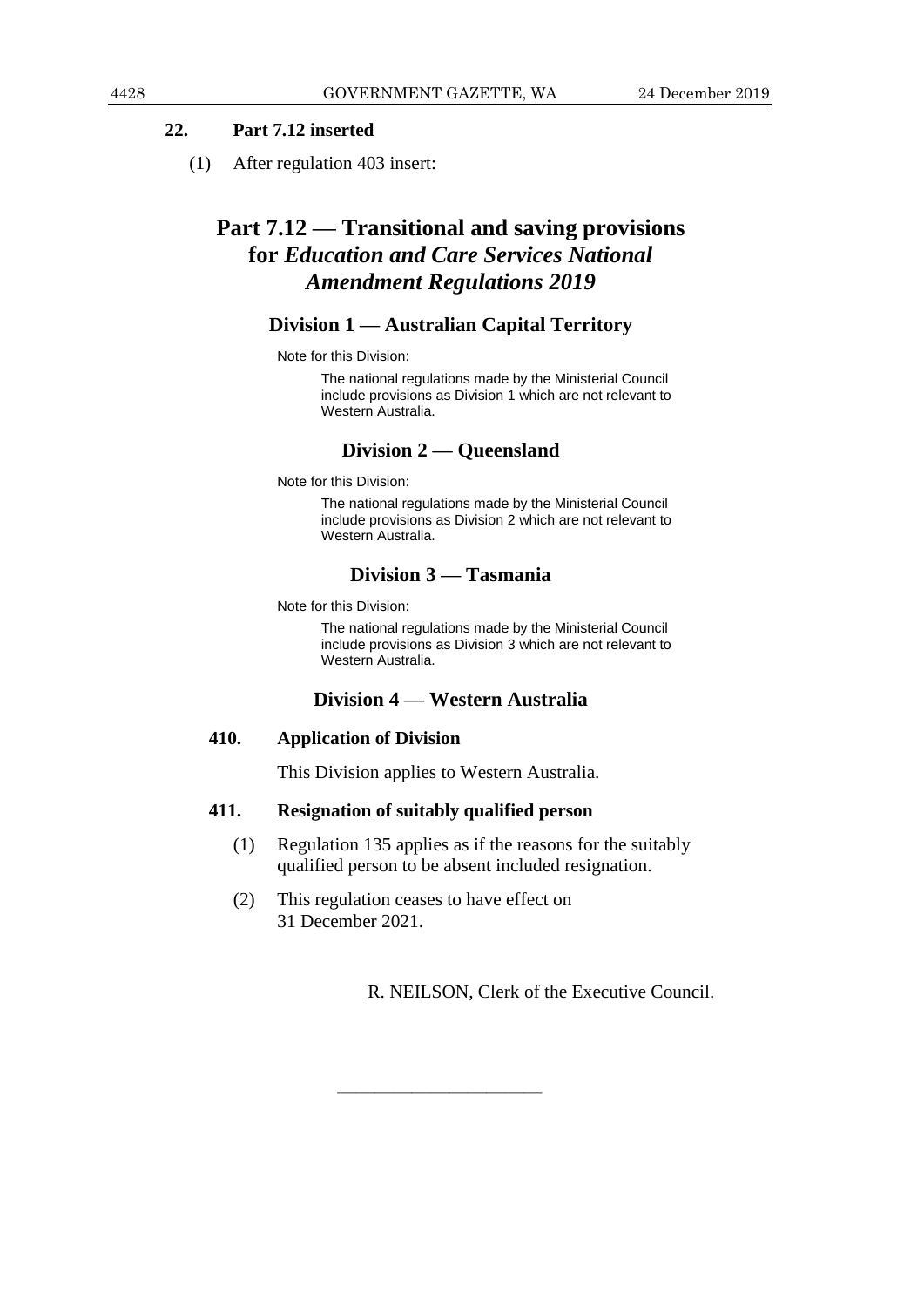# **HEALTH**

## **HE301**

Pharmacy Act 2010

# **Pharmacy Amendment Regulations 2019**

Made by the Governor in Executive Council.

# **1. Citation**

These regulations are the *Pharmacy Amendment Regulations 2019*.

# **2. Commencement**

These regulations come into operation as follows —

- (a) regulations 1 and  $2$  on the day on which these regulations are published in the *Gazette*;
- (b) the rest of the regulations on the day after that day.

# **3. Regulations amended**

These regulations amend the *Pharmacy Regulations 2010*.

# **4. Schedule 2 replaced**

Delete Schedule 2 and insert:

# **Schedule 2 — Fees**

[r. 4, 6, 7, 9, 10, 14, 18]

| <b>Provision</b>        | <b>Subject matter</b>                                   | Fee     |  |  |  |  |  |  |
|-------------------------|---------------------------------------------------------|---------|--|--|--|--|--|--|
| <b>Application fees</b> |                                                         |         |  |  |  |  |  |  |
| $r_{\rm A}$             | Grant of registration of<br>premises as a pharmacy      | \$1 000 |  |  |  |  |  |  |
| r. 6                    | Renewal of registration<br>of premises as a<br>pharmacy | \$850   |  |  |  |  |  |  |
| r. 14                   | Significant alteration to<br>a pharmacy                 | \$650   |  |  |  |  |  |  |
| <b>Other fees</b>       |                                                         |         |  |  |  |  |  |  |
| r.7                     | Replacement of<br>certificate of registration           | \$50    |  |  |  |  |  |  |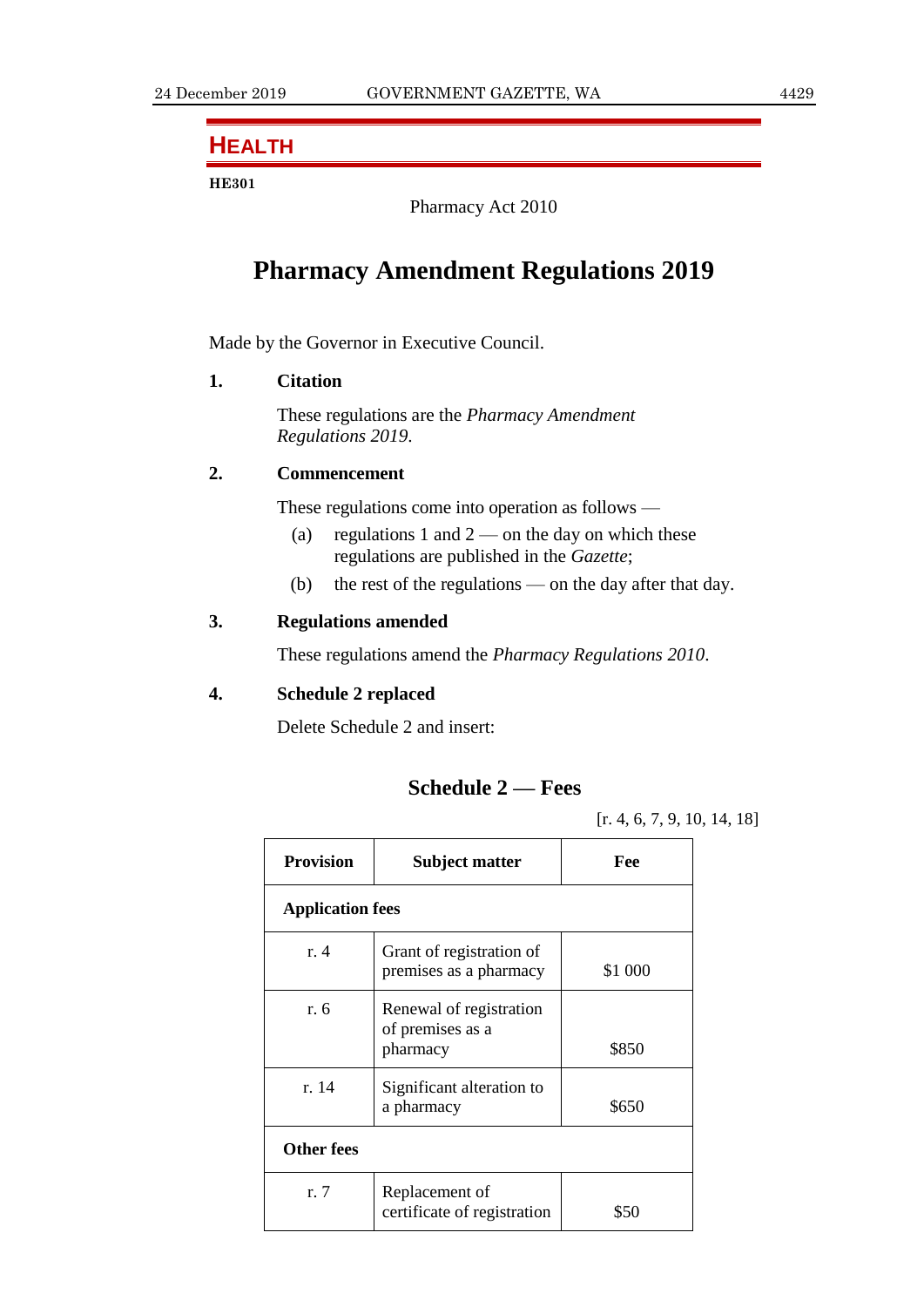| <b>Provision</b> | <b>Subject matter</b>                                                      | Fee  |
|------------------|----------------------------------------------------------------------------|------|
| r. 9             | Change to information<br>recorded in the register                          | \$50 |
| r. 10            | Certified copy of the<br>register or a particular<br>entry in the register | \$50 |
| r. 18            | Copy of minutes of the<br><b>Board</b>                                     |      |

R. NEILSON, Clerk of the Executive Council.

# **JUSTICE**

## **JU301**

State Administrative Tribunal Act 2004

# **State Administrative Tribunal Amendment Regulations (No. 3) 2019**

Made by the Governor in Executive Council.

# **1. Citation**

These regulations are the *State Administrative Tribunal Amendment Regulations (No. 3) 2019*.

# **2. Commencement**

These regulations come into operation as follows —

- (a) regulations 1 and  $2$  on the day on which these regulations are published in the *Gazette*;
- (b) the rest of the regulations on the day after that day.

# **3. Regulations amended**

These regulations amend the *State Administrative Tribunal Regulations 2004*.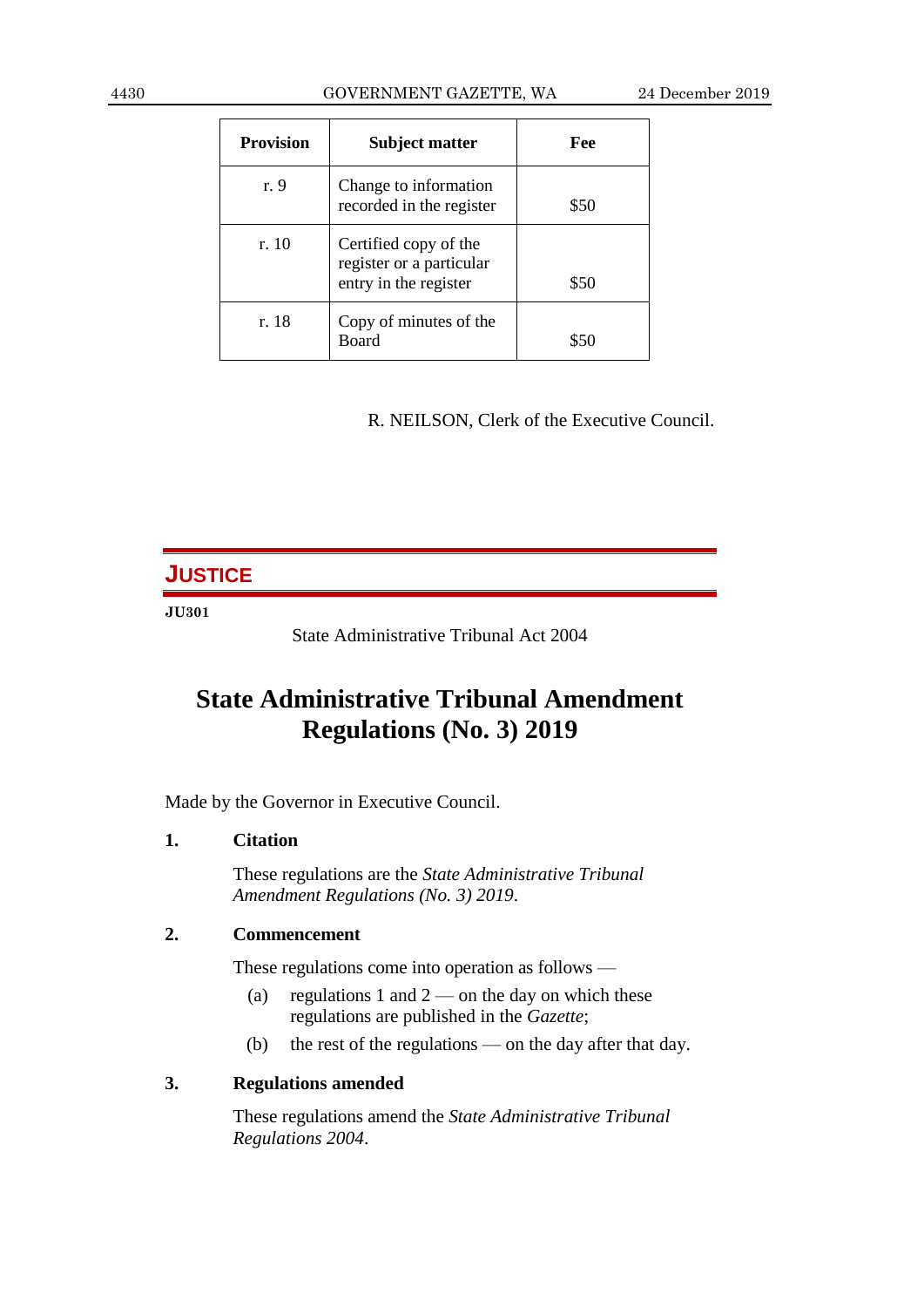### **4. Schedule 6 amended**

In Schedule 6 after the item relating to the *Pawnbrokers and Second-hand Dealers Act 1994* insert:

*Public Health Act 2016* s. 109(1) or (2), 127(1), 141C(3), 163(2), 194(2), 207 or 265

R. NEILSON, Clerk of the Executive Council.

# **RACING, GAMING AND LIQUOR**

**RA301**

# **RACING AND WAGERING WESTERN AUSTRALIA ACT 2003**

RWWA RULES OF HARNESS RACING 2004

In accordance with Section 45 (1) (b) of the *Racing and Wagering Western Australia Act 2003*, notice is hereby given that the Board of Racing and Wagering WA on 19 December 2019 resolved that the *RWWA Rules of Harness Racing 2004* be amended as follows—

### **Amendments to National Rules**

Amend rules 114(2) and 115(3)

A copy of the above rules may be obtained during office hours from the RWWA offices at 14 Hasler Road, Osborne Park 6017, WA or Racing and Wagering Western Australia website, www.rwwa.com.au.

———————————

RICHARD BURT, Chief Executive Officer.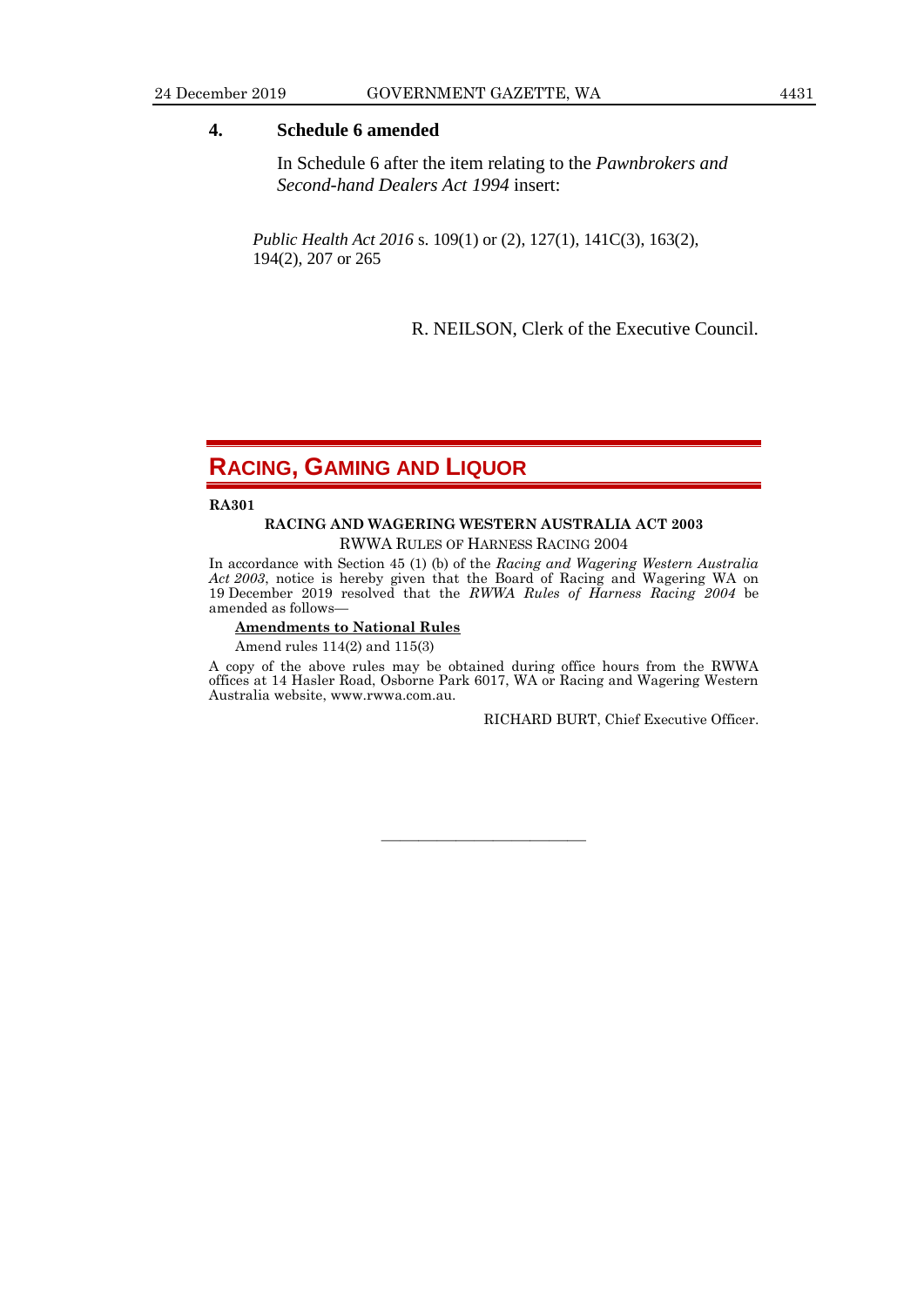# **— PART 2 —**

# **CONSERVATION**

**CO401**

### **CONSERVATION AND LAND MANAGEMENT ACT 1984**

LALANG-GARRAM / HORIZONTAL FALLS MARINE PARK (CLASSIFIED WATERS) NOTICE 2019

Made by the Minister for Environment under section 62(1a) of the Act.

### **1. Citation**

This is the *Lalang-garram / Horizontal Falls Marine Park (Classified Waters) Notice 2019*.

### **2. Interpretation**

### (1) In this notice—

- **approved joint management plan** means the joint management plan for the Lalang-garram / Horizontal Falls Marine Park, set out in the *Lalang-garram / Horizontal Falls and North Lalang-garram marine parks joint management plan 2016*, approved by the Minister under sections 14 and 60 of the Act as notified in the *Gazette* of 2 December 2016.
- **Determination Area** has the meaning given to that term in the Federal Court of Australia *Barunga v State of Western Australia [2011] FCA 518*, Schedule One, pages 16-38.
- **high water mark** means the ordinary (mean of) high water mark at spring tides as defined in the *Land Administration Act 1997* section 3(1).
- **Lalang-garram / Horizontal Falls Marine Park** means the area reserved as Lalang-garram / Horizontal Falls Marine Park under section 13 of the Act and classified as Class A by the *Lalang-garram / Horizontal Falls Marine Park (Alteration of Boundaries) Order 2017*, published in the *Gazette* of 14 July 2017.
- **Table 1** means *Table 1: Summary of permitted uses for the Lalang-garram / Horizontal Falls and North Lalang-garram marine parks*, set out in the approved management plan.
- (2) All geographic coordinates are expressed in terms of the World Geodetic System 1984 (WGS84).

### **3. Classification of general use areas**

All waters of the Lalang-garram / Horizontal Falls Marine Park described in Schedule 1 are classified under section 62(1a)(b) of the Act as general use areas.

### **4. Classification of sanctuary areas**

All waters of the Lalang-garram / Horizontal Falls Marine Park described in Schedule 2 are classified under section 62(1a)(c) of the Act as sanctuary areas.

### **5. Classification of special purpose areas**

All waters of the Lalang-garram / Horizontal Falls Marine Park described in Schedule 3 are classified under section 62(1a)(d) of the Act as special purpose areas.

### **6. Declaration of certain types of commercial fishing as incompatible with a specified conservation purpose in special purpose areas**

Under section 13B(3B)(c) of the Act, commercial fishing of the type as described in Table 1 as commercial gillnet fishing and commercial prawn trawl fishing are declared to be incompatible with the conservation purpose of—

- (a) providing protection of ecologically important marine and intertidal ecosystems, including habitat for snubfin dolphins for the area classified as special purpose area under clause 5 and described in Schedule 3 item 1 Jaanya Special Purpose Zone (recreation and conservation);
- (b) providing protection of ecologically important marine ecosystems, such as mangrove communities for the area classified as special purpose area under clause 5 and described in Schedule 3 item 2 Mooloogoob Special Purpose Zone (recreation and conservation); and
- (c) providing protection of ecologically important marine ecosystems including mangrove, coral reef and intertidal communities for the area classified as special purpose area under clause 5 and described in Schedule 3 item 3 Traverse Island Special Purpose Zone (recreation and conservation).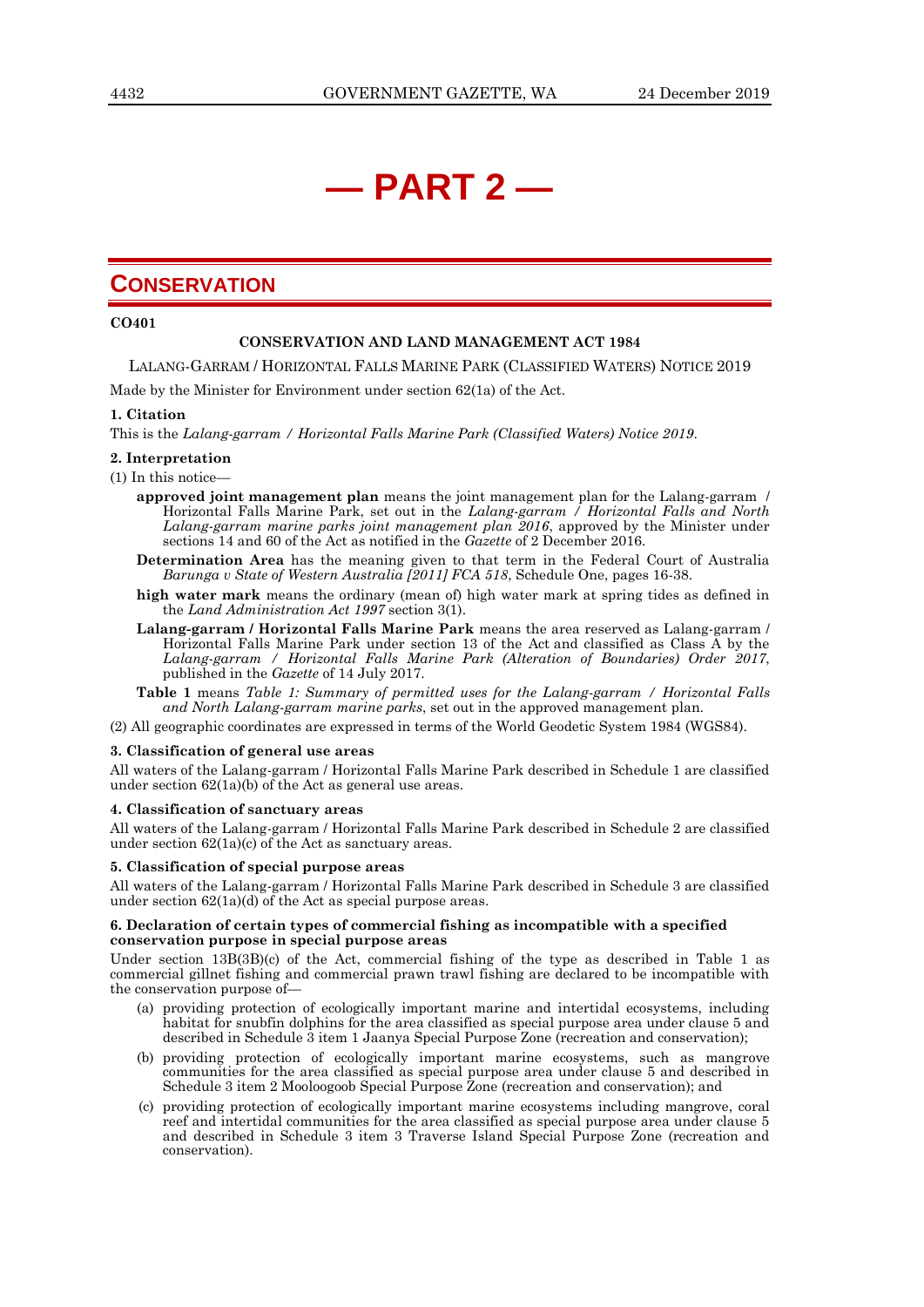### **7. Declaration of exploratory drilling for, or production of, petroleum, geothermal energy resources or geothermal energy as incompatible with conservation purposes of special purpose areas**

Under section  $13B(3B)(g)$  of the Act, activities of the type as described in Table 1 as ground-disturbing mineral and petroleum exploration and development are declared to be incompatible with the conservation purposes of—

- (a) providing protection of ecologically important marine and intertidal ecosystems, including habitat for snubfin dolphins for the area classified as special purpose area under clause 5 and described in Schedule 3 item 1 Jaanya Special Purpose Zone (recreation and conservation).
- (b) providing protection of ecologically important marine ecosystems, such as mangrove communities for the area classified as special purpose area under clause 5 and described in Schedule 3 item 2 Mooloogoob Special Purpose Zone (recreation and conservation); and
- (c) providing protection of ecologically important marine ecosystems including mangrove, coral reef and intertidal communities for the area classified as special purpose area under clause 5 and described in Schedule 3 item 3 Traverse Island Special Purpose Zone (recreation and conservation).

### **Schedule 1—General use areas**

All that portion of Lalang-garram / Horizontal Falls Marine Park that is not sanctuary area or special purpose area.

### **Schedule 2—Sanctuary areas**

### **1. Dirindja Sanctuary Zone**

All that portion of Lalang-garram / Horizontal Falls Marine Park—

- (a) contained within and bounded by a line—
	- (i) commencing onshore generally north-north-east of the confluence of the Gairdner and Glenelg rivers at the point located at the intersection of the mainland high water mark and Longitude 124°46´06´´ East, that intersection point being the one nearest Latitude 15°40´28.80´´ South, and from that point;
	- (ii) extending south along that longitude to the point located at the intersection of that longitude and the high water mark on the nearest island intersected by that longitude;
	- (iii) thence generally west-south-westerly, generally southerly and generally south-easterly along that water mark, around that island, to the point located at the intersection of that water mark and the geodesic joining the co-ordinates at Latitude 15°41´12´´ South, Longitude 124°46´06´´ East on that island, and Latitude 15°43´15´´ South, Longitude 124°44´39´´ East on the mainland generally south-west of that island;
	- (iv) thence south-westerly along that geodesic, across the confluence of the Gairdner and Glenelg rivers, to the point located at the intersection of that geodesic and the mainland high water mark;
	- (v) thence generally north-westerly, generally south-westerly, generally northerly, again generally north-westerly, again generally northerly, generally easterly and generally south-easterly along that water mark, past Mount Grey and up, across and down the Gairdner River, and along the high water mark of creeks and rivers draining into the Gairdner River, to the point of commencement;
- (b) and within that line—
	- (i) excludes that portion of Reserve 15530 that is seaward of high water mark;
	- (ii) excludes that portion of Reserve 23079 that is seaward of high water mark.

### **2. Ganjaal Sanctuary Zone**

All that portion of Lalang-garram / Horizontal Falls Marine Park—

- (a) contained within and bounded by a line—
	- (i) commencing onshore on the western side of George Water at the point located at the intersection of the mainland high water mark and Latitude 15°53´00´´ South, and from that point;
	- (ii) extending east along that latitude, across George Water, to the point located at the intersection of that latitude and the mainland high water mark on the eastern side of George Water;
	- (iii) thence generally west-south-westerly, generally south-easterly, generally southwesterly and generally southerly along that water mark, past Storr Island, to the point located at the intersection of that water mark and Longitude  $124^{\circ}35'54''$  East on the northern side of the Sale River, that intersection point being the one nearest the seaward opening of that river;
	- (iv) thence south along that longitude, across Sale River, to the point located at the intersection of that longitude and the mainland high water mark on the southern side of that river, that intersection point being the one nearest Latitude 15°58´50.40´´ South;
	- (v) thence generally north-westerly, generally south-westerly, again generally northwesterly and again generally south-westerly along that water mark to the point located at the intersection of that water mark and Latitude 15°59´00´´ South on the eastern side of Doubtful Bay;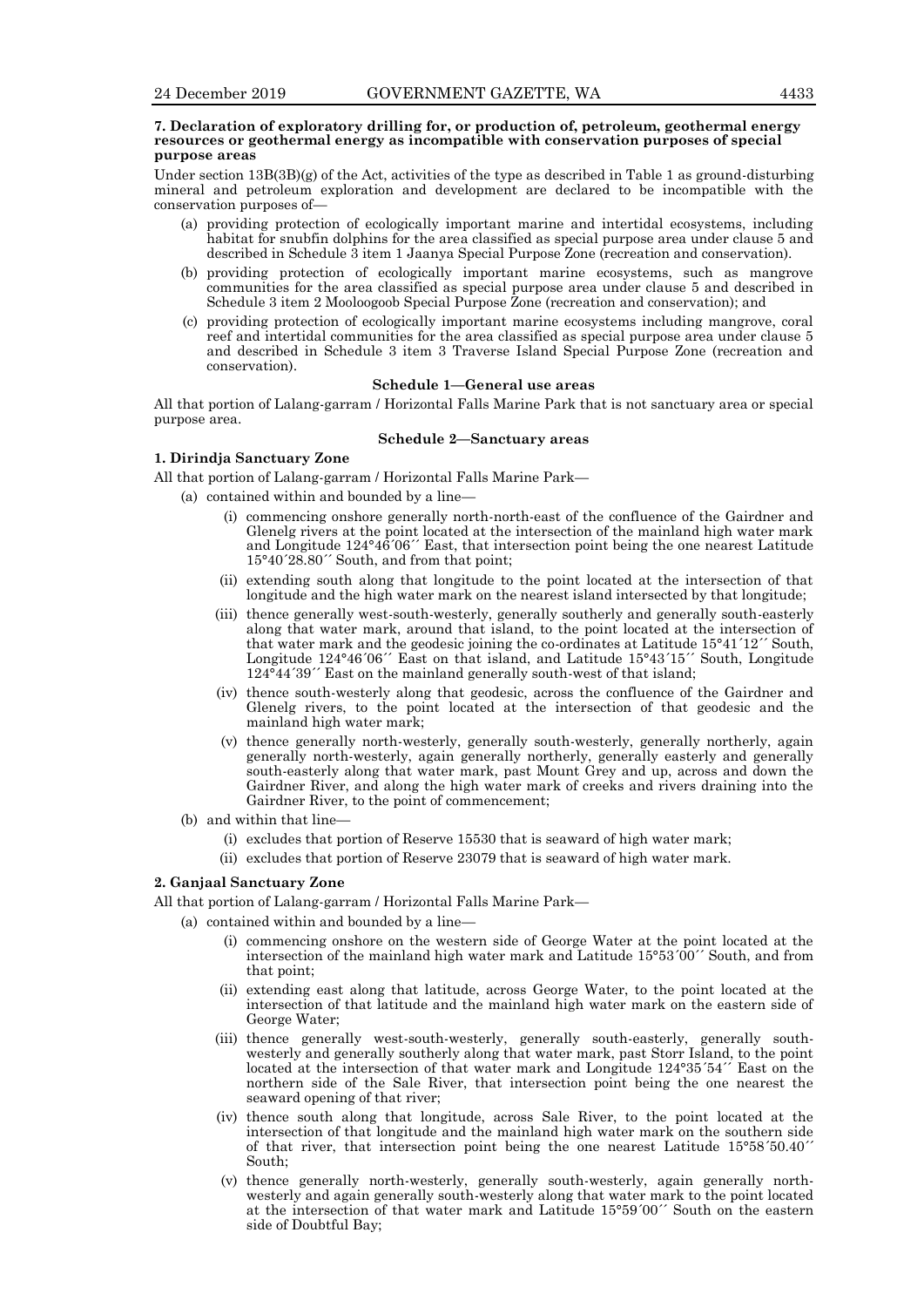- (vi) thence west along that latitude, across Doubtful Bay, to the point located at the intersection of that latitude and the mainland high water mark;
- (vii) thence generally north-north-easterly along that water mark, past Success Strait and again past Storr Island, to the point of commencement;
- (b) and within that line, excludes that portion of Reserve 23079 that is seaward of high water mark.

### **3. Ngumbree Sanctuary Zone**

All that portion of Lalang-garram / Horizontal Falls Marine Park contained within and bounded by a line—

- (i) commencing onshore on the eastern side of Doubtful Bay at the point located at the intersection of Longitude 124°35´00´´ East and the mainland high water mark, that intersection point being the one nearest Latitude 16°01´58.80´´ South, and from that point;
- (ii) extending generally south-easterly, generally south-westerly and generally westerly along that water mark, around the embayment on the eastern side of Doubtful Bay, to the point located at the first intersection of that water mark and Longitude 124°35´00´´ East on the southern side of that embayment;
- (iii) thence north along that longitude to the point of commencement.

### **4. Deewai Sanctuary Zone**

All that portion of Lalang-garram / Horizontal Falls Marine Park contained within and bounded by a line—

- (i) commencing onshore south of Doubtful Bay at the point located at the south-western intersection of the mainland high water mark and the geodesic joining the co-ordinates at Latitude  $16^{\circ}12'43.80''$  South, Longitude  $124^{\circ}32'34.50''$  East on the south-western side of the channel at the seaward entrance to this zone, and Latitude 16°12´42´´ South, Longitude 124°32´41.40´´ East on the north-eastern side of that channel, and from that point;
- (ii) extending east-north-easterly along that geodesic, across that channel, to the point located at the intersection of that geodesic and the mainland high water mark on the north-eastern side of that channel;
- (iii) thence generally south-easterly, generally easterly, generally south-westerly, generally northwesterly, generally east-north-easterly and again generally north-westerly along that water mark, around the embayments enclosed by that geodesic, to the point of commencement.

### **5. Iledda Sanctuary Zone**

All that portion of Lalang-garram / Horizontal Falls Marine Park contained within and bounded by a line—

- (i) commencing offshore in Collier Bay generally north-west of Rankin Island at the point located at Latitude 16°18′00′′ South, Longitude 124°22′00′′ East, and from that point;
- (ii) extending east along that latitude to the point located at the first intersection of that latitude and the mainland high water mark;
- (iii) thence generally south-south-westerly and generally east-south-easterly along that water mark, past Yule Entrance at the seaward opening of Walcott Inlet, and continuing generally north-easterly, generally south-south-easterly, generally east-north-easterly and generally east-south-easterly along the high water mark of the northern side of that inlet, to the point located at the intersection of that water mark and the boundary of the Determination Area near the eastern end of that inlet;
- (iv) thence southerly and south-westerly along that boundary, and along the high water mark of islands where that water mark intersects and extends generally west or north-west of that boundary, and continuing along that boundary, across that inlet, to the point located at the intersection of that boundary and the mainland high water mark on the southern side of that inlet;
- (v) thence generally north-westerly, generally westerly, again generally north-westerly, again generally westerly, and again generally north-westerly along the high water mark of the southern side of that inlet, again past Yule Entrance at the seaward opening of Walcott Inlet, and continuing generally south-westerly along that water mark to the point located at the intersection of that water mark and Latitude 16°21´54´´ South, that intersection point being the one nearest Longitude 124°22´22.20´´ East;
- (vi) thence west along that latitude to the point located at the first intersection of that latitude and the high water mark on the nearest island;
- (vii) thence generally north-easterly and generally west-north-westerly along that water mark to the point located at the intersection of that water mark and Longitude  $124^{\circ}22'00''$  East;
- (viii) thence north along that longitude to the point of commencement.

### **6. Mooloogoob Sanctuary Zone**

All that portion of Lalang-garram / Horizontal Falls Marine Park—

- (a) contained within and bounded by a line—
	- (i) commencing offshore generally west-north-west of Muir Island at the point located at Latitude 16°03´00´´ South, Longitude 124°00´48´´ East, and from that point;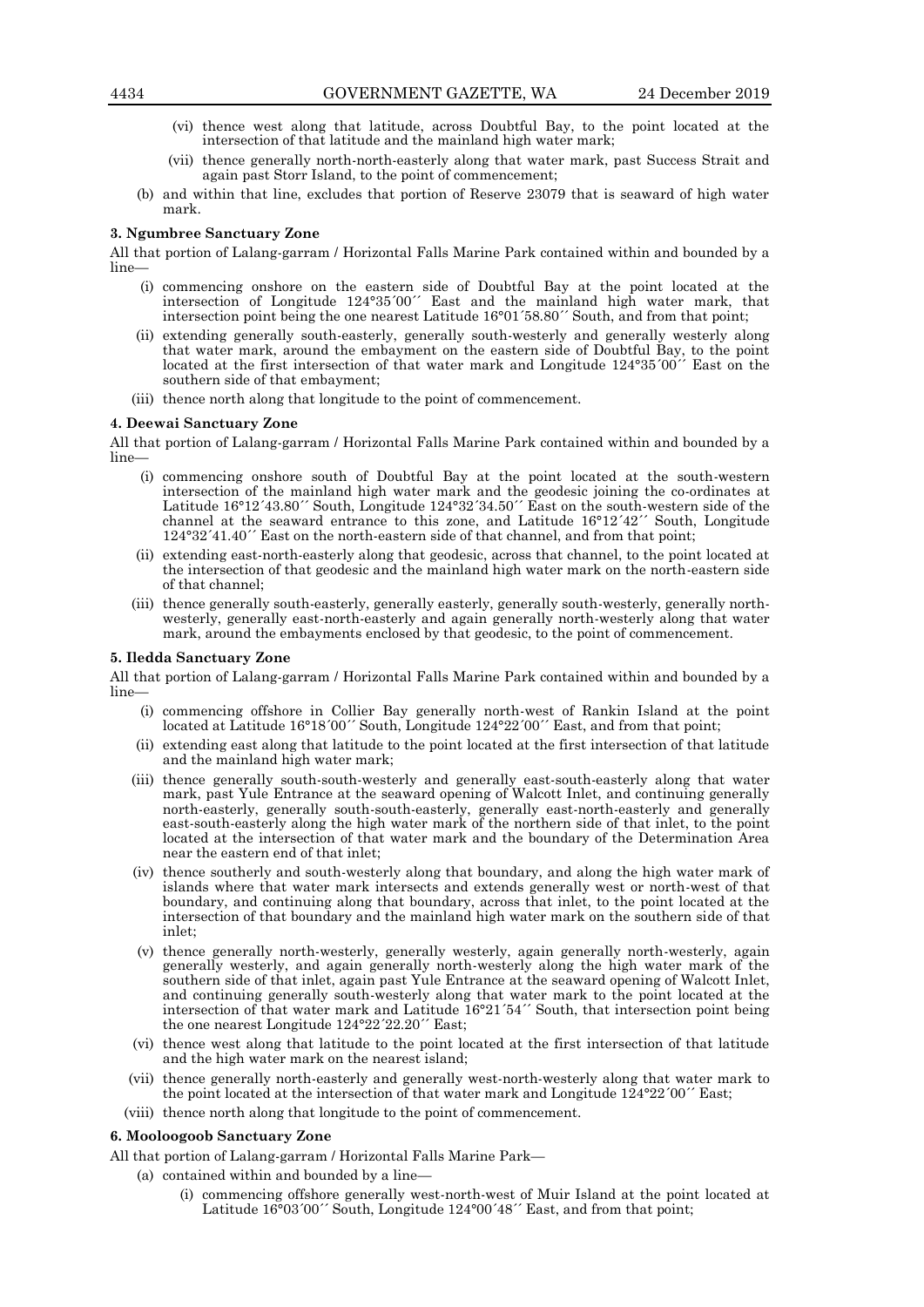- (ii) extending east along that latitude to the point located at the intersection of that latitude and Longitude 124°06´12´´ East;
- (iii) thence south along that longitude to the point located at the first intersection of that longitude and the high water mark on the easternmost island of the Kingfisher Islands group at the eastern end of Mulagudwa Passage;
- (iv) thence generally north-westerly along that water mark, and continuing along that water mark around the northern and north-western end of that island, to the point located at the intersection of that water mark and Longitude  $124^{\circ}05'54''$  East, that intersection point being the one nearest Latitude 16°07´17.40´´ South;
- (v) thence south along that longitude to the point located at the intersection of that longitude and Latitude  $16^{\circ}07'18''$  South;
- (vi) thence west along that latitude to the point located at the intersection of that latitude and Longitude 124°00´48´´ East;
- (vii) thence north along that longitude to the point of commencement;
- (b) and within that line, excludes Mooloogoob Special Purpose Zone (recreation and conservation).

### **7. Ganbadba Sanctuary Zone**

All that portion of Lalang-garram / Horizontal Falls Marine Park contained within and bounded by a line—

- (i) commencing offshore generally north of Talbot Bay at the point located at Latitude 16°03´00´´ South, Longitude 123°50´48´´ East, and from that point;
- (ii) extending east along that latitude to the point located at the intersection of that latitude and Longitude 123°54´36´´ East;
- (iii) thence south along that longitude to the point located at the first intersection of that longitude and the mainland high water mark on the eastern side of the entrance to Talbot Bay;
- (iv) thence generally south-westerly and generally south-easterly along that water mark on the eastern side of Talbot Bay, to the point located at the first intersection of that water mark and Longitude 123°58´51´´ East;
- (v) thence south along that longitude, across the channel, to the point located at the intersection of that longitude and the mainland high water mark;
- (vi) thence generally westerly, generally west-south-westerly and generally south-easterly along that water mark to the point located at the intersection of that water mark and Latitude 16°19´00´´ South, north-east of Slug Island;
- (vii) thence west along that latitude, across Talbot Bay, to the point located at the intersection of that latitude and the high water mark on the mainland peninsula generally west-north-west of that island;
- (viii) thence generally northerly, generally north-westerly, generally westerly, generally southwesterly and generally south-easterly along that water mark, past the northern headlands and down the western side of that peninsula, to the point located at the intersection of that water mark and Latitude 16°19´00´´ South;
- (ix) thence west along that latitude to the point located at the first intersection of that latitude and the high water mark on the nearest island;
- (x) thence generally north-westerly, generally north-easterly, again generally north-westerly, generally west-south-westerly and generally south-easterly along that water mark, around the northern end of that island, to the point located at the intersection of that water mark and Latitude 16°17´30´´ South, that intersection point being the one nearest Longitude 123°51´55.2´´ East;
- (xi) thence west along that latitude to the point located at the intersection of that latitude and Longitude 123°50<sup>*'*48'</sup> East;
- (xii) thence north along that longitude, and along the high water mark of Scaddan Island where that water mark intersects and extends generally south-east of that longitude, and continuing north along that longitude to the point of commencement.

### **8. Garaanngaddim Sanctuary Zone**

All that portion of Lalang-garram / Horizontal Falls Marine Park contained within and bounded by a line—

- (i) commencing onshore generally north-north-east of Horizontal Falls at the point located at the north-western intersection of the mainland high water mark and the geodesic joining the coordinates at Latitude 16°22´22.26´´ South, Longitude 123°57´45.54´´ East on the northwestern side of the seaward inlet leading to the falls, and Latitude  $16^{\circ}22^{\prime}25.80^{\prime\prime}$  South, Longitude  $123^{\circ}57'52.80''$  East on the south-eastern side of that inlet, and from that point;
- (ii) extending east-south-easterly along that geodesic, across that inlet, to the point located at the intersection of that geodesic and the mainland high water mark on the south-eastern side of that inlet;
- (iii) thence generally south-westerly along that water mark on the south-eastern side of that inlet, and continuing along that water mark past both narrow passages through which those falls flow, around both water bodies south-west of those passages and along the high water mark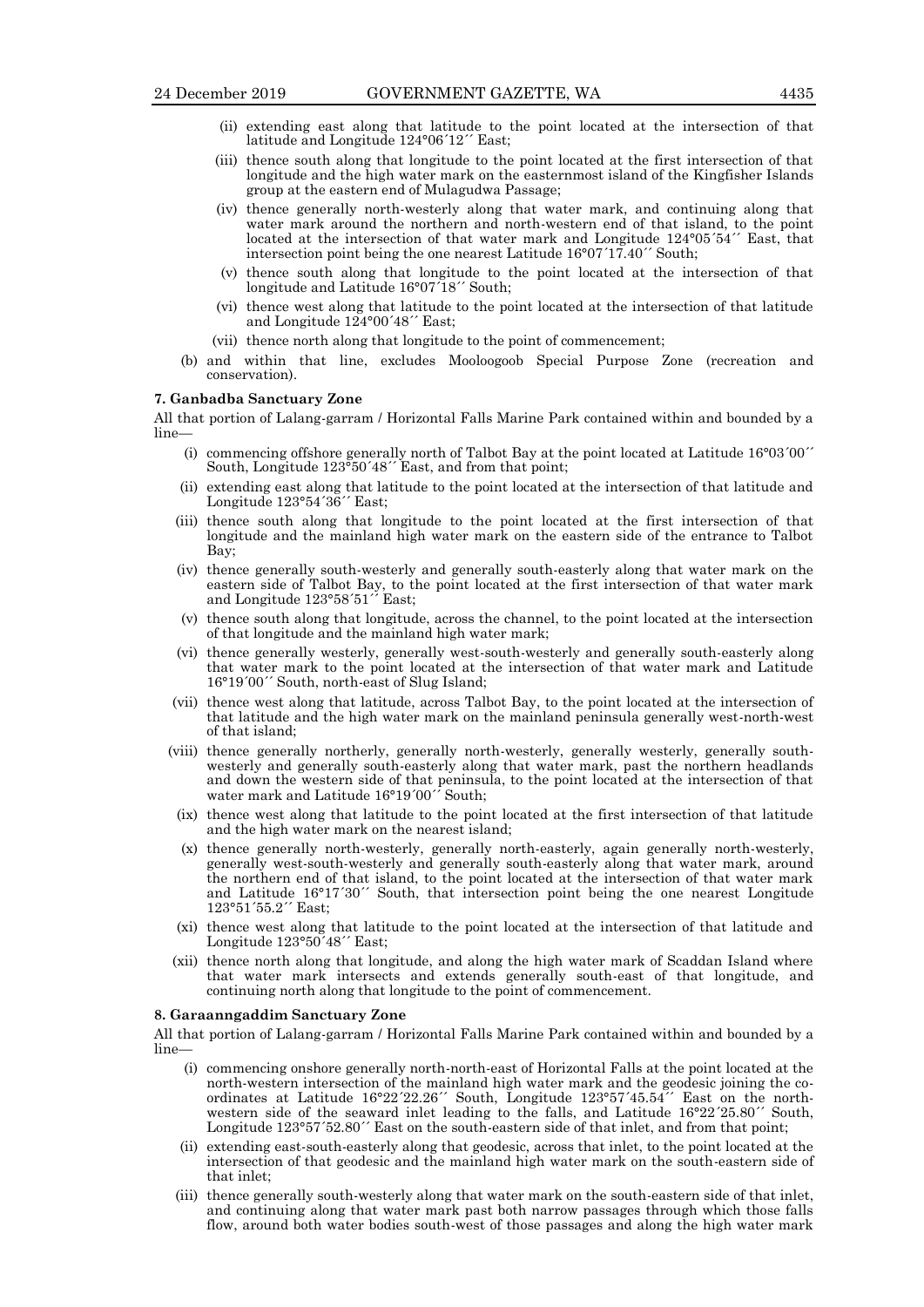of Poulton Creek, and further continuing along that water mark on the north-western side of the seaward inlet leading to the falls, to the point of commencement.

### **Schedule 3—Special purpose areas**

**1. Jaanya Special Purpose Zone (recreation and conservation)**

- All that portion of Lalang-garram / Horizontal Falls Marine Park—
	- (a) contained within and bounded by a line—
		- (i) commencing onshore near the seaward opening of the Sale River at the point located at the intersection of Longitude 124°35´54´´ East and the mainland high water mark, that intersection point being the one nearest Latitude 15°58´07.80´´ South on the northern side of that river, and from that point;
		- (ii) extending generally east-north-easterly and generally south-westerly along that water mark, and continuing along that water mark up the northern side of that river, to the point where the high water mark extends no further up that river;
		- (iii) thence along that water mark across that river, and continuing along that water mark down that river to the point located at the intersection of that water mark and Longitude 124°35´54´´ East, that intersection point being the one nearest Latitude 15°58´50.40´´ South on the southern side of that river;
		- (iv) thence north along that longitude, across that river, to the point of commencement;
	- (b) and within that line, excludes that portion of Reserve 23079 that is seaward of high water mark.

### **2. Mooloogoob Special Purpose Zone (recreation and conservation)**

All that portion of Lalang-garram / Horizontal Falls Marine Park—

- (a) contained within and bounded by a line—
	- (i) commencing offshore generally west of Kingfisher Island at the point located at Latitude 16°06'00" South, Longitude 124°03'39" East, and from that point;
	- extending east along that latitude to the point located at the first intersection of that latitude and the high water mark on Kingfisher Island;
	- (iii) thence generally southerly, generally westerly and generally south-westerly along that water mark to the point located at the first intersection of that water mark and Longitude 124°03´39´´ East;
	- (iv) thence north along that longitude to the point of commencement;
- (b) and contained within and bounded by a line
	- commencing onshore in a western bay of Kingfisher Island at the point located at the intersection of Latitude 16°06´21´´ South and the high water mark, that intersection point being the one nearest Longitude 124°03´46.80´´ East on the western side of that bay, and from that point;
	- (ii) extending generally northerly, generally east-north-easterly, generally south-easterly and generally south-westerly along that water mark, around that bay, to the point located at the intersection of that water mark and Latitude 16°06´21´´ South, that intersection point being the one nearest Longitude 124°03´52.80´´ East on the eastern side of that bay;
	- (iii) thence west along that latitude, across that bay, to the point of commencement.

### **3. Traverse Island Special Purpose Zone (recreation and conservation)**

All that portion of Lalang-garram / Horizontal Falls Marine Park contained within and bounded by a line—

- (i) commencing offshore generally west-south-west of Kingfisher Island at the point located at Latitude 16°07´18´´ South, Longitude 124°00´48´´ East, and from that point;
- (ii) extending east along that latitude to the point located at the intersection of that latitude and Longitude 124°05´54´´ East;
- (iii) thence north along that longitude to the point located at the intersection of that longitude and the high water mark on the easternmost island of the Kingfisher Islands group at the eastern end of Mulagudwa Passage;
- (iv) thence generally westerly along that water mark, and continuing along that water mark around the southern and south-eastern end of that island, and further continuing generally northerly along that water mark on the eastern side of that island, to the point located at the intersection of that water mark and Longitude 124°06´12´´ East, that intersection point being the one nearest Latitude 16°07´08.40´´ South;
- (v) thence north along that longitude to the point located at the intersection of that longitude and Latitude 16°03´00´´ South;
- (vi) thence east along that latitude to the point located at the intersection of that latitude and Longitude  $124^{\circ}08'42''$  East;
- (vii) thence south along that longitude, past Kingfisher Islands, Melomys Island and Traverse Island, and along the high water mark of islands where that water mark intersects and extends generally west of that longitude, and continuing along that longitude to the point located at the first intersection of that longitude and the mainland high water mark;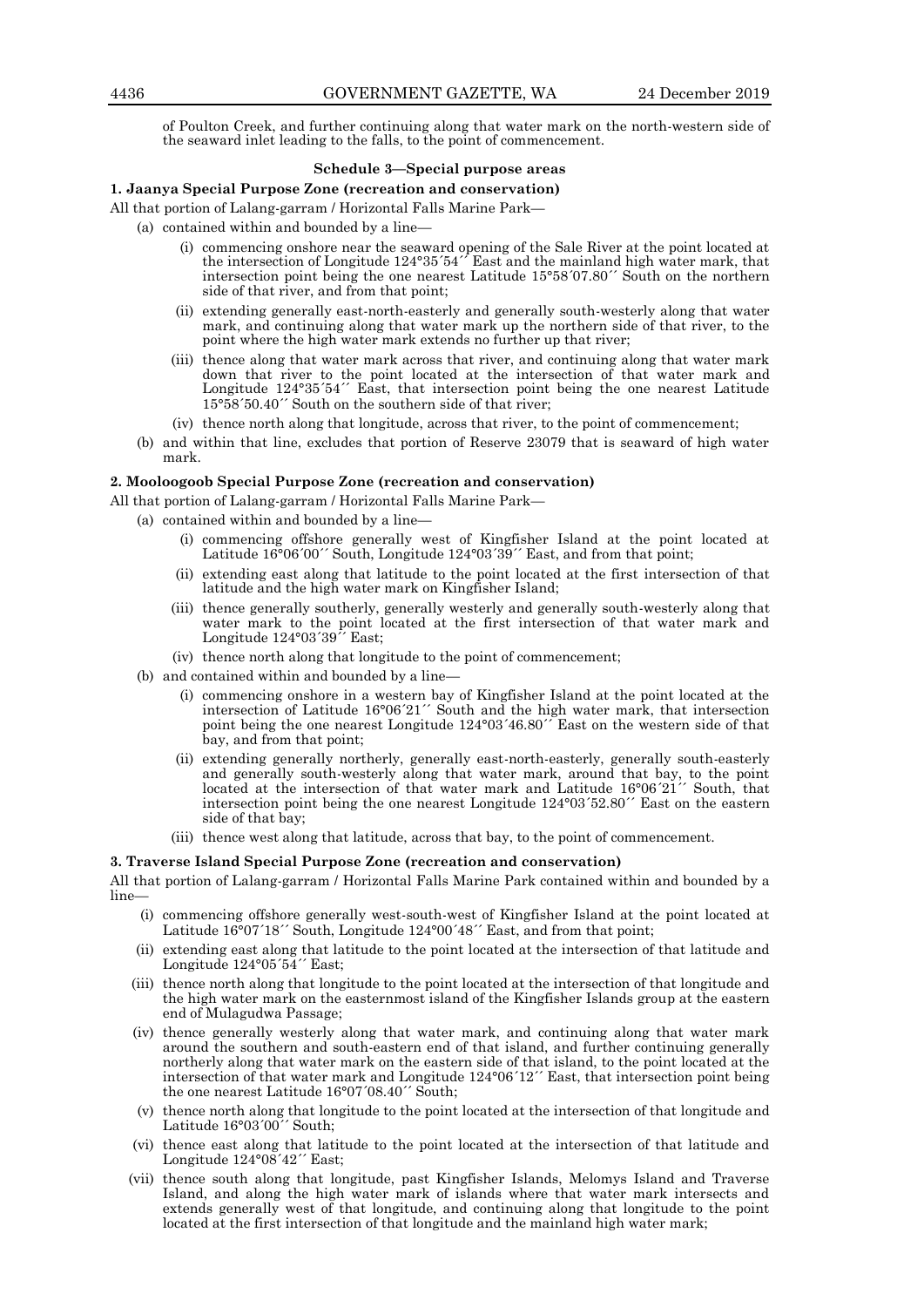- (viii) thence generally north-westerly and generally west-north-westerly along that water mark to the point located at the first intersection of that water mark and Longitude 124°00´48´´ East;
	- (ix) thence north along that longitude, and along the high water mark of islands where that water mark intersects and extends generally east of that longitude, and continuing along that longitude to the point of commencement.

S. DAWSON, Minister for Environment.

# **EDUCATION**

### **ED401**

### **SCHOOL EDUCATION ACT 1999**

### NON-GOVERNMENT SCHOOLS FUNDING ORDER 2020

Made by the Minister for Education under section 183 of the *School Education Act 1999*.

### **1. Citation**

This order may be cited as the *Non-Government Schools Funding Order 2020*.

### **2. Application**

This Order applies for the year commencing on 1 January 2020.

### **3. Interpretation**

In this Order, unless the contrary intention appears—

*Act* means the *School Education Act 1999*;

*chief executive officer* has the same meaning as in section 151 of the Act;

*eligible school* means a registered school described in clause 5;

*eligible student* means a student described in clause 6;

*full-time equivalent* has the meaning specified;

*funding* means funding referred to in clause 8;

*funding category* means a category specified in column 1 of the table in Part 1 of the Schedule; *Guidelines* means the Guidelines issued by the Minister under clause 21;

*high support needs student* means an eligible student classified as having high support needs; *incorporated* in respect of a governing body means incorporated in Australia;

*report* means a report referred to in clause 19(3):

*schedule* means the Schedule to this Order;

- *special education student* means an eligible student classified as having a mild, moderate or severe disability;
- *specified* means specified by the Minister, whether in the Guidelines or otherwise; and
- *student census* means a student census referred to in clause 19(3) or any other document specified as such.

### **PART 1—ELIGIBILITY AND APPLICATION FOR FUNDING**

### **4. Funding**

Funding for the purposes of school education will be paid under and in accordance with this Order and the Guidelines to or for eligible schools which apply for funding in accordance with clause 7. Funding will be—

- (a) in the case of funding referred to in clause 8(1), calculated for an eligible school on the basis of its eligible students;
- (b) in the case of funding referred to in clause 8(3), calculated as determined by the Minister; and
- (c) provided on and subject to the conditions, limitations and restrictions set out in this Order and in the Guidelines.

### **5. Eligible Schools**

An eligible school is a registered school which satisfies all of the following criteria at the relevant point in time—

- (a) its governing body is incorporated or the Minister has otherwise approved its status for the purposes of this clause;
- (b) there is not in effect a determination of the Minister that the registered school is conducted for profit for the purposes of this clause; and
- (c) there is not in effect a determination of the Minister that the registered school is ineligible for the purposes of this clause.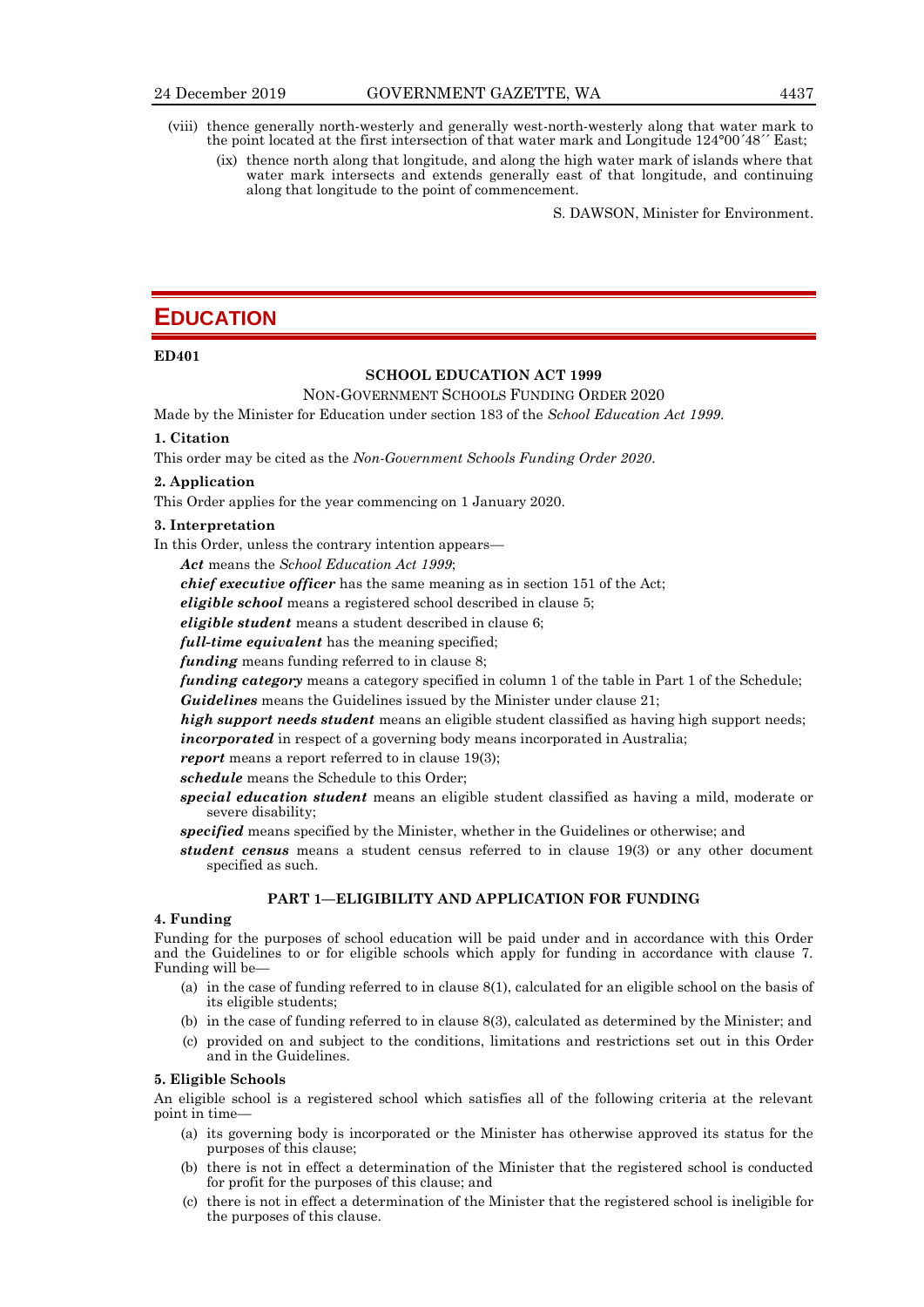### **6. Eligible Students**

A student is an eligible student in relation to an eligible school if he or she satisfies all of the following criteria—

- (a) the student is resident in Western Australia;
- (b) the student is enrolled at the eligible school;
- (c) the student is enrolled in a year level of education which is recorded in the register in respect of the eligible school and which is no earlier than the pre-compulsory education period for the student;
- (d) the student is compliant with the specified year level requirements;
- (e) the student has specified citizenship, residency or visa status in Australia;
- (f) the student meets the specified attendance requirements; and
- (g) the student has not turned 21 years of age before 1 January 2020.

### **7. Application for Funding**

(1) An eligible school, or a school system for which a system agreement is in force, may apply for funding under clause 8(1) in respect of its eligible students in the manner set out in this clause and as specified.

(2) An application for funding under subclause (1) is to be made, on behalf of the eligible school or school system, by its governing body.

(3) An application for funding is to be certified as specified.

### **PART 2—CALCULATION AND PAYMENT OF FUNDING**

### **8. Calculation of Funding**

(1) The amount of funding to be paid to the governing body of an eligible school or school system which has made an application under clause 7 will be, in respect of its eligible students-

- (a) a Per Capita Grant for each eligible student, calculated and paid in accordance with clause 9;
- (b) a Special Education Supplementary Per Capita Grant for each eligible student who is a special education student, calculated and paid in accordance with clause 10; and
- (c) a High Support Needs Per Capita Grant for each eligible student who is a high support needs student, calculated and paid in accordance with clause 11.
- (2) The funding category for each eligible school is as determined by the Minister.

(3) In addition to the funding described in subclause (1), other funding may be provided for a registered school or school system at the discretion of and as determined by the Minister.

### **9. Calculation and Payment of Per Capita Grant Funding**

(1) A Per Capita Grant amount for a full-time equivalent eligible student of an eligible school is specified in the table in Part 1 of the Schedule, corresponding to the funding category of the eligible school and according to the year level of the full-time equivalent eligible student specified in columns 2, 3, 4 and 5 of that table. This amount is the Part 1 amount for that full-time equivalent eligible student.

(2) Per Capita Grant funding under clause 8(1)(a) for an eligible school in a funding category other than 'H' is to be calculated and, unless otherwise determined in accordance with clause 13, paid in four instalments as follows—

- (a) a February instalment equal to the aggregate of 25% of the Part 1 amount for each full-time equivalent eligible student properly included in the eligible school's August 2019 student census;
- (b) a May instalment equal to the aggregate of 50% of the Part 1 amount for each full-time equivalent eligible student properly included in the eligible school's February 2020 student census, less the instalment amount paid for the eligible school in February as calculated under subclause (2)(a);
- (c) an August instalment equal to the aggregate of 25% of the Part 1 amount for each full-time equivalent eligible student properly included in the eligible school's February 2020 student census; and
- (d) an October instalment equal to the aggregate of 50% of the Part 1 amount for each full-time equivalent eligible student properly included in the eligible school's August 2020 student census less the instalment amount paid for the eligible school in August as calculated under subclause (2)(c).

(3) Per Capita Grant funding under clause 8(1)(a) for an eligible school in funding category 'H' is to be calculated and, unless otherwise determined in accordance with clause 13, paid in four instalments as follows—

- (a) a February instalment equal to the aggregate of 25% of the Part 1 amount for each full-time equivalent eligible student properly included in the eligible school's report for the November 2019 quarter;
- (b) a May instalment equal to the aggregate of 25% of the Part 1 amount for each full-time equivalent eligible student properly included in the eligible school's report for the March 2020 quarter;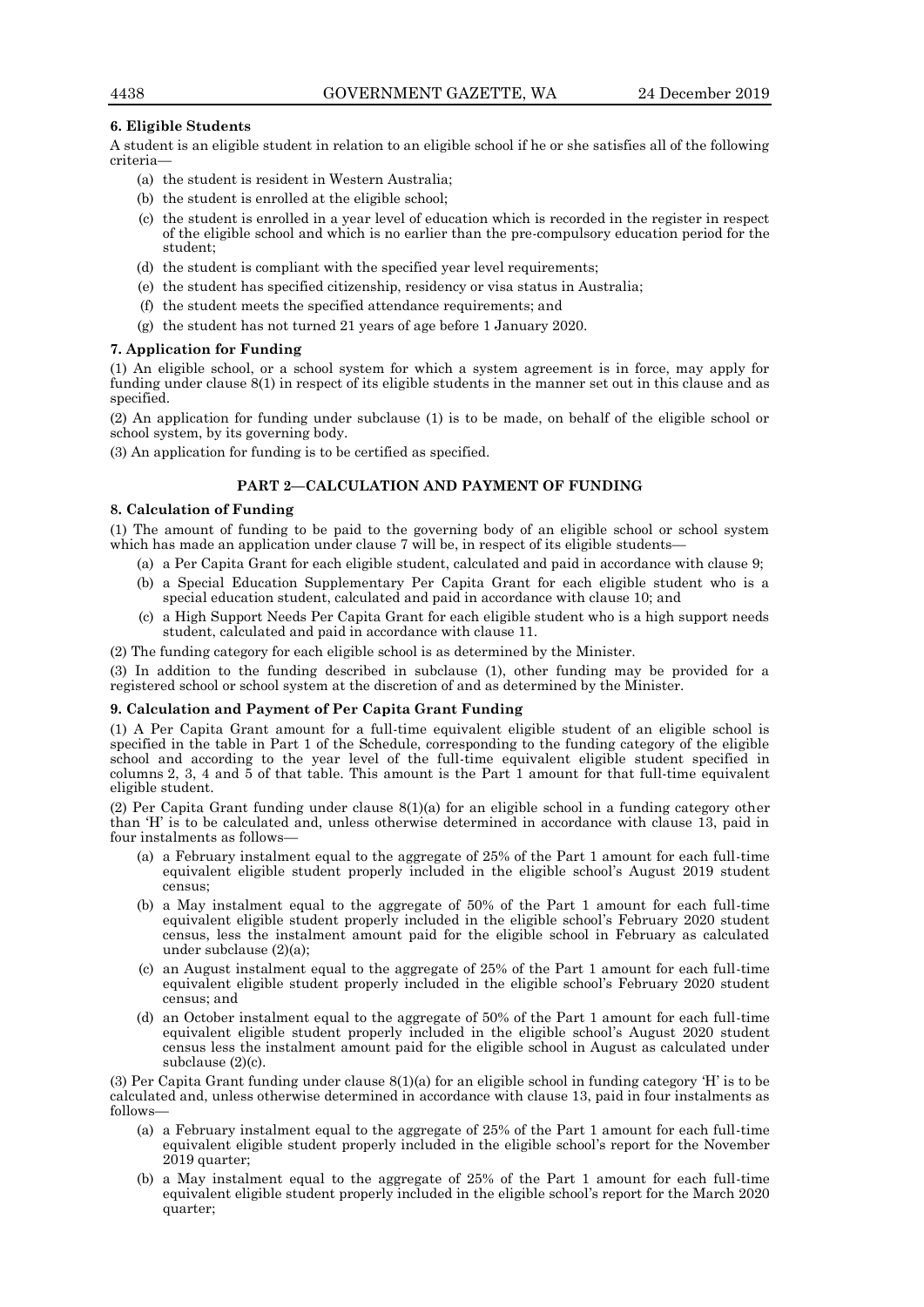- (c) an August instalment equal to the aggregate of 25% of the Part 1 amount for each full-time equivalent eligible student properly included in the eligible school's report for the June 2020 quarter; and
- (d) an October instalment equal to the aggregate of 25% of the Part 1 amount for each full-time equivalent eligible student properly included in the eligible school's report for the September 2020 quarter.

### **10. Calculation and Payment of Special Education Supplementary Per Capita Grant Funding**

(1) A Special Education Supplementary Per Capita Grant amount for a full-time equivalent special education student of an eligible school applies as follows—

- (a) Mild disability—110 per cent of the relevant Part 1 amount for the full-time equivalent eligible student;
- (b) Moderate disability—210 per cent of the relevant Part 1 amount for the full-time equivalent eligible student; and
- (c) Severe disability—360 per cent of the relevant Part 1 amount for the full-time equivalent eligible student.

(2) Special Education Supplementary Per Capita Grant funding under clause 8(1)(b) for an eligible school is to be calculated and, unless otherwise determined in accordance with clause 13, paid in two instalments as follows—

- (a) a June instalment equal to the aggregate of 50% of the relevant Special Education Supplementary Per Capita Grant amount for each full-time equivalent special education student of the eligible school; and
- (b) an October instalment equal to the aggregate of 50% of the relevant Special Education Supplementary Per Capita Grant amount for each full-time equivalent special education student of the eligible school.

### **11. Calculation and Payment of High Support Needs Per Capita Grant Funding**

(1) A High Support Needs Per Capita Grant amount for a full-time equivalent high support needs student of an eligible school is specified in the table in Part 2 of the Schedule, according to the year level of the full-time equivalent high support needs student specified in columns 2, 3, 4 and 5 of that table. This amount is the **Part 2 amount** for that full-time equivalent high support needs student.

(2) High Support Needs Per Capita Grant funding under clause 8(1)(c) for an eligible school is to be calculated and, unless otherwise determined in accordance with clause 13, paid in two instalments as follows—

- (a) a June instalment equal to—
	- (i) the aggregate of 50% of the Part 2 amount for each full-time equivalent high support needs student of the eligible school,
		- less
	- (ii) all amounts of funding paid or payable in respect of those full-time equivalent high support needs students under clause  $9(2)(a)$  and  $(b)$  or clause  $9(3)(a)$  and  $(b)$ ; and
- (b) an October instalment equal to—
	- (i) the aggregate of 50% of the Part 2 amount for each full-time equivalent high support needs student of the eligible school,
		- less
	- (ii) all amounts of funding paid or payable in respect of those full-time equivalent high support needs students under clause 9(2)(c) and (d) or clause 9(3)(c) and (d).

### **12. Variation or Withholding of Payment of Funding**

(1) Subject to subclause (2), a payment of funding for an eligible school may, with the approval of the chief executive officer, be increased or decreased to correct an overpayment or an underpayment previously made for that eligible school, whether due to an error in the eligible school's application or student census or otherwise.

(2) Funding will not be paid in respect of eligible students for any period prior to the 2020 year.

(3) A payment of funding for an eligible school may be withheld if, in the opinion of the Minister, the eligible school has not provided to the chief executive officer satisfactory evidence of appropriate acquittal of funding previously provided to the eligible school under Part 4, Division 5 of the Act.

### **13. Safeguarding of Funds—Monthly Payments**

(1) Should the Minister consider it necessary in order to ensure that funding to be paid for an eligible school under this Order will be available to be applied for the purposes stipulated in clause 15, the Minister may determine that funding for the eligible school is to be paid in equal monthly instalments in the manner determined by the chief executive officer instead of in accordance with clauses 9, 10 or 11 (as the case may be).

(2) The Minister is to notify the governing body of the eligible school in writing if the Minister makes a determination under subclause (1) as soon as practicable after the making of that determination.

(3) The Minister may, by notice in advance to its governing body, revoke a determination made under subclause (1) in relation to an eligible school.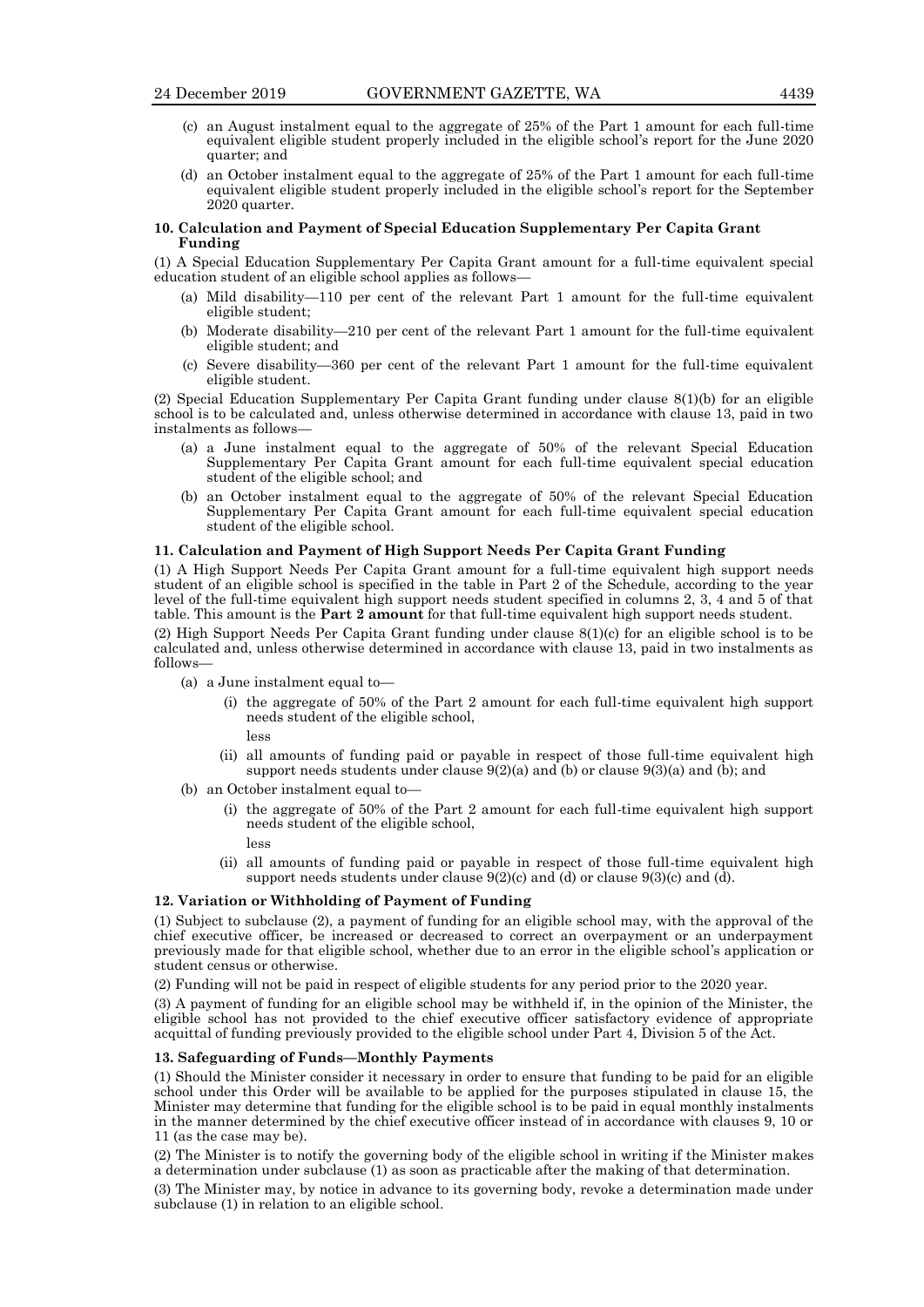### **14. Payment Method**

Unless otherwise approved by the chief executive officer, funding paid to a governing body under this Order is to be paid into the bank account of the governing body.

### **PART 3—APPLICATION AND ACQUITTAL OF FUNDING**

### **15. Purposes for which Funding May Applied**

(1) The governing body of an eligible school must apply, and ensure the application of, Per Capita Grant funding received for that eligible school under clause 8(1)(a) only for the purposes of school education.

(2) The governing body of an eligible school must apply, and ensure the application of, Special Education Supplementary Per Capita Grant funding and High Support Needs Per Capita Grant funding received for that eligible school under clause 8(1)(b) and (c) only to support the education of the students in respect of whom that funding is paid, either individually or collectively.

(3) The governing body of an eligible school which receives funding under clause 8(3) must apply, and ensure the application of, that funding for the purpose stipulated by the Minister in allocating the funding.

### **16. Distribution of Funding by the Governing Body**

(1) Unless authorised under subclause  $(2)$ , where-

- (a) a governing body of a school system receives funding for eligible schools in its school system, the governing body must allocate to each school in the school system the funding paid for that school under clause 8; and
- (b) a governing body receives funding as the governing body of more than one eligible school other than as the governing body of a school system, the governing body must allocate to each such eligible school the funding paid for that eligible school under clause 8.

(2) The Minister may authorise—

- (a) the governing body of a school system to allocate the funding paid to it under clause 8 among the schools in the school system in a manner approved by the chief executive officer; and
- (b) a governing body which is the governing body for more than one eligible school to allocate the funding paid to it under clause 8 among the eligible schools for which it receives funding, in a manner approved by the chief executive officer,

instead of in accordance with subclause (1).

### **17. Grant Acquittal and Reporting**

(1) A governing body in receipt of funding under this Order must provide to the chief executive officer a statement (a **funding acquittal**) by no later than 30 June 2020 confirming that the funding paid to it under this Order has been spent or committed in accordance with this Order.

(2) A funding acquittal must comply with the specified requirements.

### **18. Safeguarding of Funds—Separate Accounting**

(1) The chief executive officer may determine that the governing body of a registered school must separately identify in its accounts the revenue and expenditure related to funding provided under this Order, as from a specified date and in the manner determined by the chief executive officer.

(2) The chief executive officer is to notify the governing body of the eligible school in writing if the chief executive officer makes a determination under subclause (1) as soon as practicable after the making of that determination and of the date from which the governing body must give effect to the determination. The chief executive officer's notice must be given not less than 60 days prior to the date from which the governing body must give effect to the determination and the commencement of the governing body's financial year.

(3) The chief executive officer may, by notice in advance to its governing body, revoke a determination made under subclause (1) in relation to an eligible school.

### **19. Governing Body Records**

(1) The chief executive officer may personally or through any representative conduct an audit to verify entitlement to or expenditure of funding or to verify any other matter in connection with this Order or the provision of funding. A governing body in receipt of funding under this Order must keep and provide when requested all necessary or appropriate student enrolment and attendance records and other records (including disability assessment and residency status records) validating a school's funding application to enable audits to be conducted by the chief executive officer or any representative of the chief executive officer.

(2) A governing body in receipt of funding under this Order must maintain financial records and documents to enable audits to be conducted by the chief executive officer or any representative of the chief executive officer in accordance with Australian Accounting Standards and Australian Auditing and Assurance Standards.

(3) A governing body applying for, or in receipt of, funding under this Order must provide, at the times and in the form from time to time specified—

- (a) in the case of an eligible school in a funding category other than 'H', a student census; and
- (b) in the case of an eligible school in funding category 'H', a report as to student numbers,

in respect of each eligible school for which funding has been provided or for which an application for funding is made.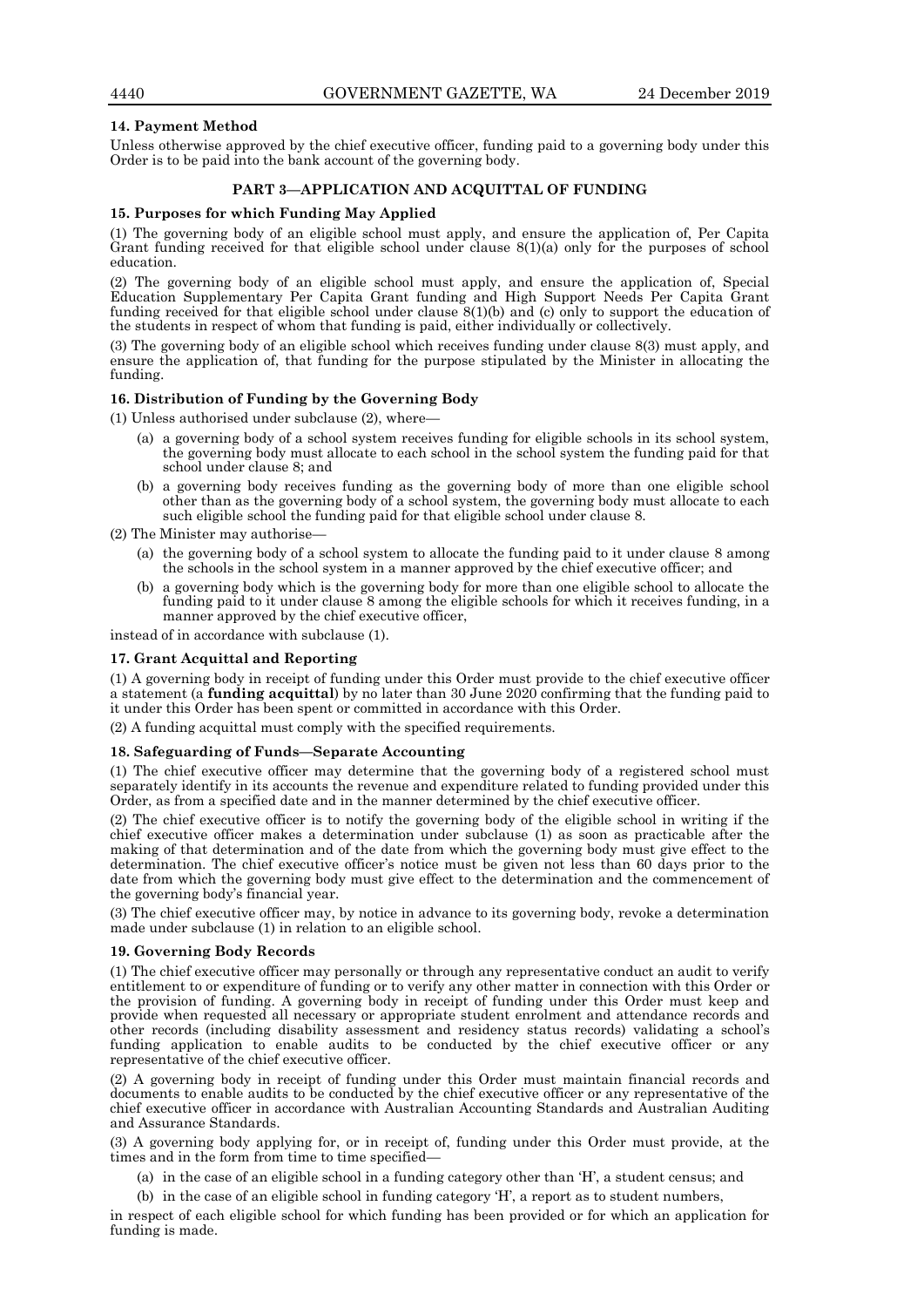### **20. Notice to be Given to the Chief Executive Officer**

A governing body in receipt of funding under this Order must notify the chief executive officer within 14 days if any of the following occurs—

- (a) any change to the governing body's bank account details;
- (b) any change to the governing body's registration for Goods and Services Tax by the Commissioner of Taxation;
- (c) a decision to proceed with the winding up of any eligible school of which it is the governing body;
- (d) the affairs of the governing body or the affairs of any eligible school of which it is the governing body go under any form of external control (for example the control of a voluntary administrator) under a law of the Commonwealth or a State or Territory;
- (e) any change to the relationship between the governing body and one or more eligible schools insofar as it affects the governing body's ownership, oversight, management or control, or which negatively impacts interaction with an eligible school; and
- (f) any eligible school of which it is the governing body is conducted for profit.

### **21. Guidelines**

The Minister may from time to time issue Guidelines under this Order expressing the principles on which funding will be provided and assistance given under this Order.

### **SCHEDULE Part 1 2020 Per Capita Grants**

### **Column 1 Column 2 Column 3 Column 4 Column 5 State Funding Category School year Pre-Compulsory (Kindergarten) School year Compulsory Primary (Pre-Primary to Year 6) School year Compulsory Middle (Year 7 to Year 10) School year Compulsory Secondary (Year 11 and Year 12) \$ \$ \$ \$** A 2,497 |  $1,664$  2,446 2,527 B 2,877 1,917 2,818 3,108 C 2,889 1,927 2,831 3,183 D 2,980 1,987 2,921 3,278 E  $3,126$   $2,083$   $3,062$   $3,422$ F  $3,260$   $2,172$   $3,193$   $3,533$ G and  $3,363$   $2,242$   $3,296$   $3,661$ G (A)  $5,010$   $3,341$   $4,911$   $5,450$ H  $4,911$  5,450 I 6,666 4,445 6,534 7,200  $J$  14,201 15,646

**Part 2 2020 High Support Needs Per Capita Grants**

| <b>State</b> | School year           | School year     | School year | School year  |
|--------------|-----------------------|-----------------|-------------|--------------|
| Funding      | <b>Pre-Compulsory</b> | Compulsory      | Compulsory  | Compulsory   |
| Category     | (Kindergarten)        | Primary         | Middle      | Secondary    |
|              |                       | (Pre-Primary to | (Year 7 to  | (Year 11 and |
|              |                       | Year 6)         | Year $10$ ) | Year $12$ )  |
|              | \$                    | æ               |             |              |
| A-J          | 14.409                | 36,020          | 36,020      | 36,020       |

———————————

Dated this 15th day of December 2019.

SUE ELLERY MLC, Minister for Education and Training.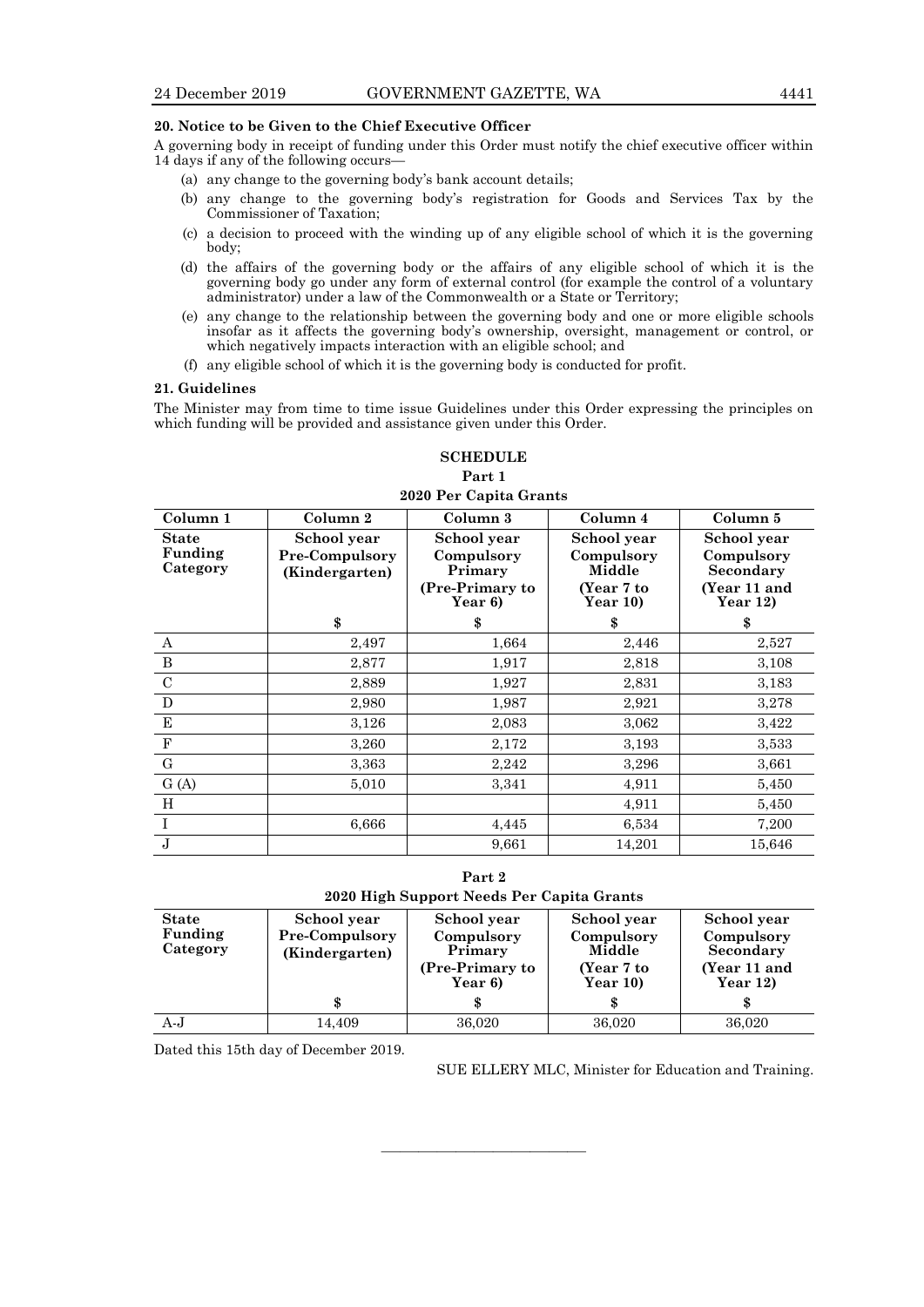### **ED402**

### **SCHOOL EDUCATION ACT 1999**

LIST OF SCHOOLS THAT HAVE BEEN DECLARED AS LOCAL-INTAKE SCHOOLS

(Pursuant to Section 60, Subsection 3a)

————

From 1 January 2020, the following schools shall have local-intake areas.

Lisa Rodgers, Director-General, Department of Education.

Adam Road Primary School Albany Primary School Albany Senior High School Alinjarra Primary School Alkimos Beach Primary School Alkimos College Alkimos Primary School Allendale Primary School Anne Hamersley Primary School Anzac Terrace Primary School Applecross Primary School Applecross Senior High School Arbor Grove Primary School Ardross Primary School Armadale Primary School Ashburton Drive Primary School Ashdale Primary School Ashdale Secondary College Aspiri Primary School Attadale Primary School Atwell College Atwell Primary School Aubin Grove Primary School Australind Primary School Australind Senior High School Aveley North Primary School Aveley Primary School Aveley Secondary College Balcatta Primary School Balcatta Senior High School Baldivis Gardens Primary School Baldivis Primary School Baldivis Secondary College Baler Primary School Balga Primary School Balga Senior High School Ballajura Community College Ballajura Primary School Bambara Primary School Banksia Grove Primary School Banksia Park Primary School Bannister Creek Primary School Bateman Primary School Baynton West Primary School Bayswater Primary School Beachlands Primary School Beaconsfield Primary School Beaumaris Primary School Beckenham Primary School Beechboro Primary School Beeliar Primary School Beenyup Primary School Beldon Primary School Belmont City College Belmont Primary School Belridge Secondary College Bertram Primary School Bibra Lake Primary School Bicton Primary School Bletchley Park Primary School Bluff Point Primary School Bob Hawke College Booragoon Primary School Boulder Primary School Boyare Primary School Braeside Primary School Bramfield Park Primary School Brentwood Primary School Bridgetown Primary School Brookman Primary School Broome North Primary School Broome Primary School Bull Creek Primary School Bunbury Primary School Bunbury Senior High School Bungaree Primary School Burrendah Primary School Busselton Primary School Busselton Senior High School Butler College Busselton Senior Busselton School Byford Secondary College Busselt<br>Busselton Byford Secondary College Cable Beach Primary School Byford Primary School Byford Secondary College Cable Beach Primary School Caladenia Primary School Calista Primary School Camboon Primary School Campbell Primary School Canning Vale College Canning Vale Primary School Cannington Community College Cape Naturaliste College Caralee Community School Carey Park Primary School Carine Primary School Carine Senior High School Carnaby Rise Primary School Carramar Primary School Cassia Primary School Charthouse Primary School Chidlow Primary School Churchlands Primary School Churchlands Senior High School City Beach Primary School Clarkson Community High School Clarkson Primary School Clayton View Primary School Clifton Hills Primary School Clifton Park Primary School Cloverdale Primary School Coastal Lakes College Collier Primary School Comet Bay College Comet Bay Primary School Como Primary School Como Secondary College Connolly Primary School Coodanup College Coogee Primary School Cooinda Primary School Coolbellup Community School Coolbinia Primary School Cooloongup Primary School Craigie Heights Primary School Creaney Primary School Currambine Primary School Curtin Primary School Dalkeith Primary School Dalmain Primary School Dalyellup College Dalyellup Primary School Darling Range Sports College Darlington Primary School Davallia Primary School Dawson Park Primary School Deanmore Primary School Dianella Heights Primary School Dianella Primary College Dianella Secondary College Doubleview Primary School Dryandra Primary School Dudley Park Primary School Duncraig Primary School Duncraig Senior High School East Beechboro Primary School East Butler Primary School East Fremantle Primary School East Kalgoorlie Primary School East Kenwick Primary School East Maddington Primary School East Waikiki Primary School East Wanneroo Primary School Eastern Hills Senior High School Eaton Community College Eaton Primary School Eddystone Primary School Eden Hill Primary School Edgewater Primary School Edney Primary School Ellen Stirling Primary School Ellenbrook Primary School Ellenbrook Secondary College

Castletown Primary School Caversham Primary School Caversham Valley Primary School Cecil Andrews College Challis Community Primary School Champion Bay Senior High School East Manjimup Primary School East Narrogin Primary School East Victoria Park Primary School Endeavour Primary School Esperance Primary School Excelsior Primary School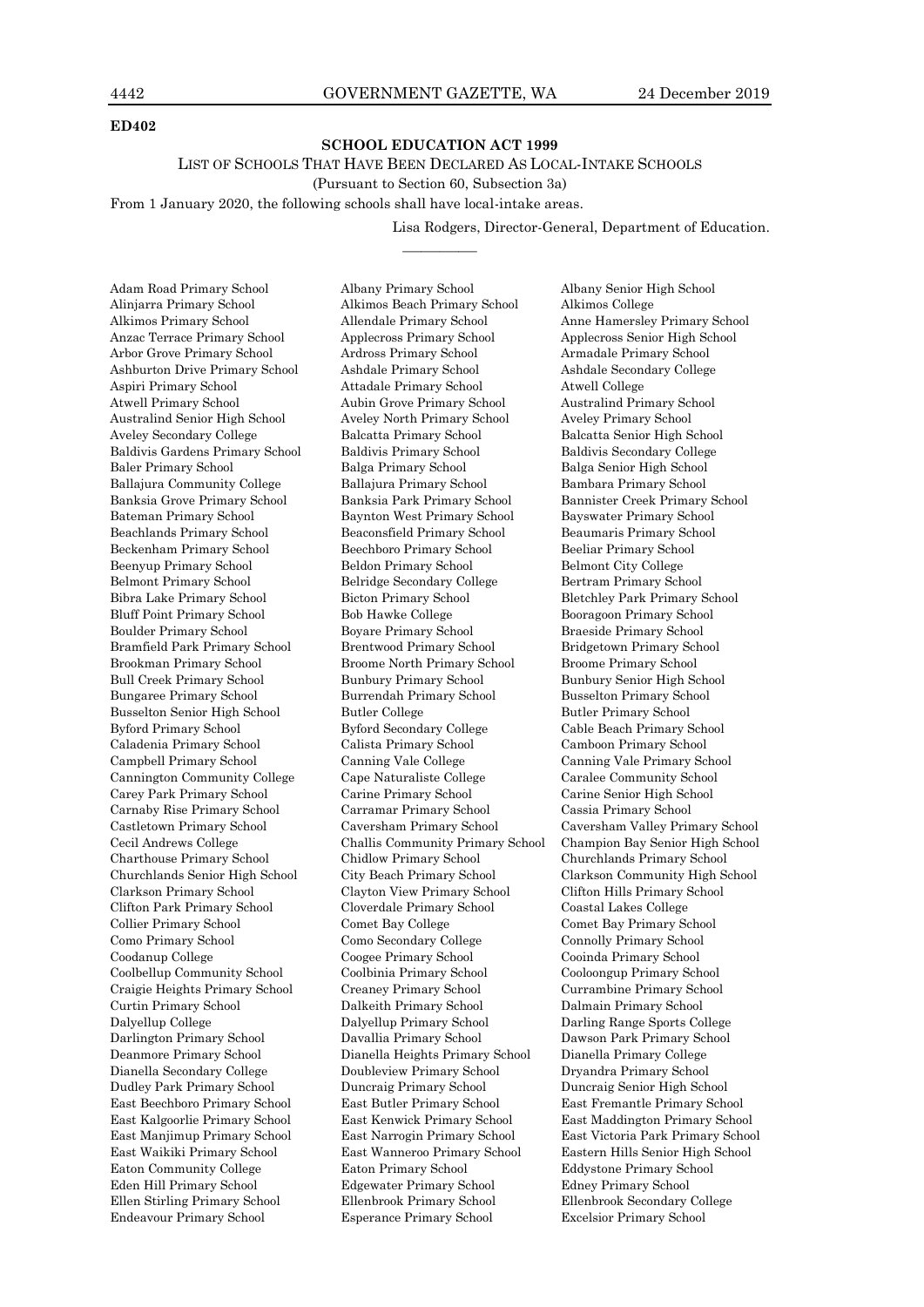Floreat Park Primary School Forest Crescent Primary School Forrestdale Primary School Forrestfield Primary School Fremantle College Fremantle Primary School Freshwater Bay Primary School Geographe Primary School Geraldton Primary School Geraldton Senior High School Gibbs Street Primary School Gidgegannup Primary School Gilmore College Girrawheen Senior High School Glen Forrest Primary School Glencoe Primary School Glengarry Primary School Golden Bay Primary School Goollelal Primary School Gooseberry Hill Primary School Gosnells Primary School Governor Stirling Senior High School Grandis Primary School Greenfields Primary School Greenmount Primary School Greenwood College Greenwood Primary School Guildford Primary School Gwynne Park Primary School Halls Head College Halls Head Primary School Hammond Park Primary School Hammond Park Secondary College Hampton Park Primary School Hampton Senior High School Hannans Primary School Harmony Primary School Harrisdale Primary School Harrisdale Senior High School Harvey Senior High School Hawker Park Primary School Heathridge Primary School Helena Valley Primary School Herne Hill Primary School High Wycombe Primary School Highgate Primary School Hillarys Primary School Hillcrest Primary School Hillman Primary School Hocking Primary School Hollywood Primary School Honeywood Primary School Hudson Park Primary School Huntingdale Primary School Illawarra Primary School Inglewood Primary School Jandakot Primary School Jarrahdale Primary School John Butler Primary College John Curtin College Of The Arts John Forrest Secondary College John Tonkin College Jolimont Primary School Joondalup Primary School Joseph Banks Secondary College Kalamunda Primary School Kalamunda Senior High School Kalgoorlie Primary School Kapinara Primary School Kardinya Primary School Karratha Primary School Karrinyup Primary School Katanning Primary School Kelmscott Primary School Kelmscott Senior High School Kensington Primary School Kent Street Senior High School Kewdale Primary School Kiara College Kingsley Primary School Kingston Primary School Kingston Primary School Kinross College Kinross Primary School Koondoola Primary School Koondoola Primary School Koorana Primary School Kyilla Primary School Lake Gwelup Primary School Lake Monger Primary School Lakeland Senior High School Lakelands Primary School Landsdale Primary School Lathlain Primary School Leda Primary School Leeming Primary School Leeming Senior High School Lesmurdie Primary School Lesmurdie Senior High School Little Grove Primary School Lockridge Primary School Lynwood Senior High School Maddington Primary School Madeley Primary School Maida Vale Primary School Maidens Park Primary School Makybe Rise Primary School Malvern Springs Primary School Mandurah Primary School Manjimup Primary School Manning Primary School Marangaroo Primary School Margaret River Primary School Margaret River Senior High School Marmion Primary School Marri Grove Primary School Maylands Peninsula Primary School Meadow Springs Primary School Medina Primary School Melville Primary School Melville Senior High School Merriwa Primary School Middle Swan Primary School Midvale Primary School Millars Well Primary School Millen Primary School Mindarie Primary School Mindarie Senior College Morley Primary School Morley Senior High School Mount Claremont Primary School Mount Hawthorn Primary School Mount Helena Primary School Mount Lawley Primary School Mount Lawley Senior High School Mount Lockyer Primary School Mount Pleasant Primary School Mount Tarcoola Primary School Mullaloo Beach Primary School Mullaloo Heights Primary School Mundaring Primary School Mundijong Primary School Narrogin Primary School Nedlands Primary School Neerigen Brook Primary School Newborough Primary School Newman Primary School Newton Moore Senior High School Newton Primary School Nollamara Primary School Noranda Primary School North Balga Primary School North Beach Primary School North Cottesloe Primary School North Fremantle Primary School North Kalgoorlie Primary School North Mandurah Primary School North Morley Primary School North Parmelia Primary School North Perth Primary School North Tom Price Primary School North Woodvale Primary School Northam Primary School Nulsen Primary School Oakwood Primary School Oberthur Primary School Ocean Reef Primary School Ocean Reef Senior High School O'Connor Primary School Orange Grove Primary School Orelia Primary School Osborne Primary School Padbury Primary School Palmyra Primary School Parkerville Primary School Parkfield Primary School Parkwood Primary School Pearsall Primary School Pegs Creek Primary School Phoenix Primary School Piara Waters Primary School Pinjarra Primary School Pinjarra Senior High School Port Kennedy Primary School Poseidon Primary School Poynter Primary School Quinns Beach Primary School Quinns Rocks Primary School Ranford Primary School Rangeway Primary School Rapids Landing Primary School Rawlinson Primary School Richmond Primary School Ridge View Secondary College Rivergums Primary School Riverside Primary School Riverton Primary School Rockingham Beach Primary School Rockingham Lakes Primary School Rockingham Senior High School

Roebuck Primary School Roleystone Community College Rosalie Primary School

Falcon Primary School Falls Road Primary School Flinders Park Primary School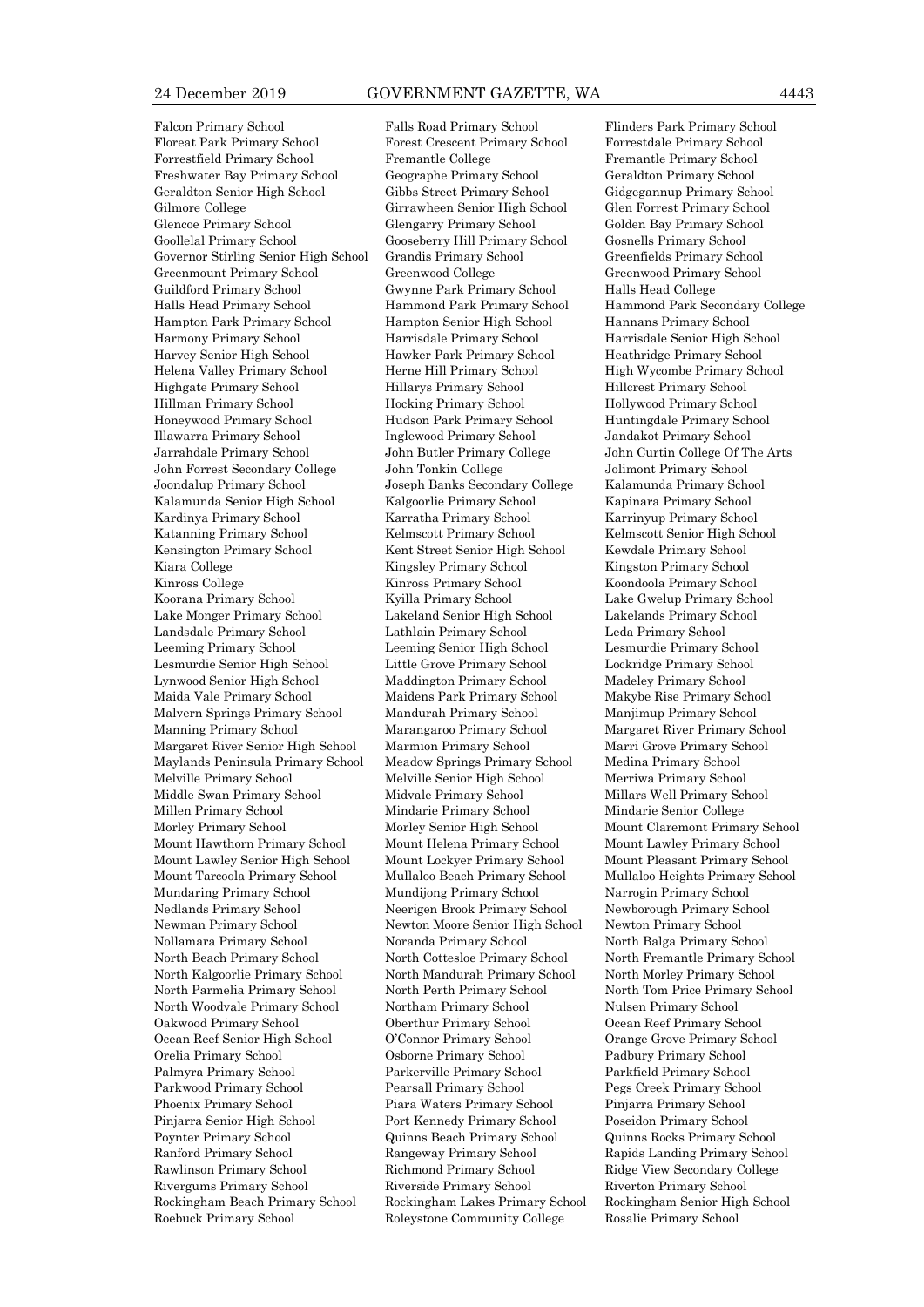Rostrata Primary School Safety Bay Primary School Safety Bay Senior High School Samson Primary School Scarborough Primary School Seaforth Primary School Secret Harbour Primary School Serpentine Primary School Settlers Primary School Shelley Primary School Shenton College Sheoak Grove Primary School Singleton Primary School Somerly Primary School Sorrento Primary School South Ballajura Primary School South Bunbury Primary School South Coogee Primary School South Halls Head Primary School South Hedland Primary School South Kalgoorlie Primary School South Lake Primary School South Newman Primary School South Padbury Primary School South Perth Primary School South Thornlie Primary School Southern Grove Primary School Southern River College Southwell Primary School Spearwood Primary School Spencer Park Primary School Spring Hill Primary School Springfield Primary School Swan View Primary School Swan View Senior High School Swanbourne Primary School Takari Primary School Tambrey Primary School Tapping Primary School Thornlie Primary School Thornlie Senior High School Tom Price Primary School Treendale Primary School Tuart Forest Primary School Tuart Hill Primary School Tuart Rise Primary School Two Rocks Primary School Upper Swan Primary School Vasse Primary School Victoria Park Primary School Waddington Primary School Waggrakine Primary School Waikiki Primary School Walliston Primary School Wandina Primary School Wanneroo Primary School Wanneroo Secondary College Warnbro Community High School Warnbro Primary School Warriapendi Primary School Warwick Senior High School Wattle Grove Primary School Weld Square Primary School Wellard Primary School Wembley Downs Primary School Wembley Primary School West Balcatta Primary School West Beechboro Primary School West Busselton Primary School West Byford Primary School West Greenwood Primary School West Leederville Primary School West Leeming Primary School West Morley Primary School Westfield Park Primary School Westminster Junior Primary School Westminster Primary School White Gum Valley Primary School Wickham Primary School Willandra Primary School Willetton Primary School Willetton Senior High School Wilson Primary School Winterfold Primary School Winthrop Primary School Wirrabirra Primary School Woodbridge Primary School Woodland Grove Primary School Woodlands Primary School Woodlupine Primary School Woodvale Primary School Woodvale Secondary College Wooroloo Primary School Wundowie Primary School Yakamia Primary School Yale Primary School Yanchep Beach Primary School Yanchep Lagoon Primary School Yanchep Secondary College Yangebup Primary School Yokine Primary School Yuluma Primary School

Roseworth Primary School Rossmoyne Primary School Rossmoyne Senior High School Subiaco Primary School Success Primary School Sutherland Dianella Primary School

### **ED403**

### **SCHOOL EDUCATION ACT 1999**

————

———————————

LIST OF SCHOOLS THAT HAVE NOT BEEN DECLARED AS LOCAL-INTAKE SCHOOLS (Pursuant to Section 60, Subsection 3b) From 1 January 2020, the following schools have not been declared to be local-intake schools.

LISA RODGERS, Director-General, Department of Education.

Allanson Primary School Amaroo Primary School Armadale Senior High School Ashfield Primary School Augusta Primary School Avonvale Primary School Babakin Primary School Badgingarra Primary School Bakers Hill Primary School Beacon Primary School Belmay Primary School Bencubbin Primary School Bentley Primary School Beverley District High School Bindoon Primary School Binnu Primary School Boddington District High School Bolgart Primary School Borden Primary School Boyanup Primary School Boyup Brook District High School Bremer Bay Primary School Bridgetown High School Brookton District High School Broome Senior High School Broomehill Primary School Bruce Rock District High School

Cadoux Primary School Calingiri Primary School Canning College Capel Primary School Carcoola Primary School Carlisle Primary School Carnamah District High School Carnarvon Community College Carnarvon School Of The Air Cascade Primary School Central Midlands Senior High School Cervantes Primary School

Balingup Primary School Bassendean Primary School Bayulu Remote Community School Brunswick Junction Primary School Bullsbrook College Burringurrah Remote Community School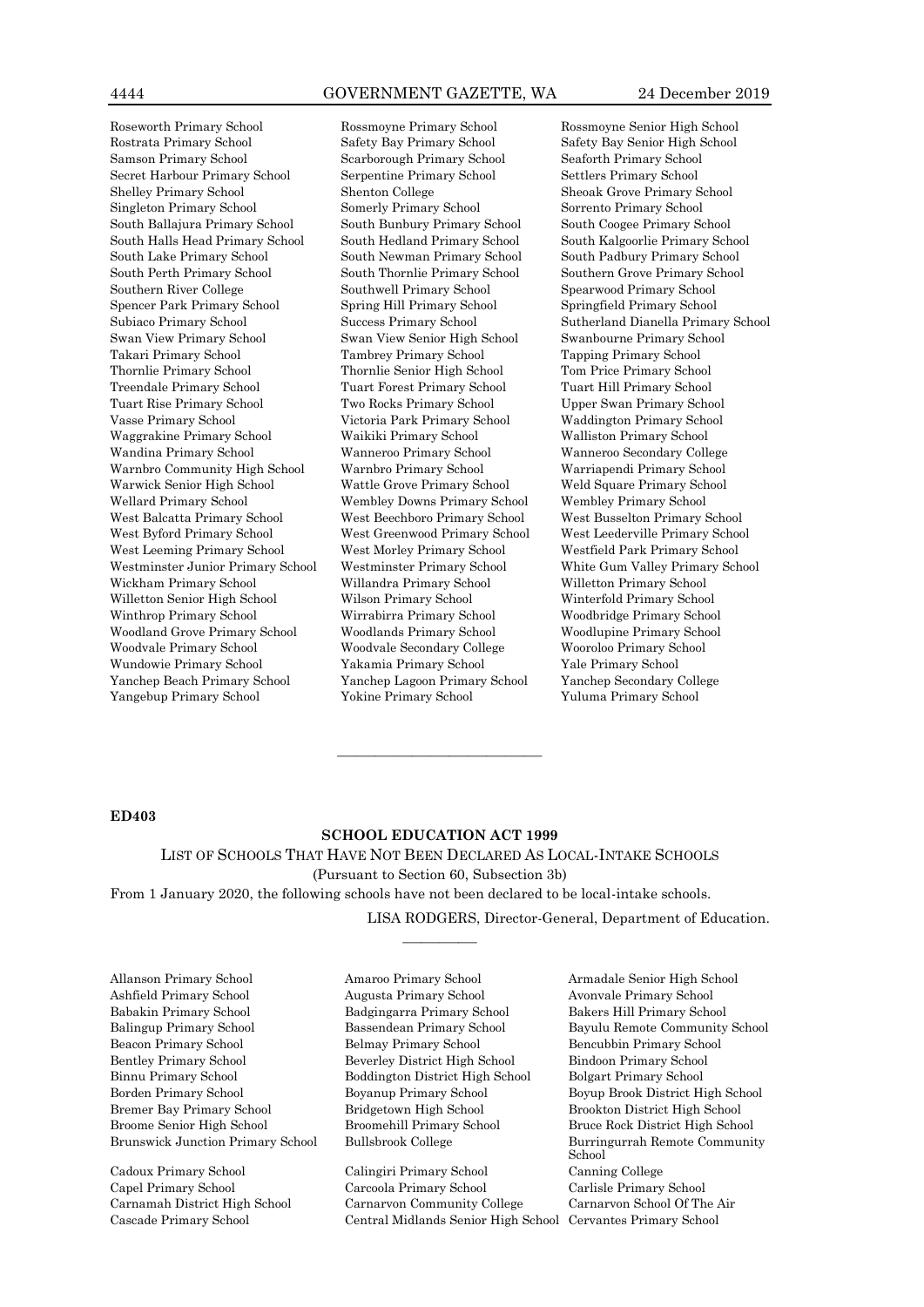### Chapman Valley Primary School Christmas Island District High

Coorow Primary School Corrigin District High School Cottesloe Primary School Cowaramup Primary School Cranbrook Primary School Cue Primary School Cunderdin District High School Cyril Jackson Senior Campus Dalwallinu District High School Dampier Primary School Dandaragan Primary School Dardanup Primary School Darkan Primary School Dawul Remote Community School Denmark Primary School Denmark Senior High School Derby District High School Djidi Djidi Aboriginal School Djugerari Remote Community School Dongara District High School Donnybrook District High School Dowerin District High School Dumbleyung Primary School Dunsborough Primary School Dwellingup Primary School East Hamersley Primary School East Hamilton Hill Primary School East Kimberley College Eastern Goldfields College Embleton Primary School Eneabba Primary School Esperance Senior High School Exmouth District High School Fairview Primary School Fitzroy Valley District High School Frankland River Primary School Gairdner Primary School Gascoyne Junction Remote

Jigalong Remote Community School Jungdranung Remote Community

Kalgoorlie-Boulder Community High School Kambalda West District High School Karratha Senior High School Karridale Primary School Katanning Senior High School Kellerberrin District High School Kendenup Primary School Kimberley School Of The Air Kirup Primary School Kojonup District High School Kondinin Primary School Koorda Primary School Kukerin Primary School Kulin District High School La Grange Remote Community

Leeman Primary School Leinster Community School Leonora District High School Looma Remote Community School Manea Senior College Manjimup Senior High School Marble Bar Primary School Meckering Primary School Meekatharra District High School Meekatharra School Of The Air Menzies Community School Merredin College Miling Primary School Mingenew Primary School Moora Primary School Moorditj Noongar Community College Moorine Rock Primary School Morawa District High School Mosman Park Primary School Mount Barker Community College Mount Magnet District High School Mount Manypeaks Primary School Mount Margaret Remote Community

Nannup District High School Narembeen District High School Narrogin Senior High School Newdegate Primary School Newman Senior High School Ngaanyatjarra Lands School Ngalapita Remote Community School Norseman District High School North Albany Senior High School North Dandalup Primary School North Lake Senior Campus Northam Senior High School Northampton District High School Northcliffe District High School Nullagine Primary School Nungarin Primary School Nyabing Primary School Ocean Road Primary School One Arm Point Remote Community School Pannawonica Primary School Paraburdoo Primary School Pemberton District High School Perenjori Primary School Perth Modern School Pia Wadjarri Remote Community

Pickering Brook Primary School Picton Primary School Pingelly Primary School Pingrup Primary School Port Hedland Primary School Port Hedland School Of The Air Redcliffe Primary School River Valley Primary School Rivervale Primary School Roebourne District High School Salmon Gums Primary School Sawyers Valley Primary School Scaddan Primary School School School Of Isolated And Distance

Western Australian College Of Agriculture—Cunderdin

School

Collie Senior High School Condingup Primary School Coolgardie Primary School Community School Glen Huon Primary School Glendale Primary School Gnowangerup District High School Goomalling Primary School Greenbushes Primary School Grovelands Primary School Halidon Primary School Halls Creek District High School Harvey Primary School Hedland Senior High School Hilton Primary School Hopetoun Primary School Hyden Primary School Jerdacuttup Primary School Jerramungup District High School School Kalannie Primary School Kalbarri District High School Kalgoorlie School Of The Air Kalumburu Remote Community School School Lake King Primary School Lancelin Primary School Laverton School School Mullewa District High School Muludja Remote Community School Munglinup Primary School Ongerup Primary School Onslow Primary School

Education Shark Bay School South Stirling Primary School Southern Cross District High

Spearwood Alternative School Tambellup Primary School Tammin Primary School Three Springs Primary School Tjuntjuntjara Remote Community School Toodyay District High School Trayning Primary School Useless Loop Primary School Western Australian College Of Agriculture—Denmark

Cocos Islands District High School

Gingin District High School

Jurien Bay District High School

Kambalda Primary School

Lake Grace District High School

Mukinbudin District High School

School Quairading District High School Queens Park Primary School Ravensthorpe District High School Sevenoaks Senior College

> School Tom Price Senior High School

Western Australian College Of Agriculture—Harvey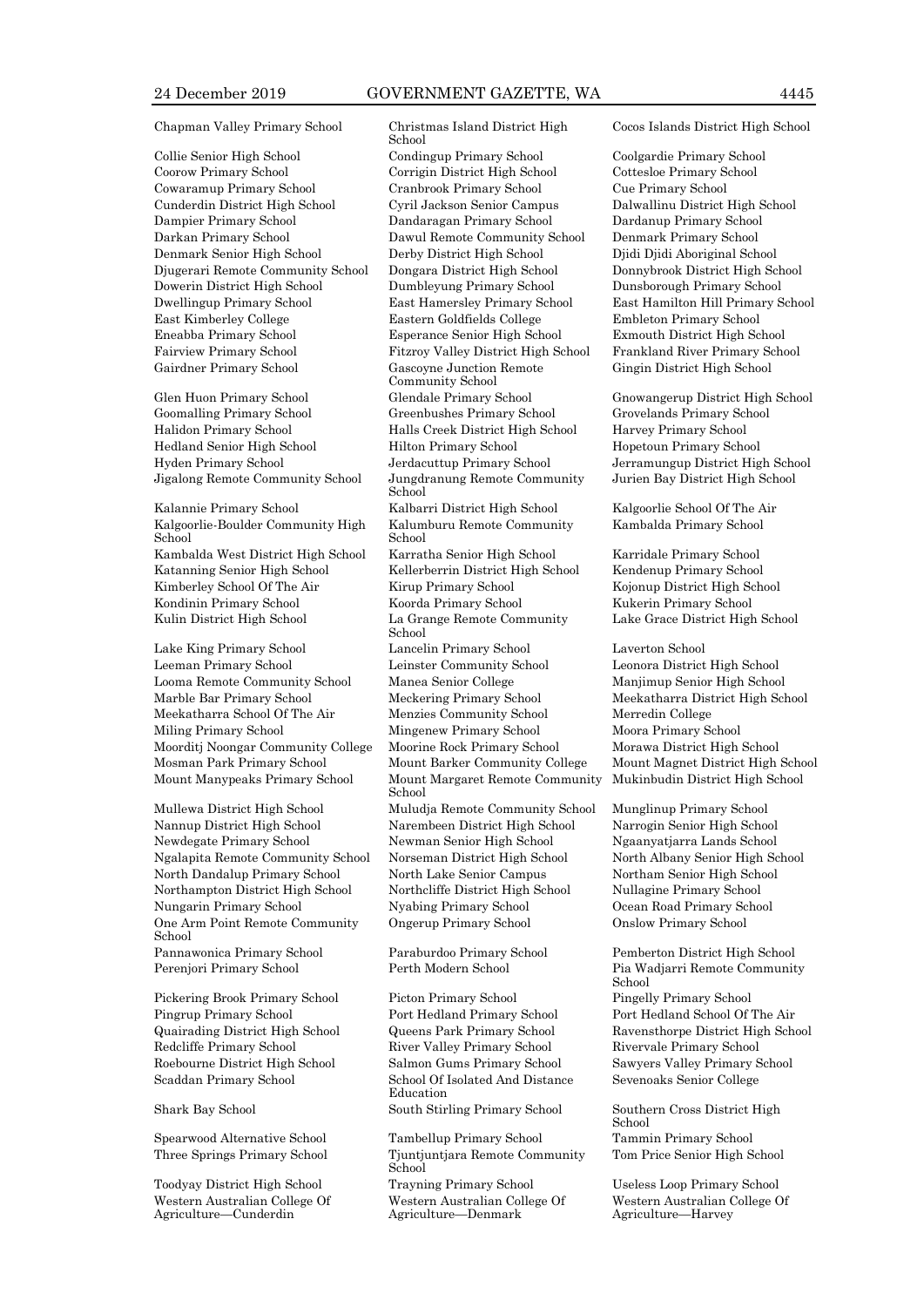### 4446 GOVERNMENT GAZETTE, WA 24 December 2019

Western Australian College Of Agriculture—Morawa

Wiluna Remote Community School Wongan Hills District High School Woodanilling Primary School Wyalkatchem District High School Yandeyarra Remote Community School Yerecoin Primary School York District High School Yule Brook College Yulga Jinna Remote Community School

Western Australian College Of Agriculture—Narrogin Walkaway Primary School Walpole Primary School Wananami Remote Community

Wandering Primary School Wangkatjungka Remote Community School Watheroo Primary School Wellstead Primary School West Northam Primary School Yarloop Primary School Yealering Primary School

Yuna Primary School

Wagin District High School

School Waroona District High School

Wilson Park Primary School

# **FIRE AND EMERGENCY SERVICES**

### **FE401**

## **BUSH FIRES ACT 1954**

TOTAL FIRE BAN DECLARATION

Correspondence No. 12080

Pursuant to powers delegated under the *Bush Fires Act 1954,* the Assistant Commissioner of the Department of Fire and Emergency Services, declared under Section 22A of the *Bush Fires Act 1954,*  a total fire ban for Thursday 19 December 2019 for the local government districts of—

Sandstone, Wiluna, Kalgoorlie-Boulder, Coolgardie, Dundas, Laverton, Leonora, Menzies, Corrigin, Kondinin, Kulin, Bruce Rock, Kellerberrin, Merredin, Narembeen, Nungarin, Trayning, Westonia and Yilgarn

> PAUL RYAN, Assistant Commissioner of the Department of Fire and Emergency Services, as a sub-delegate of the Minister under section 16 of the *Fire and Emergency Services Act 1998.*

Dated 18 December 2019.

# **PLANNING**

### **PL401**

**PLANNING AND DEVELOPMENT ACT 2005**

DECLARATION OF PLANNING CONTROL AREA 140

Breakwater Drive Other Regional Road

*City of Wanneroo*

File: 835/2/30/15

### **General description**

The Minister for Planning has granted approval to the declaration of a Planning Control Area on Breakwater Drive between Mitchell Freeway Reserve and Damepattie Drive as shown on Western Australian Planning Commission (WAPC) plans number 1.7910, 1,7911, 17912 and 1, 7913.

### **Purpose**

The purpose of the Planning Control Area is to allow the possible future reservation of the lands for regional road purposes. This is required for upgrading Breakwater Drive in response to future increase in traffic demand in Yanchep—Two Rocks area and to provide an east-west regional road north of Reef Break Drive.

The Western Australian Planning Commission considers that the Planning Control Area is required to ensure that no development occurs on this land which may prejudice this purpose until it may be reserved for regional roads in the Metropolitan Region Scheme.

### **Duration and effects**

The declaration remains in effect for a period of five years from the date of publication of this notice in the *Government Gazette* or until revoked by the WAPC with approval by the Minister, whichever is the sooner.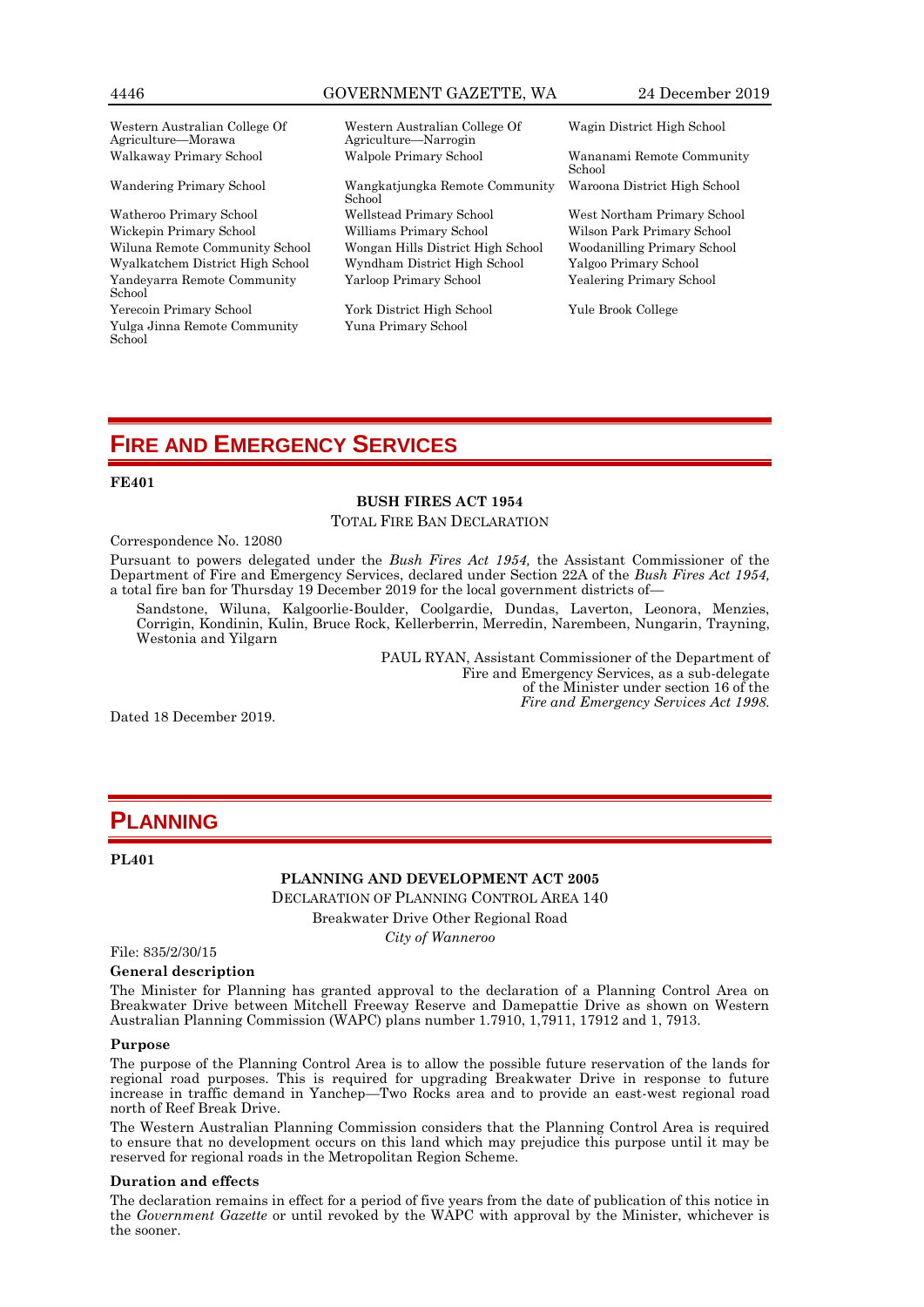A person shall not commence and carry out development in a Planning Control Area without the prior approval of the WAPC. The penalty for failure to comply with this requirement is  $$200,000$  and, in the case of a continuing offence, a further fine of \$25,000 for each day during which the offence continues.

Compensation is payable in respect of land injuriously affected by this declaration, and land so affected may be acquired by the WAPC in the same circumstances and in the same manner as if the land had been reserved in the Metropolitan Region Scheme for a public purpose.

### **Display locations**

- Western Australian Planning Commission, 140 William Street, Perth
- J S Battye Library, Level 3 Alexander Library Building, Perth Cultural Centre
- City of Wanneroo, 23 Dundebar Road, Wanneroo

Documents can also be viewed online at the Department of Planning, Lands and Heritage website www.dplh.wa.gov.au/mrs-amendments.

> Ms SAM FAGAN, Secretary, Western Australian Planning Commission.

———————————

**PL402**

### **PLANNING AND DEVELOPMENT ACT 2005**

METROPOLITAN REGION SCHEME MINOR AMENDMENT 1359/57

Vincent Street, Leederville Other Regional Roads Rationalisation

Approved Amendment

File: 833-2-33-3

The Minister for Planning has approved, with modification, the abovementioned amendment to the Metropolitan Region Scheme. The amendment is shown on Western Australian Planning Commission (WAPC) plan number 3.2744/1 and is effective from the date of publication of this notice in the *Government Gazette*.

Pursuant to section 126(3) of the *Planning and Development Act 2005*, the WAPC has the option of concurrently rezoning land that is being zoned Urban under the MRS, to a "Development" zone (or similar), in the corresponding Local Planning Scheme.

The WAPC agreed to the land being zoned Urban within MRS Amendment 1359/57 being transferred to the Regional Centre zone in the City of Vincent Local Planning Scheme No. 2. This amendment to Local Planning Scheme No. 2 is effective from the date of publication of this notice in the *Government Gazette.*

Copies of the amendment and the accompanying report on submissions are available for public inspection from Tuesday, 24 December 2019 to Friday, 24 January 2020 at—

- Western Australian Planning Commission, 140 William Street, Perth
- J S Battye Library, Level 3 Alexander Library Building, Perth Cultural Centre
- City of Vincent

Documents can also be viewed online at the Department of Planning, Lands and Heritage website www.dplh.wa.gov.au/mrs-amendments.

> Ms SAM FAGAN, Secretary, Western Australian Planning Commission.

# **PREMIER AND CABINET**

**PR401**

### **INTERPRETATION ACT 1984**

MINISTERIAL ACTING ARRANGEMENTS

It is hereby notified for public information that the Governor, in accordance with section 12(c) of the *Interpretation Act 1984*, has approved the following temporary appointment—

Hon. W J Johnston MLA to act temporarily in the office of Minister for Regional Development; Agriculture and Food; Ports; Minister Assisting the Minister for State Development, Jobs and Trade in the absence of the Hon. A MacTiernan MLC for the period 21 December 2019 to 1 January 2020 (both dates inclusive).

D. FOSTER, Director General, Department of the Premier and Cabinet.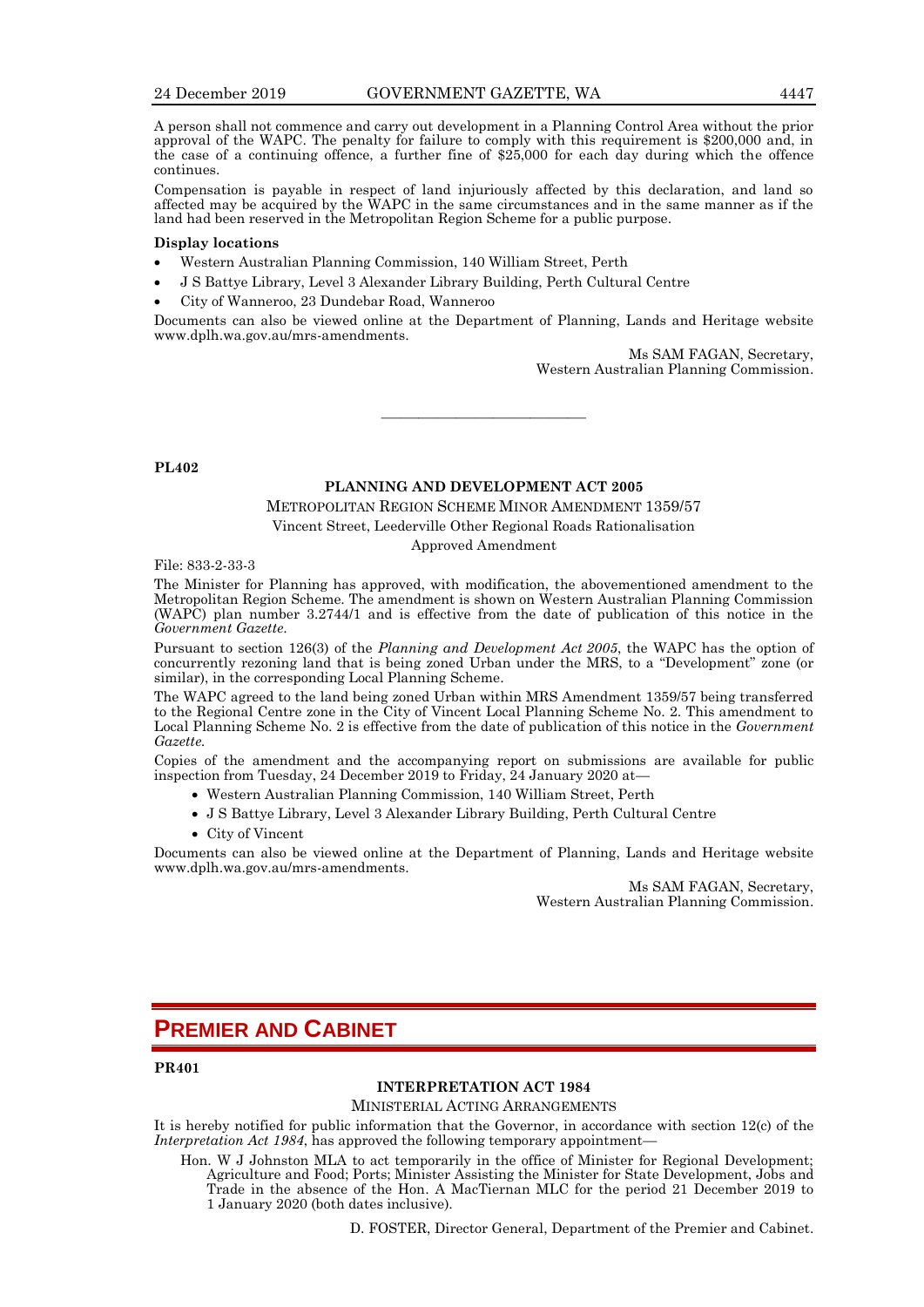### **PR402**

### **INTERPRETATION ACT 1984**

### MINISTERIAL ACTING ARRANGEMENTS

It is hereby notified for public information that the Governor, in accordance with section 12(c) of the *Interpretation Act 1984*, has approved the following temporary appointments in the office of Treasurer; Minister for Finance; Aboriginal Affairs; Lands in the absence of the Hon B S Wyatt MLA—

- Hon W J Johnston MLA for the period 25 December 2019 to 10 January 2020 inclusive; and
- Hon S N Dawson MLC for the period 11 to 19 January 2020 inclusive.

D. FOSTER, Director General, Department of the Premier and Cabinet.

### **PR403**

### **INTERPRETATION ACT 1984**

 $\frac{1}{\sqrt{2}}$  ,  $\frac{1}{\sqrt{2}}$  ,  $\frac{1}{\sqrt{2}}$  ,  $\frac{1}{\sqrt{2}}$  ,  $\frac{1}{\sqrt{2}}$  ,  $\frac{1}{\sqrt{2}}$  ,  $\frac{1}{\sqrt{2}}$  ,  $\frac{1}{\sqrt{2}}$  ,  $\frac{1}{\sqrt{2}}$  ,  $\frac{1}{\sqrt{2}}$  ,  $\frac{1}{\sqrt{2}}$  ,  $\frac{1}{\sqrt{2}}$  ,  $\frac{1}{\sqrt{2}}$  ,  $\frac{1}{\sqrt{2}}$  ,  $\frac{1}{\sqrt{2}}$ 

### MINISTERIAL ACTING ARRANGEMENTS

It is hereby notified for public information that the Governor, in accordance with section 12(c) of the *Interpretation Act 1984*, has approved the following temporary appointment-

Hon R H Cook MLA to act temporarily in the office of Minister for Environment; Disability Services; Electoral Affairs in the absence of the Hon S N Dawson MLC for the period 20 to 31 December 2019 (both dates inclusive).

D. FOSTER, Director General, Department of the Premier and Cabinet.

### **PR404**

### **INTERPRETATION ACT 1984**

———————————

### MINISTERIAL ACTING ARRANGEMENTS

It is hereby notified for public information that the Governor, in accordance with section 12(c) of the *Interpretation Act 1984*, has approved the following temporary appointment–

Hon D A Templeman MLA to act temporarily in the office of Minister for Housing; Fisheries; Veterans Issues; Asian Engagement in the absence of the Hon P C Tinley MLA for the period 16 to 30 January 2020 (both dates inclusive).

D. FOSTER, Director General, Department of the Premier and Cabinet.

### **PR405**

### **INTERPRETATION ACT 1984**

———————————

MINISTERIAL ACTING ARRANGEMENTS

It is hereby notified for public information that the Governor, in accordance with section 12(c) of the *Interpretation Act 1984*, has approved the following temporary appointment—

Hon D J Kelly MLA to act temporarily in the office of Minister for Child Protection; Women's Interests; Prevention of Family and Domestic Violence; Community Services in the absence of the Hon S F McGurk MLA for the period 20 to 24 January 2020 (both dates inclusive).

D. FOSTER, Director General, Department of the Premier and Cabinet.

### **PR406**

### **INTERPRETATION ACT 1984**

————————————————————

MINISTERIAL ACTING ARRANGEMENTS

It is hereby notified for public information that the Governor in accordance with section 12(c) of the *Interpretation Act 1984*, has approved the following temporary appointment—

Hon S N Dawson MLC to act temporarily in the office of Premier; Minister for Public Sector Management; State Development, Jobs and Trade; Federal-State Relations in the absence of the Hon M McGowan MLA for the period 17 to 20 January 2020 (both dates inclusive).

D. FOSTER, Director General, Department of the Premier and Cabinet.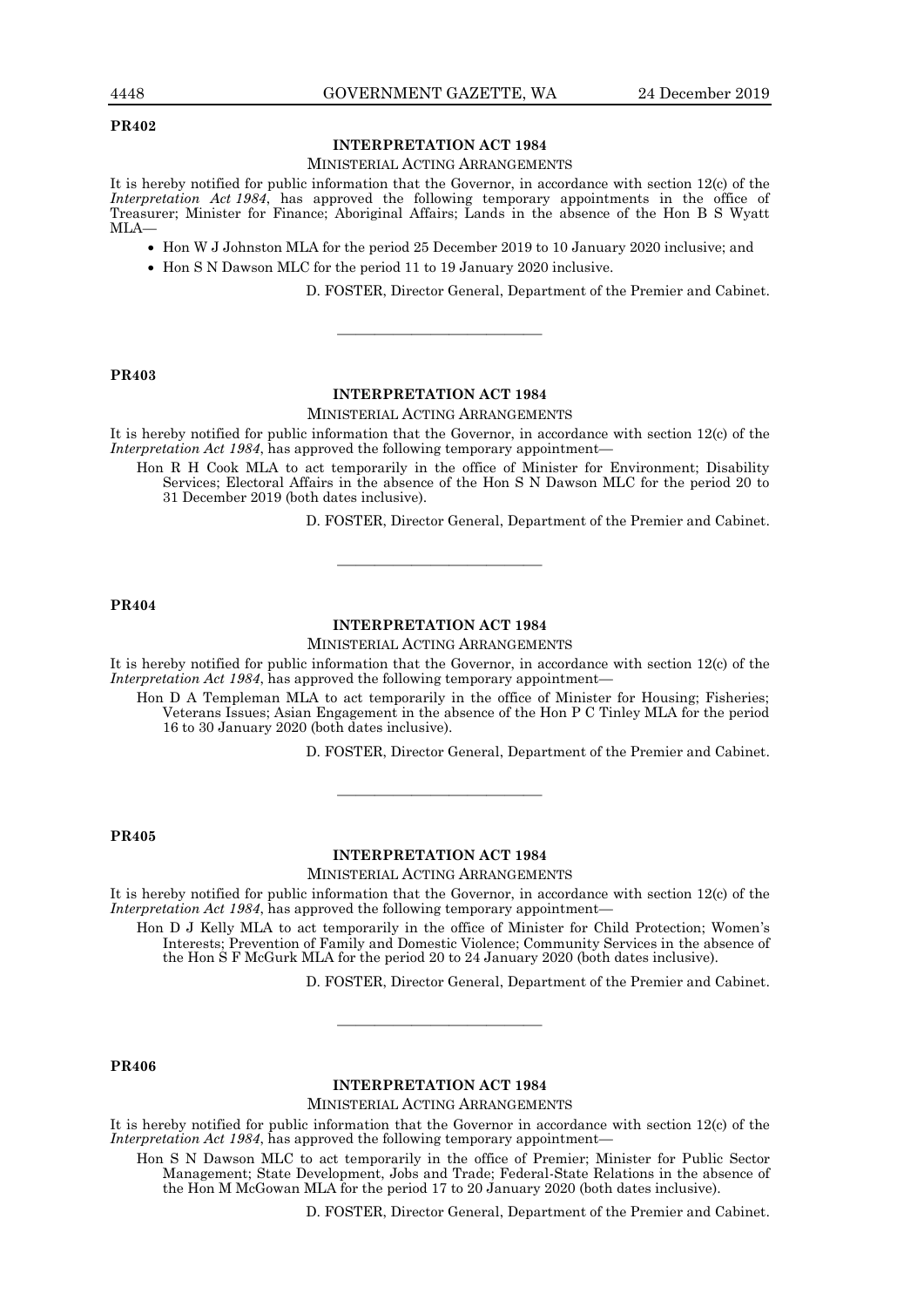# **TRAINING**

### **TA101**

### *CORRECTION*

# **VOCATIONAL EDUCATION AND TRAINING ACT 1996**

CLASSIFICATION OF PRESCRIBED VOCATIONAL EDUCATION AND TRAINING QUALIFICATIONS Errors occurred in the notice published in *Government Gazette* 2019/138 dated 24 September 2019 and are corrected as follows—

The following qualifications that were published as additions should have been published as variations—

### **Class B qualification**

|                                                           |                                                                                        | <b>Training Contract Requirements</b> |                                 |              |                 |                            |                                          |
|-----------------------------------------------------------|----------------------------------------------------------------------------------------|---------------------------------------|---------------------------------|--------------|-----------------|----------------------------|------------------------------------------|
| Qualification                                             | Conditions                                                                             | Title on<br>contract                  | Nominal<br>duration<br>(months) | Part<br>time | School<br>based | Other<br>require-<br>ments | Apprenticeship<br>Title                  |
| PMB30116<br>Certificate III<br>in Polymer<br>Processing   | This pathway is<br>available through<br>an apprenticeship<br>training contract<br>only | Apprentice                            | 48                              | $\rm No$     | No              |                            | Conveyor Belt<br>Technician<br>(Level 3) |
| CPP31318-<br>Certificate III<br>in Security<br>Operations | Must have<br>completed a<br>Certificate II in<br>Security<br>Operations                | Trainee                               | 12                              | Yes          | N <sub>0</sub>  |                            | Security Officer                         |

An error occurred in the notice published in *Government Gazette* 2019/66 dated 17 May 2019 and is corrected as follows—

The following qualification was published without a condition and should appear as follows— **Class B qualification**

|                                                           |                                                                                                                       | <b>Training Contract Requirements</b> |                                 |              |                 |                            |                                     |
|-----------------------------------------------------------|-----------------------------------------------------------------------------------------------------------------------|---------------------------------------|---------------------------------|--------------|-----------------|----------------------------|-------------------------------------|
| Qualification                                             | Conditions                                                                                                            | Title on<br>contract                  | Nominal<br>duration<br>(months) | Part<br>time | School<br>based | Other<br>require-<br>ments | Apprenticeship<br>Title             |
| CPP41419-<br>Certificate IV<br>in Real Estate<br>Practice | This traineeship is<br>restricted for<br>Property<br>Management only<br>and does not apply<br>to Real Estate<br>Sales | Trainee                               | 24                              | Yes          | $\rm No$        |                            | Property<br>Management<br>(Level 4) |

Dated: 18 December 2019.

Hon SUE ELLERY MLC, Minister for Education and Training.

### **TA401**

### **VOCATIONAL EDUCATION AND TRAINING ACT 1996**

———————————

CLASSIFICATION OF PRESCRIBED VOCATIONAL EDUCATION AND TRAINING QUALIFICATIONS Amendment to Western Australian *Government Gazette* 2016/224 dated 13 December 2016

Under the *Vocational Education and Training Act 1996* (the VET Act) section 60C, I, the Minister for Education and Training hereby amend the classification of the prescribed vocational education and training qualification as below—

# **Class B qualification**

|     |                                                 |            | <b>Training Contract Requirements</b> |                                 |              |                 |                       |                         |
|-----|-------------------------------------------------|------------|---------------------------------------|---------------------------------|--------------|-----------------|-----------------------|-------------------------|
| No. | Qualification                                   | Conditions | Title on<br>contract                  | Nominal<br>duration<br>(months) | Part<br>time | School<br>based | Other<br>requirements | Apprenticeship<br>Title |
|     | 577.3 AHC21316<br>Certificate II in<br>Shearing |            | Trainee                               |                                 | v            |                 |                       | Shearing (Level 2)      |

Dated: 16 December 2019.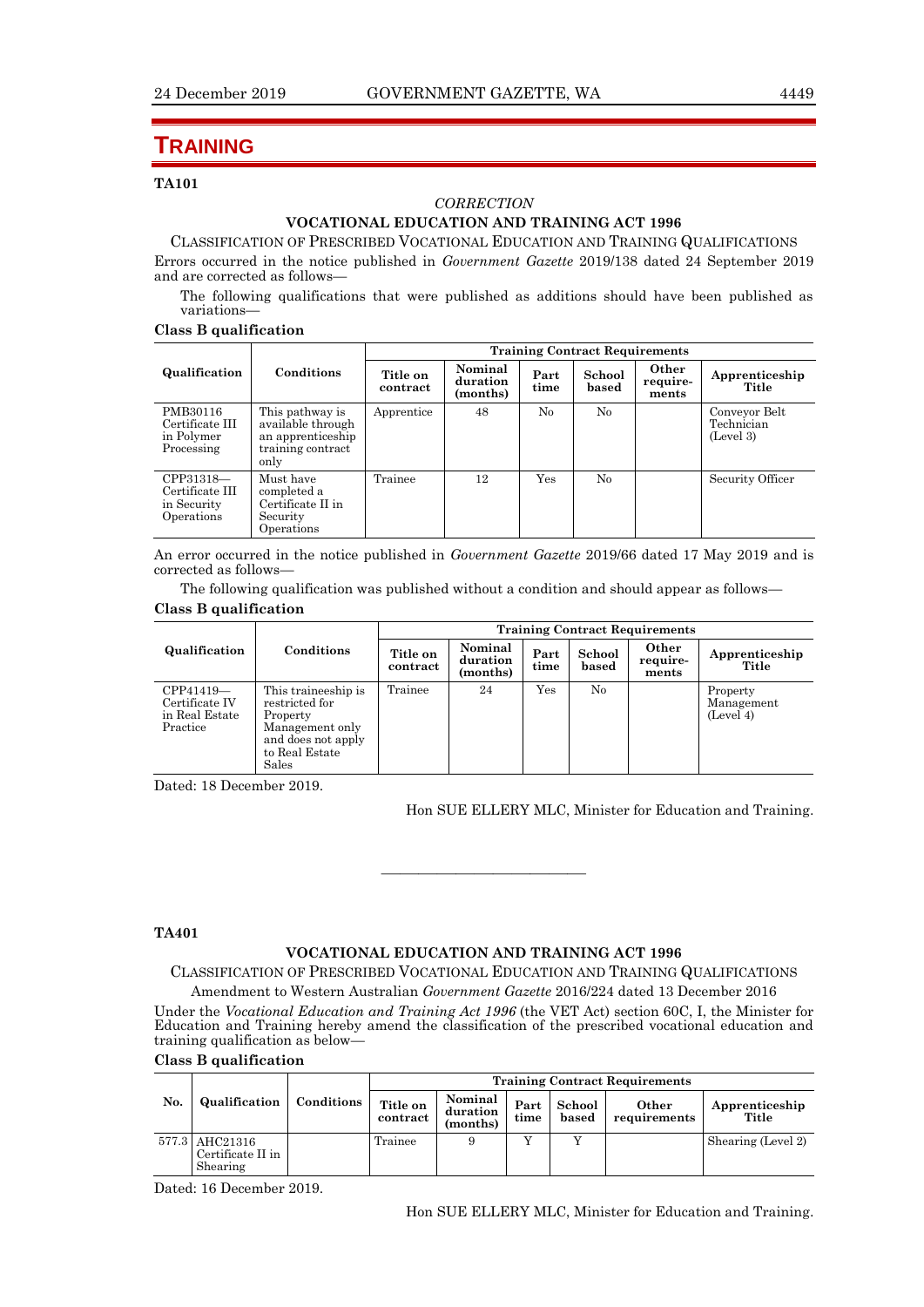# **WORKCOVER**

### **WC401**

### **WORKERS' COMPENSATION AND INJURY MANAGEMENT ACT 1981** WORKCOVER WA GOVERNING BODY APPOINTMENTS

INSTRUMENT (NO. 2) 2019

Made by the Governor in Executive Council on the recommendation of the Minister for Industrial Relations.

### **1. Citation**

This instrument may be cited as the *WorkCover WA Governing Body Appointments Instrument (No. 2) 2019*.

### **2. Nominee member of WorkCover WA's governing body appointed**

2.1 Under section 95(1)(a) of the *Workers' Compensation and Injury Management Act 1981*, Ms Sharryn Maree Jackson is appointed as Chairman of the WorkCover WA Board for a period commencing on 4 January 2020 and expiring on 3 January 2023.

2.2 Under section 95(1)(c)(iii) of the *Workers' Compensation and Injury Management Act 1981* Mr Llewellyn Edward Jones is appointed as nominee member of the WorkCover WA Board for a period commencing on 4 January 2020 and expiring on 3 January 2023.

### **3. Nominee member of WorkCover WA's governing body reappointed**

Under section 95(1)(c)(iv) of the *Workers' Compensation and Injury Management Act 1981* Mrs Victoria Rosalind Wilmot is reappointed as nominee member of the WorkCover WA Board for a period commencing on 4 January 2020 and expiring on 3 January 2023.

By Command of the Governor

R. NEILSON, Clerk of the Executive Council.

# **DECEASED ESTATES**

**ZX401**

## **TRUSTEES ACT 1962**

DECEASED ESTATES

### Notice to Creditors and Claimants

Creditors and other persons having claims (to which Section 63 of the *Trustees Act 1962*, relates) in respect to the Estate of the late Deborah Hope Morrell of Howard Solomon Residential Care, 91 Hybanthus Road, Ferndale, Western Australia, who died on 1 July 2019, are required by the executors Glenys Newbury and Elizabeth Borona to send the particulars of their claim to the executors at Estate of D. H. Morrell, PO Box 886, Cannington WA 6987, within one month of the date of publication of this notice, after which date the executors may convey or distribute the assets having regard only to the claims of which they have notice and the executors will not be liable to any person of whose claim they have had no notice at the time of distribution.

**ZX402**

# **TRUSTEES ACT 1962**

———————————

DECEASED ESTATES

Notice to Creditors and Claimants

Creditors and other persons having claims (to which Section 63 of the Trustees Act 1962, relates) in respect of the estate of Brendan Wayne Cook, late of 227 Carlin Road, Bakers Hill in the State of Western Australia, General Hand, deceased 21 August 2019 at St John of God Midland Public Hospital, Midland, Western Australia are required by the administrator of the estate namely Janette Lee Partridge to send particulars of their claims to them, c/- Horizon Legal, Suite 19, 135 Riseley Street, Booragoon in the State of Western Australia, within one (1) month of the date of publication hereof, after which date the administrator may convey or distribute the assets having regard to the claims of which they then have notice.